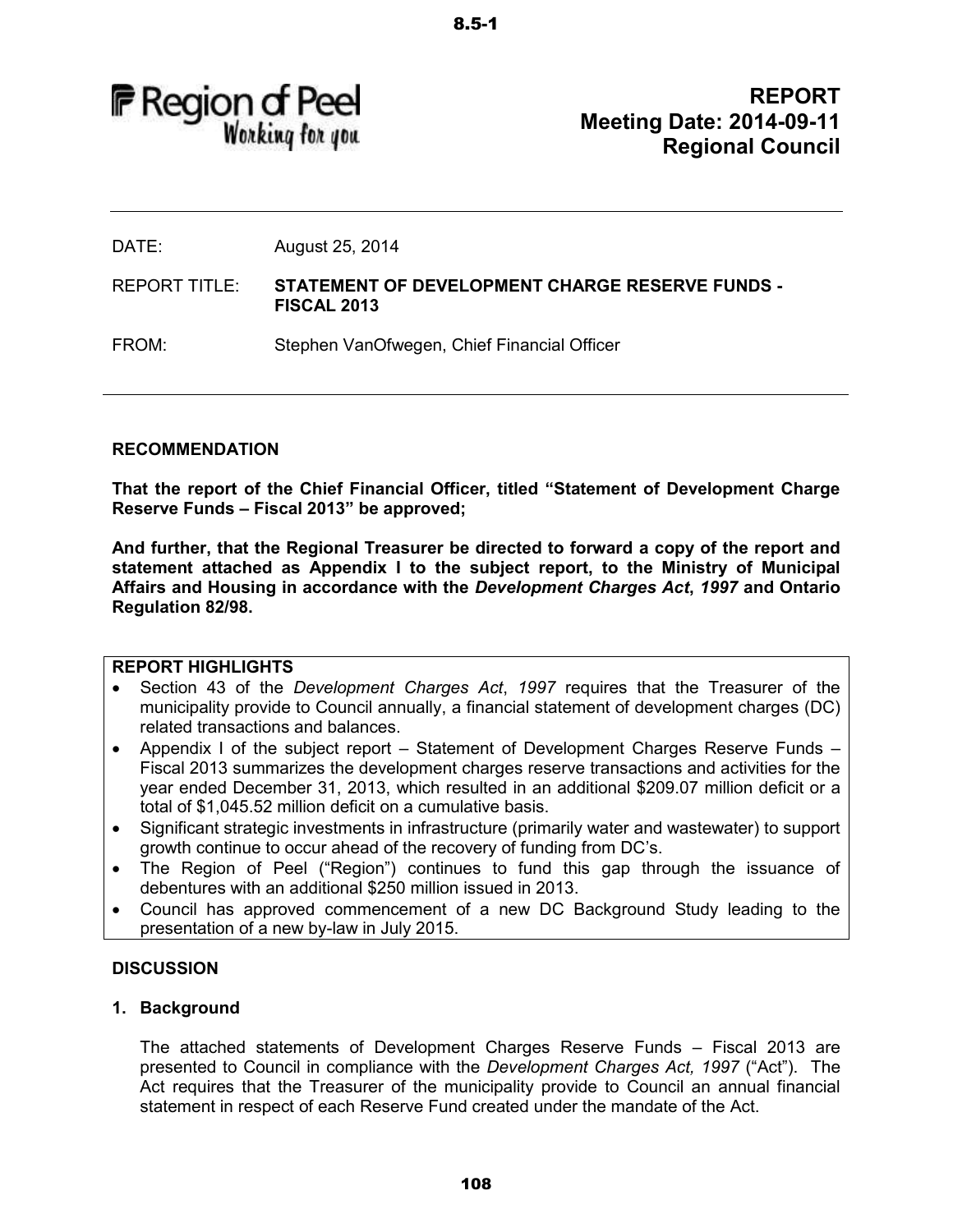## **2. Development Charges Reserve Fund Statement - Requirements**

In accordance with Section 33 of the Act, separate reserve funds were established for each program that a development charge relates to (e.g. Water, Roads, Wastewater). The monies collected from Development Charges By-law 79-2012, as well as GO Transit By-law 45- 2001 have been distributed to the appropriate development charges reserve fund.

Section 43 of the Act requires the Regional Treasurer to provide annually to Council a financial statement relating to the development charges reserve funds further described in O.Reg. 82/98 Section 12 and 13, including: opening and closing balances, disclosure of all development charges credits issued that may affect reserve balances, and a list of projects that have been financed from development charges reserves. This required information is provided in the schedules contained in Appendix I.

Section 14 of the *1989 Development Charges Act* stipulates that current or former owners of land who paid a lot levy are entitled to a credit for those payments. The Act required owners and former owners to apply for credit by October 31, 1999. The Region of Peel is obligated to fund the total credit claims applied for within the prescribed period.

In accordance with the Act, Appendix I, Statement of Development Charges (DC) Reserve Funds for the year ended December 31, 2013, is structured into the following four sections:

- a) Summary of the Statement of Development Charges Reserve Funds
- b) Details of Project Funding by Program
- c) Section 14 Credit Holders
- d) Glossary of Terms

Upon receipt of the report, this information will be posted on the Region of Peel website: peelregion.ca/finance

### **3. Development Charges Reserve Fund Statement – 2013 Financial Implications**

The DC Reserve experienced an increase in revenues during 2013 with DC collections reaching \$210.21 million, up from \$180.52 million collected in 2012. This increase is directly related to the DC rate increase adopted in By-law 79-2012.

Expenditures in 2013 reached \$307.98 million, an increase of 12 per cent compared to 2012 (\$274.6 million). It should be noted that almost 29 per cent of 2013 expenditures (or \$69 million) is directly attributed to the adjustment of the York/Peel Water Agreement approved by Council at the end of 2013. The Region continues to make several key investments to deliver strategic infrastructure namely, the expansion of water and wastewater treatment plants and systems to accommodate growth to 2031. Accordingly, DC related expenditures will be closely monitored against incoming revenues and annual assessments will determine how to address any 'DC funding gap' or deficit over the next several years. The Region will be undertaking an update of its DC by-law in 2015.

As permitted in the Act, planned borrowing was incorporated into the updated DC by-law. In order to finance the funding gap in DC related projects, the Region issued debentures of \$254.65 million in 2010, \$468.64 million in 2011, \$300 million in 2012 and \$250 million in 2013 for a cumulative total of \$1.273 billion. The cumulative debt balance after sinking fund and principal payments have been applied is -\$1.219 billion (deficit). The Region will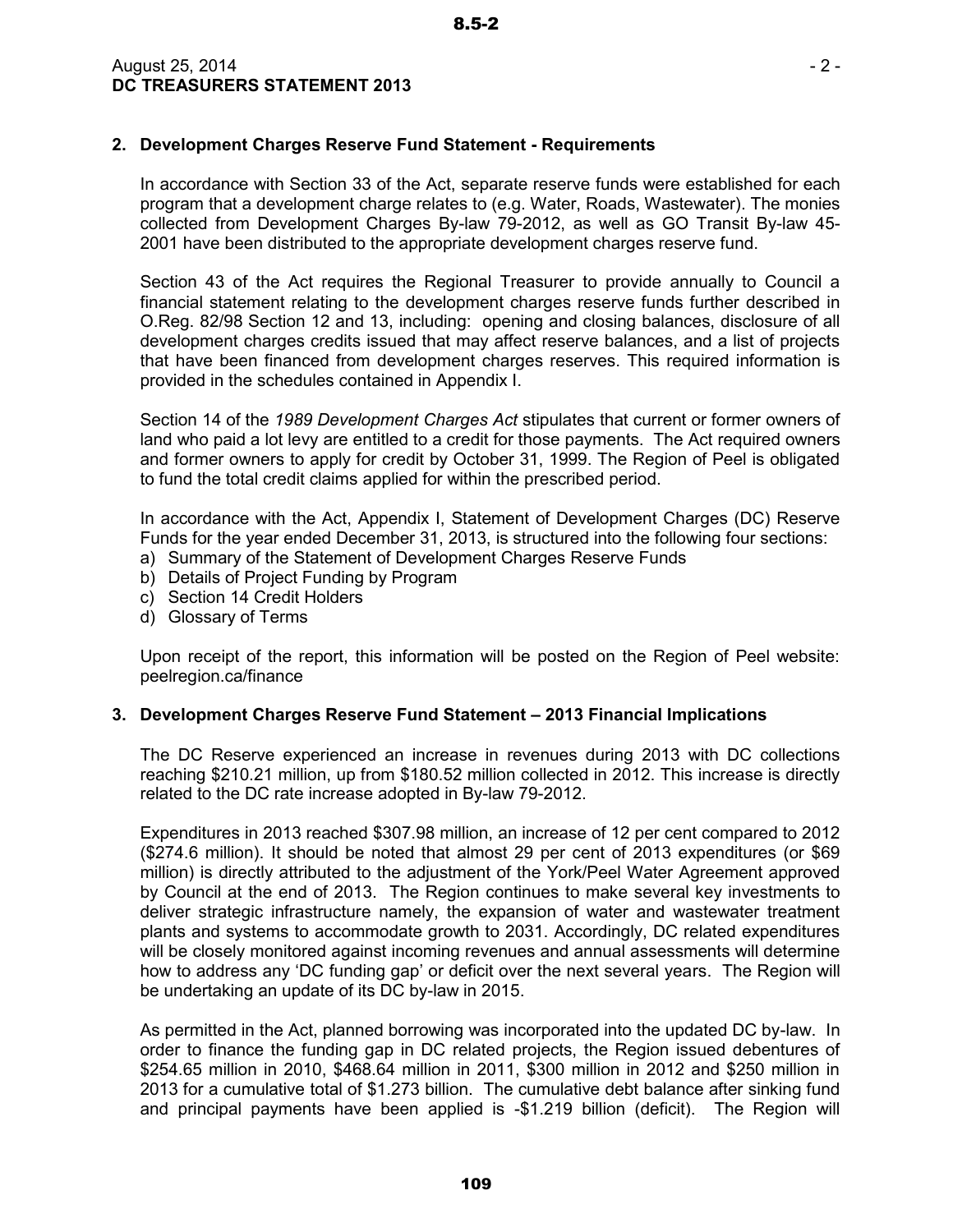continue to use debt when needed to fund the gap, which will be reported in future annual DC Reserve statements. DC revenues are projected to offset the debt during the course of the planning horizon which extends to the year 2031.

The following table presents information reported in Section A of Appendix I, which outlines the 2013 Summary of Fiscal Status of DC Reserve Funds, and identifies the deficit in the DC cash balance, which the Region addressed through external borrowing.

## **2013 Summary of the Fiscal Status of DC Reserve Funds**

|       | (\$ Millions)                                             |              |              |  |  |  |
|-------|-----------------------------------------------------------|--------------|--------------|--|--|--|
|       | <b>Beginning Balance as at January 1, 2013</b>            |              | $-$ \$836.45 |  |  |  |
| Add:  | <b>Developer Contributions</b>                            |              | \$210.21     |  |  |  |
| Less: | <b>Capital Spending</b>                                   | -\$307.98    |              |  |  |  |
|       | Net Debt Charges *                                        | $-$111.30$   |              |  |  |  |
|       | Subtotal                                                  |              | $-$ \$419.28 |  |  |  |
|       | <b>Balance before Debt Proceeds</b>                       |              |              |  |  |  |
| Add:  | Debenture Issuances                                       |              | \$1,273.29   |  |  |  |
|       | <b>Available Funds for Capital Projects</b>               |              | \$227.77     |  |  |  |
| Less: | <b>Outstanding Section 14 Credits</b>                     | $-$3.68$     |              |  |  |  |
|       | <b>Balance Committed to Active Capital Works Projects</b> |              |              |  |  |  |
|       | (Encumbrance)                                             | $-$1,371.54$ |              |  |  |  |
|       | Subtotal                                                  |              | $-$1,375.22$ |  |  |  |
|       | <b>Overcommitted Development Charges Reserve</b>          |              |              |  |  |  |
|       | Fund as at December 31, 2013                              |              |              |  |  |  |

**\*** This includes cumulative Principal/Sinking Fund payments and cumulative debt interest.

### **4. Proposed Direction**

The Region has demonstrated strong financial management through long-term financial planning and prudent use of reserves which are aligned to our overall debt plan and Counciladopted Long Term Financial Planning Strategy to ensure the long term financial sustainability of Peel's services and to maintain a high credit rating. Staff will be providing Council with a full status update of Regional reserves and capital financing prior to the 2015 budget.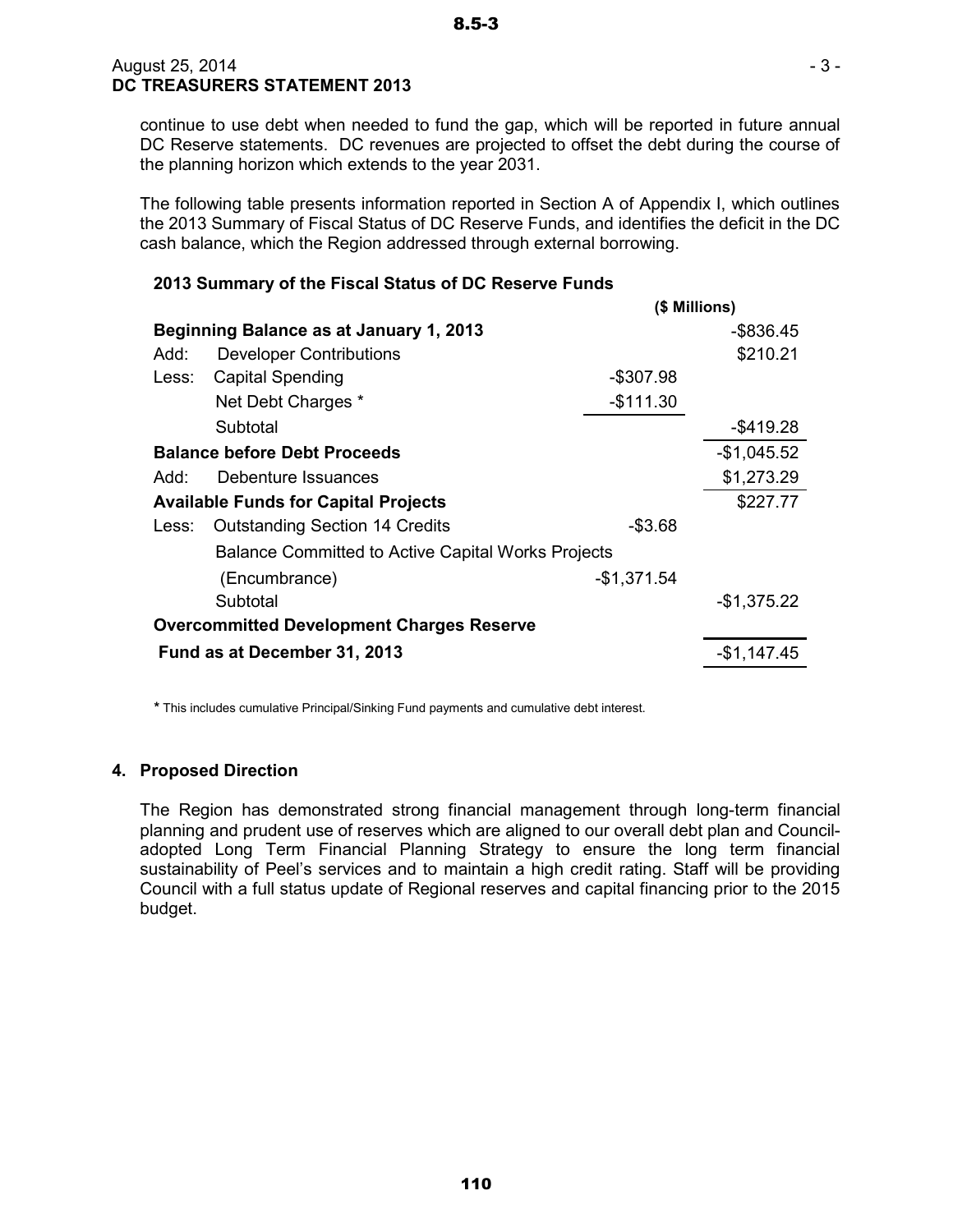## August 25, 2014 **DC TREASURERS STATEMENT 2013**

## **CONCLUSION**

This report complies with the Region of Peel's reporting obligation under Section 43 of the *Development Charges Act, 1997* in a timely manner.

Un forgen

Stephen VanOfwegen, Chief Financial Officer

# **Approved for Submission:**

D. Szwarc, Chief Administrative Officer

# **APPENDICES**

Appendix I – DC Treasurers Statement 2013

*For further information regarding this report, please contact Dave Bingham, ext. 4292 binghamd@peelregion.ca* 

*Authored By: Brenda Campbell*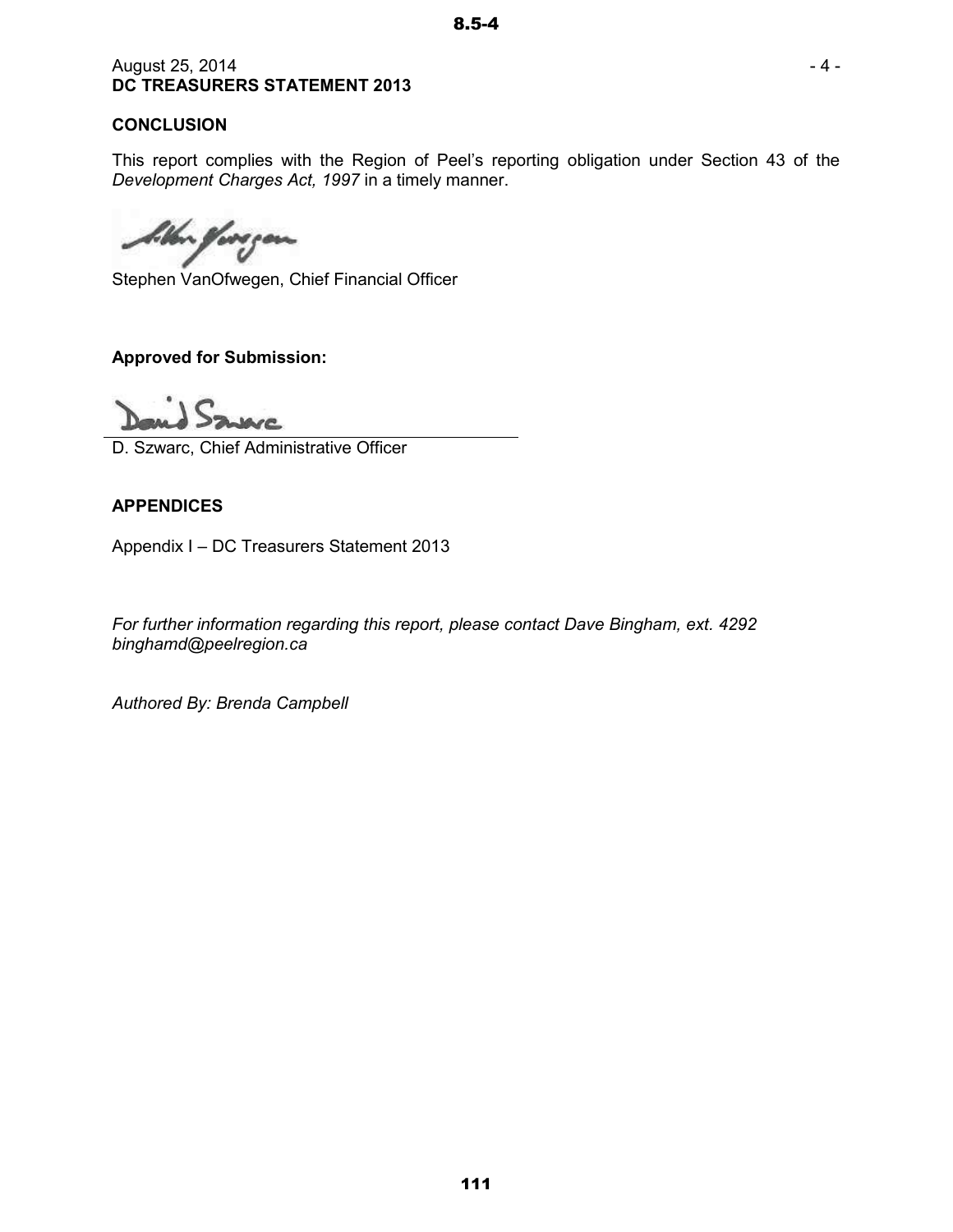**STATEMENT OF DEVELOPMENT CHARGES RESERVE FUNDS - FISCAL 2013**

**APPENDIX 1**

# **REGIONAL MUNICIPALITY OF PEEL**

# **STATEMENT OF DEVELOPMENT CHARGE RESERVE FUNDS**

**FOR THE YEAR ENDED**

**DECEMBER 31, 2013**

**Treasurer & Director of Corporate Finance D. Bingham**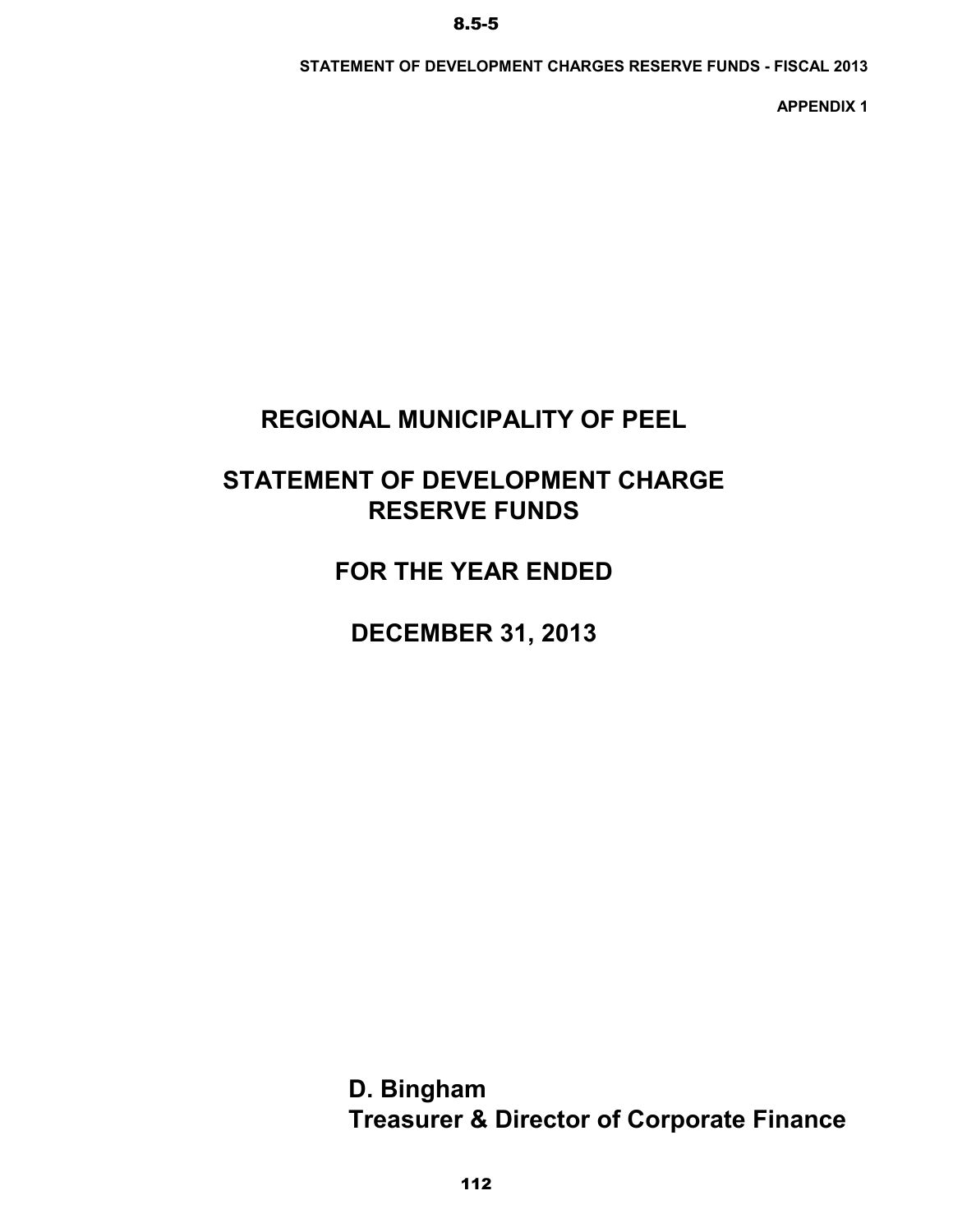## **STATEMENT OF DEVELOPMENT CHARGES RESERVE FUNDS – FISCAL 2013**

**APPENDIX 1**

# **TABLE OF CONTENTS**

- **A. Summary of the Statement of Development Charge Reserve Funds**
- **B. Details of Project Funding by Program**
- **C. Section 14 Credit Holders**
- **D. Glossary of Terms**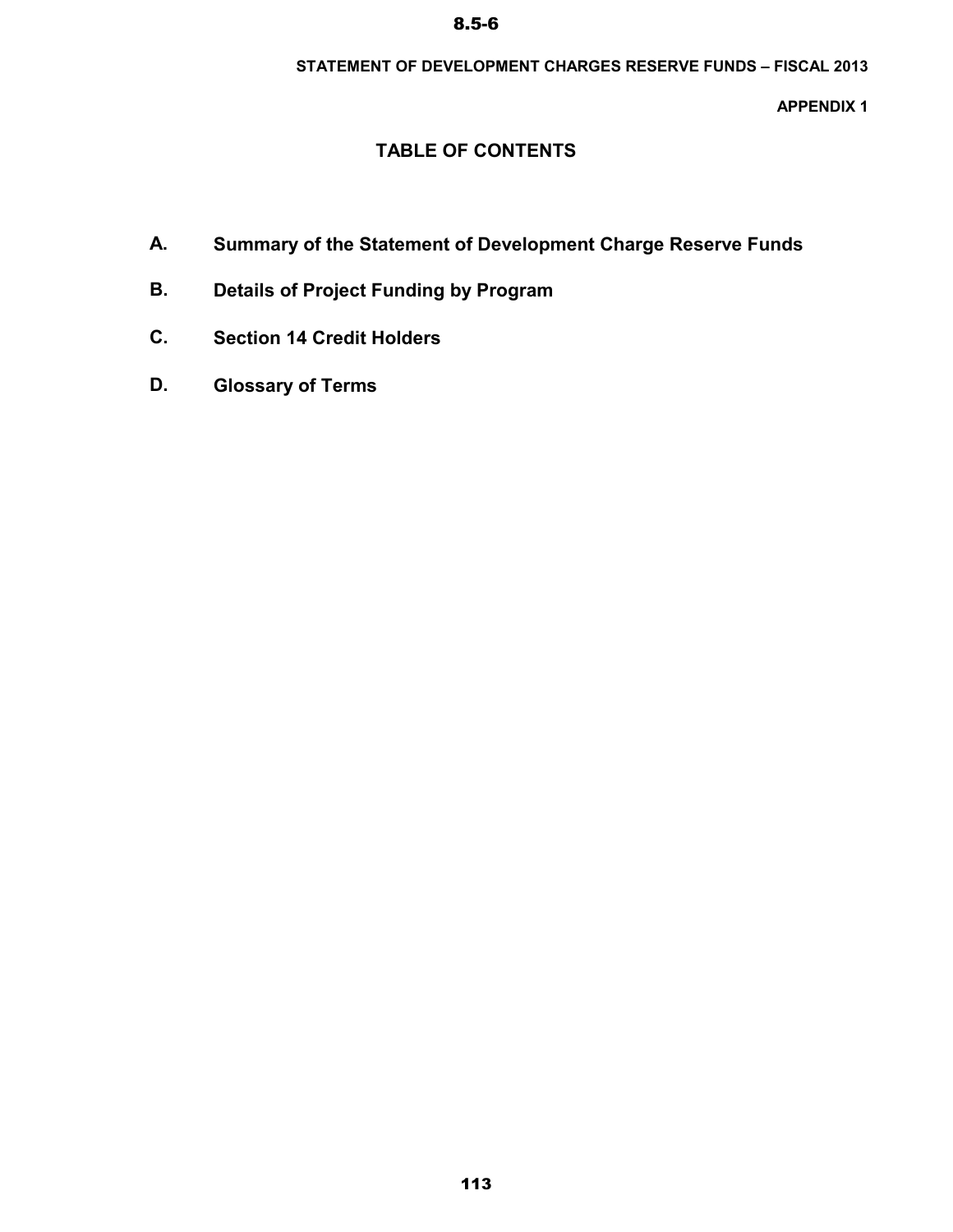**STATEMENT OF DEVELOPMENT CHARGES RESERVE FUNDS - FISCAL 2013**

**APPENDIX 1**

# **SECTION A**

# **2013 SUMMARY OF THE STATEMENT OF DEVELOPMENT CHARGE RESERVE FUNDS**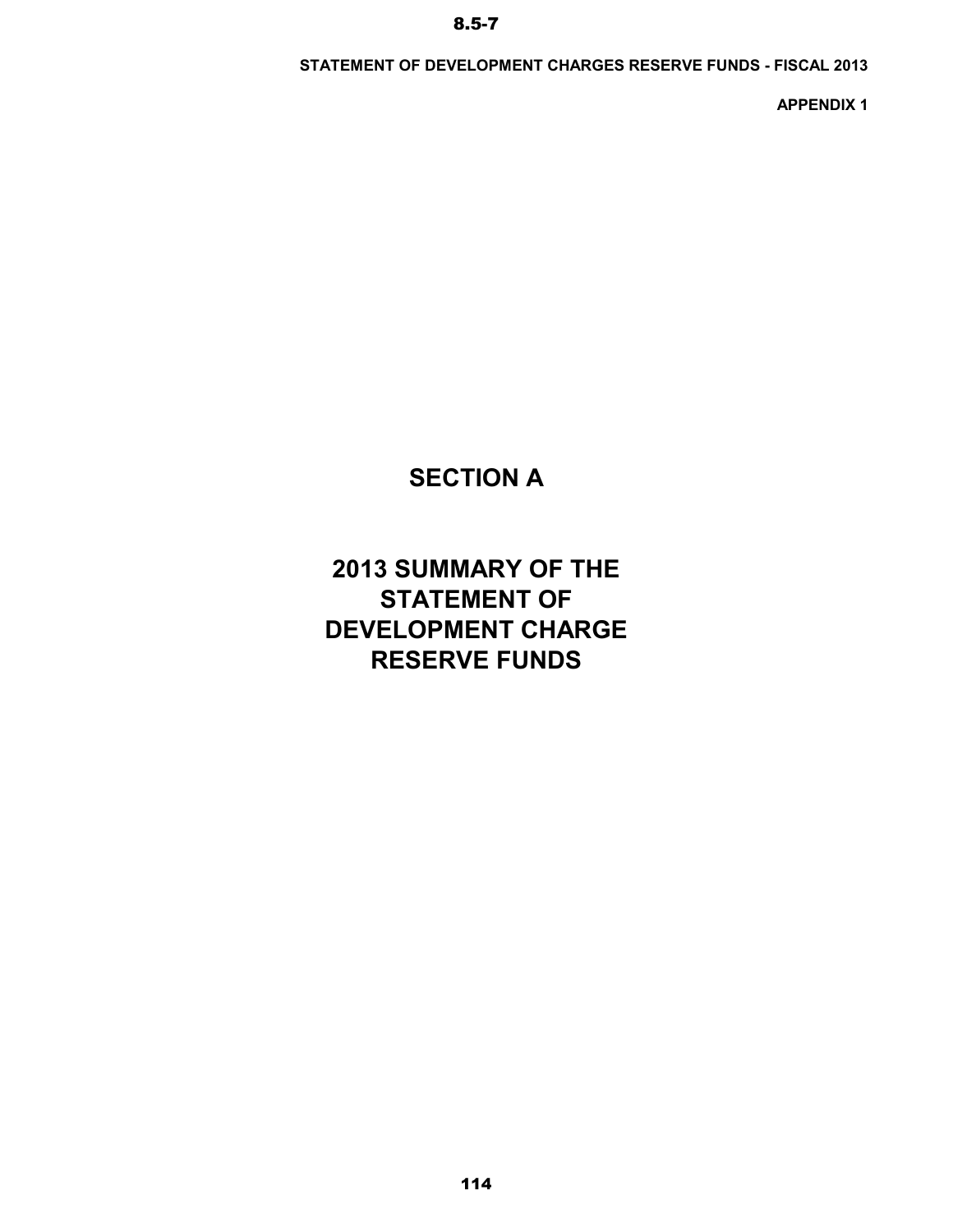**APPENDIX 1** 

#### **Regional Municipality of Peel**

**Section A: Statement of Development Charge Reserve Funds 2013 Detailed Statement of Development Charges Reserve Funds**

|       | <b>Reserve &amp; Reserve Name</b>      | <b>Beginning</b><br><b>Balance</b> | <b>REVENUE</b>                           |                          |                                    | <b>EXPENSE</b>                        | <b>Balance</b><br><b>Before</b>     | <b>DEBENTURE</b><br><b>ISSUANCE</b>        | <b>Available Funds</b><br>for Capital |                                             | <b>ENCUMBRANCE</b>                   | <b>Closing Balance</b><br>as at |
|-------|----------------------------------------|------------------------------------|------------------------------------------|--------------------------|------------------------------------|---------------------------------------|-------------------------------------|--------------------------------------------|---------------------------------------|---------------------------------------------|--------------------------------------|---------------------------------|
|       |                                        | as at<br><b>January 1, 2013</b>    | <b>Developer</b><br><b>Contributions</b> | Investment<br>Income     | <b>Cash Transfer</b><br>to Capital | <b>Debt Charges</b>                   | <b>Debt Proceeds</b>                | Debenture &<br>Long-Term Loan<br>Principal | Projects                              | Outstanding<br>Section 14<br><b>Credits</b> | Development<br>Charge<br>Encumbrance | December 31, 2013               |
| R3505 | D.C. Regional Roads                    | (36, 243, 723.92)                  | 52.878.921.22                            |                          | (51, 369, 701.14)                  | (2.740.489.34)                        | (37, 474, 993, 18)                  | 11.353.561.00                              | (26.121.432.18)                       | 1.122.423.78                                | 263.255.607.03                       | (290,499,462.99)                |
| R3506 | D.C Reg Roads N S Arterial Rd          | 15,274,602.17                      | 5,550,007.38                             | 599.236.93               | (13,609.98)                        |                                       | 21.410.236.50                       | $\overline{\phantom{a}}$                   | 21,410,236.50                         |                                             | 1,986,790.02                         | 19,423,446.48                   |
| R3510 | D.C. GO Transit                        | 342.189.53                         | 1.846.240.01                             | $\sim$                   | (5,250,000.00)                     | (30, 399.15)                          | (3,091,969.61)                      | $\sim$                                     | (3,091,969.61)                        |                                             |                                      | (3,091,969.61)                  |
| R3515 | D.C. Sth Peel Wastewater               | (163.938.749.40)                   | 39,102,121.12                            | $\overline{\phantom{a}}$ | (45, 122, 657.87)                  | (41,358,474.07)                       | (211,317,760.22)                    | 530,732,730.12                             | 319.414.969.90                        | 717,615.25                                  | 328,466,706.79                       | (9,769,352.14)                  |
| R3516 | D.C. Children Services                 | ,307,357.69                        | (399.89)                                 | 45,526.86                |                                    |                                       | 1,352,484.66                        | $\sim$                                     | 1.352.484.66                          |                                             |                                      | 1,352,484.66                    |
| R3520 | D.C. Sth Peel Water                    | (550.307.331.94)                   | 74,033,063.05                            | $\sim$                   | (84, 134, 638.20)                  | (63,229,510.61                        | (623.638.417.70)                    | 687,737,953.87                             | 64,099,536.17                         | 651,374.04                                  | 434,098,943.86                       | (370, 650, 781.73)              |
| R3525 | D.C. Regional Wastewater               | (34.454.211.56)                    | 6.962.917.36                             | $\sim$                   | (9.335.644.85)                     | (2.057.104.39)                        | (38.884.043.44)                     | 11,383,720.00                              | (27.500.323.44)                       | 485,770.32                                  | 49.801.532.53                        | (77, 787, 626.29)               |
| R3526 | D.C. Social Housing                    | 680,491.44                         | 2,858,665.97                             | 50,257.83                | (317.572.67)                       |                                       | 3,271,842.57                        |                                            | 3,271,842.57                          |                                             | 241,235.58                           | 3,030,606.99                    |
| R3530 | D.C. Regional Water                    | (36, 320, 425.45)                  | 23.538.746.98                            |                          | (27,024,504.89)                    | (1,066,745.18)                        | (40.872.928.54)                     | 31,678,120.00                              | (9.194.808.54)                        | 636,653.51                                  | 231,319,432.46                       | (241, 150, 894.51)              |
| R3531 | D.C. Shelters                          | 798.410.79                         | 130.241.83                               | 29,447.76                |                                    | $\overline{\phantom{a}}$              | 958,100.38                          | $\sim$                                     | 958,100.38                            |                                             |                                      | 958.100.38                      |
| R3540 | D.C. PRP Police                        | 4,307,964.53                       | 1.973.446.16                             | 164.342.81               | (495, 046.27)                      | $\sim$                                | 5.950.707.23                        | $\sim$                                     | 5.950.707.23                          | 66,241.38                                   | 2,478,428.85                         | 3,406,037.00                    |
| R3550 | D.C. Health                            | 4,710,856.34                       | (4.307.61)                               | 164.600.71               | (20, 522.95)                       |                                       | 4,850,626.49                        | $\sim$                                     | 4.850.626.49                          |                                             | 315,477.04                           | 4,535,149.45                    |
| R3560 | D.C. Long Term Care                    | 6,061,263.84                       | 621,255.36                               | 218.920.13               |                                    | $\overline{\phantom{a}}$              | 6,901,439.33                        | $\sim$                                     | 6.901.439.33                          |                                             |                                      | 6,901,439.33                    |
| R3565 | D.C. Transhelp                         | 392,915.40                         | 13,809.30                                | 13.886.69                | (16, 723.56)                       | $\sim$                                | 403,887.83                          | $\overline{\phantom{a}}$                   | 403,887.83                            |                                             | 126,584.45                           | 277,303.38                      |
| R3570 | D.C. Ambulance                         | .323,125.83                        | 508.073.71                               | 38.542.66                | (1.387.580.54)                     | $\sim$                                | 482.161.66                          | $\overline{\phantom{a}}$                   | 482.161.66                            |                                             | 770,725.27                           | (288,563.61)                    |
| R3575 | D.C. O.P.P                             | 462,604.06                         |                                          | 15.002.13                | (52, 115.07)                       | $\sim$                                | 425.491.12                          | $\overline{\phantom{a}}$                   | 425,491.12                            |                                             |                                      | 425,491.12                      |
| R3580 | D.C. Planning & Growth Study           | 128.767.70                         | 194,906.74                               | 1,812.49                 | (464, 769.63)                      |                                       | (139, 282.70)                       | $\overline{\phantom{a}}$                   | (139.282.70)                          |                                             | 2.171.840.82                         | (2,311,123.52)                  |
| R3615 | D.C Sth Peel Wastewater-OBL            | (38, 796, 812.37)                  | $\sim$                                   | $\overline{\phantom{a}}$ | (3,864,830.11)                     | (1,498,981.68)                        | (44, 160, 624.16)                   | 256,171.00                                 | (43, 904, 453, 16)                    |                                             | 24,092,399.93                        | (67,996,853.09)                 |
| R3620 | D.C Sth Peel Water -OBL                | (8,876,912.91)                     | $\sim$                                   | $\sim$                   | (78, 258, 388.57)                  | (521, 523.84)                         | (87,656,825.32)                     | $\overline{\phantom{a}}$                   | (87,656,825.32)                       |                                             | 27,077,677.29                        | (114, 734, 502.61)              |
| R3625 | D.C Regional Wastewater-OBL            | (3,299,064.36)                     | $\sim$                                   | $\sim$                   | (808, 288.48)                      | (135, 712.07)                         | (4,243,064.91)                      | 145,913.00                                 | (4,097,151.91)                        |                                             | 1,952,699.30                         | (6,049,851.21)                  |
| R3630 | D.C Regional Water -OBL                |                                    | $\sim$                                   | $\sim$                   | (30.118.76)                        |                                       | (30, 118.76)                        | $\sim$                                     | (30.118.76)                           |                                             |                                      | (30.118.76)                     |
| R3640 | D.C PRP Police -OBL                    |                                    | $\sim$                                   | $\overline{\phantom{a}}$ | (15, 248.77)                       | (28.89)                               | (15, 277.66)                        | $\overline{\phantom{a}}$                   | (15, 277.66)                          |                                             | 3,384,751.23                         | (3,400,028.89)                  |
|       | Development Charge Reserve Fund Totals | (836,446,682.59) 210,207,708.69    |                                          | 1,341,577.00             |                                    | $(307,981,962.31)$ $(112,638,969.22)$ | (1,045,518,328.43) 1,273,288,168.99 |                                            | 227,769,840.56                        | 3,680,078.28                                | 1,371,540,832.45                     | (1, 147, 451, 070.17)           |

8.5-8

A distribution error occurred between programs when the new DC By-law was enacted, however, appropriate actions have been taken and all amending adjustments have been reflected in the fiscal year 2013.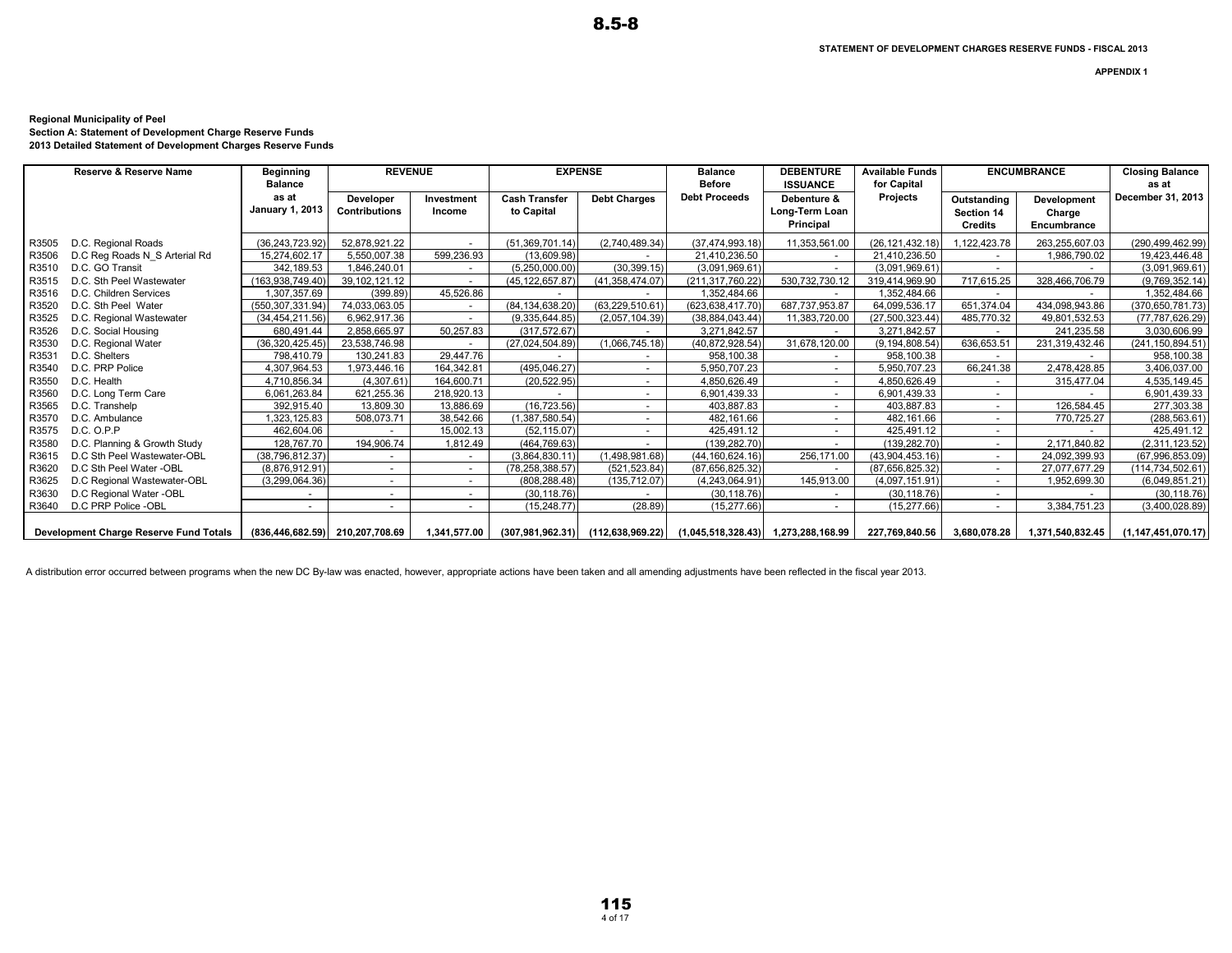### **STATEMENT OF DEVELOPMENT CHARGES RESERVE FUNDS – FISCAL 2013**

**APPENDIX 1**

# **SECTION B**

# **DETAILS OF PROJECT FUNDING BY PROGRAM**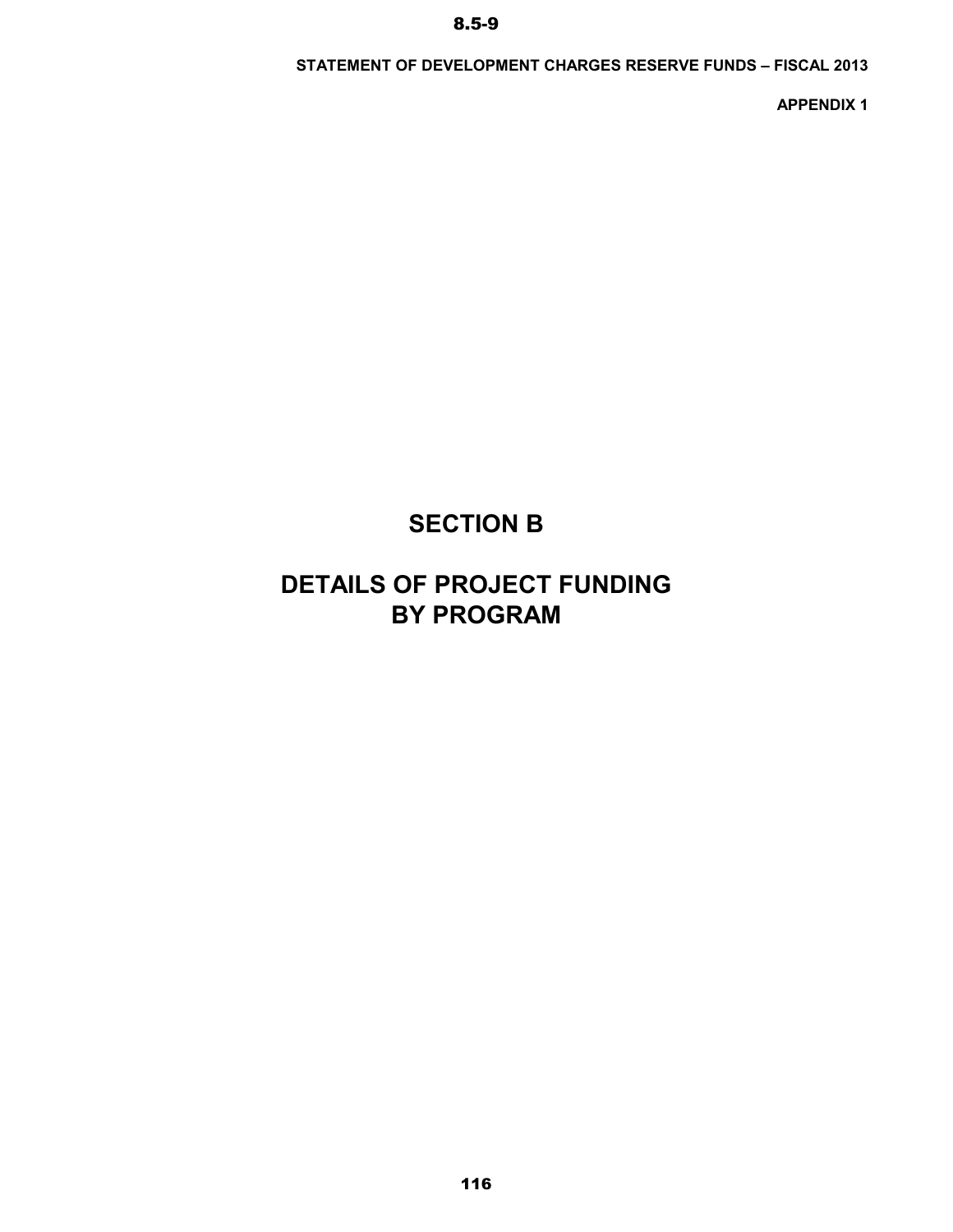| Project             | <b>Project Description</b>                                   | <b>FUNDING</b>             |                                 |                          |                            |                         |                              |
|---------------------|--------------------------------------------------------------|----------------------------|---------------------------------|--------------------------|----------------------------|-------------------------|------------------------------|
| Number              |                                                              |                            | <b>Cash Transfer to Capital</b> |                          |                            | Encumbrance             |                              |
|                     |                                                              | DC                         | Non-DC                          | Total                    | DC                         | Non-DC                  | <b>Total</b>                 |
|                     |                                                              |                            |                                 |                          |                            |                         |                              |
| R3505               |                                                              |                            |                                 |                          |                            |                         |                              |
| D.C. Regional Roads |                                                              |                            |                                 |                          |                            |                         |                              |
| 004020              | Highway 410 Extension 1999-631                               | 9,185.46                   |                                 | 9,185.46                 | 508,926.81                 |                         | 508,926.81                   |
| 004220              | Dixie Rd/Courtny-(MAINTENANCE)                               | 29,499.85                  | 9,991.86                        | 39,491.71                | 44,619.89                  | 13,400.91               | 58,020.80                    |
| 014030              | Queen St.E/Dixie-(MAINTENANCE)                               | 74,453.02                  | 9,582.48                        | 84,035.50                | 1,133,272.98               | 153,508.31              | 1,286,781.29                 |
| 014230              | Mayfield/Colera (CLOSEOUT)                                   |                            |                                 |                          | 502,509.52                 |                         | 502,509.52                   |
| 014830              | Snelgrove Bridge                                             | 247,981.01                 | 7,859.26                        | 255.840.27               | 732,482.30                 | 23,214.56               | 755,696.86                   |
| 024020              | Mississ Rd/407-(MAINTENANCE)                                 | 2,110,245.98               | 122,954.12                      | 2,233,200.10             | 2,568,921.43               | 149,679.04              | 2,718,600.47                 |
| 024035<br>024090    | Bram E Queen/ (CLOSEOUT)<br>Highway 7 2002-7                 | 409,204.21                 | 138,641.59                      | 547,845.80               | 340,872.06<br>3,264,914.59 | 1,106,178.95            | 340,872.06<br>4,371,093.54   |
| 024120              | Mississ Rd/Steeles/Qun 2002-7                                | 3,706,050.75               | 274,641.96                      | 3,980,692.71             | 3,554,720.65               | 263,427.44              | 3,818,148.09                 |
| 034020              | Gore Road                                                    | 733,525.86                 | 8,253.78                        | 741,779.64               | 2,884,224.64               | 32,453.11               | 2,916,677.75                 |
| 034040              | Airport Roads-(Maintenance)                                  | 34,646.03                  | 4,871.32                        | 39,517.35                | 1,532,300.25               | 215,446.28              | 1,747,746.53                 |
| 034080              | Britannia Road-(MAINTENANCE)                                 | 89,371.04                  | 36,872.87                       | 126,243.91               | 2,718,331.61               | 1,121,533.92            | 3,839,865.53                 |
| 034232              | Dixie & Derry Rd-(Frozen)                                    | 518,916.94                 | 15, 151.79                      | 534,068.73               | 2,377,840.27               | 69,430.32               | 2,447,270.59                 |
| 044040              | The Queensway/Dixie Rd. 04-68                                | 1,242,321.15               | 1,014,631.00                    | 2,256,952.15             | 8,200,813.59               | 6,730,857.68            | 14,931,671.27                |
| 044060              | Mayfield Road 04-68                                          | 2,384,853.12               | 285,277.02                      | 2,670,130.14             | 3,082,081.07               | 368,679.71              | 3,450,760.78                 |
| 044075              | Steeles Avenue W-(MAINTENANCE)                               | 123,771.74                 | 197,777.33                      | 321,549.07               | 304,391.91                 | 486,393.92              | 790,785.83                   |
| 044230              | Steeles Ave./Goreway Dr.04-68                                | 619,857.87                 | 18,297.70                       | 638,155.57               | 1,002,311.19               | 29,587.42               | 1,031,898.61                 |
| 044285              | Steeles Ave./Bramalea Rd 04-68                               | 739,044.24                 | 908.65                          | 739,952.89               | 1,734,251.10               | 2,132.33                | 1,736,383.43                 |
| 054030              | King Street Expansion 04-1280                                | 5,843,211.13               |                                 | 5,843,211.13             | 45,399,852.38              |                         | 45,399,852.38                |
| 054045              | Queen Street West 04-1280                                    | 583,454.36                 | 29,593.10                       | 613,047.46               | 22, 115, 818.14            | 1,121,726.22            | 23,237,544.36                |
| 054225<br>054245    | Steeles Ave/Torbram 04-1280<br>Dixie Rd/Bovaird Dr 04-1280   | 760,233.88                 | 2,387.79<br>20,615.87           | 762,621.67               | 1,257,663.81               | 3,950.15<br>336.083.35  | 1,261,613.96<br>3,738,772.64 |
| 054248              | King St/Miss./Hwy 50/McEwan                                  | 208,712.30<br>305,745.41   |                                 | 229,328.17<br>305,745.41 | 3,402,689.29               |                         |                              |
| 054250              | Bovaird Dr/Tor-(MAINTENANCE)                                 | 210,505.21                 | (20,080.21)                     | 190,425.00               | 148.506.36                 | 4,578.67                | 153,085.03                   |
| 064015              | Wins Church/Hal Rd 05-1496                                   | 33,146.22                  | 161,278.12                      | 194,424.34               | 1,108,060.32               | 5,391,440.44            | 6,499,500.76                 |
| 064020              | Dixie Rd/Steeles 05-1496                                     | 3,041,644.75               | 309,949.20                      | 3,351,593.95             | 19,914,299.76              | 2,029,303.96            | 21,943,603.72                |
| 064025              | Miss Rd/Queen W 05-1496                                      | 3,627,068.09               | 632,667.34                      | 4,259,735.43             | 5,383,614.38               | 939,060.66              | 6,322,675.04                 |
| 064040              | Mayfld/Bram-Airport 05-1496                                  | 3,411,702.27               | 245,062.16                      | 3,656,764.43             | 12,824,898.97              | 889,643.61              | 13,714,542.58                |
| 064226              | Brit Rd/Joymar Dr 05-1496                                    | 136,853.66                 |                                 | 136,853.66               | 64,408.08                  |                         | 64,408.08                    |
| 064235              | Airpt/Bresler-Jetiner(PO-LINK)                               | 10.83                      | 2.66                            | 13.49                    |                            |                         |                              |
| 064265              | Gore/Fogal Rd 05-1496                                        |                            |                                 |                          | 425,299.51                 |                         | 425,299.51                   |
| 064273              | Queen/Future St 05-1496                                      | 16,963.45                  |                                 | 16,963.45                | 248,953.67                 |                         | 248,953.67                   |
| 064280              | King/ColeraineDr (MAINTENANCE)                               | 41,373.61                  |                                 | 41,373.61                | 1,958,175.73               |                         | 1,958,175.73                 |
| 074030              | The Gore Road Castlemore to Ma                               | 1,741,405.97               | 256,976.49                      | 1,998,382.46             | 15,964,109.39              | 2,355,805.43            | 18,319,914.82                |
| 074225              | Derry Road/Torbram Road                                      | 32,557.33                  | 3,166.51                        | 35,723.84                | 444,366.94                 | 43,219.01               | 487,585.95                   |
| 074250              | Airport Road/Steeles Avenue                                  | 1,007,075.02               | 35,748.20                       | 1,042,823.22             | 1,059,106.51               | 37,595.21               | 1,096,701.72                 |
| 074255<br>074260    | Steeles Avenue/Advance Bouleva<br>Derry Road/Goreway Drive   | 122, 187. 47<br>322,741.98 | 23,741.70<br>32,268.33          | 145,929.17<br>355,010.31 | 92,077.50<br>4,185,501.32  | 17,891.17<br>418,473.84 | 109,968.67<br>4,603,975.16   |
| 074290              | Derry Rd & Bram. Int. 07-1365                                |                            |                                 |                          | 140,224.32                 |                         | 140,224.32                   |
| 084235              | Kenneyd Road/Queen Street East                               | 558.10                     | 354.26                          | 912.36                   | 49,934.51                  | 49,774.54               | 99,709.05                    |
| 084240              | Dixie Road/Old-(MAINTENANCE)                                 | 7.88                       | 1.12                            | 9.00                     | 119,866.42                 | 6,402.04                | 126,268.46                   |
| 084255              | Queen Street-(MAINTENANCE)                                   | 8,476.22                   | 543.79                          | 9,020.01                 | 514,461.35                 | 33,004.43               | 547,465.78                   |
| 084275              | Bovaird Drive/James Potter Rd                                | 5,437.86                   |                                 | 5,437.86                 | 636,402.65                 |                         | 636,402.65                   |
| 084285              | Airport-Orla(CLOSEOUT)                                       | 3,754.30                   | 170.65                          | 3,924.95                 | 30,373.86                  | 1,380.71                | 31,754.57                    |
| 084320              | Dixie Rd - Class E.A. Queen St                               | 436.45                     |                                 | 436.45                   |                            |                         |                              |
| 084330              | Mississauga Rd - Class E.A. Bo                               | 30,605.24                  |                                 | 30,605.24                | 3,489.38                   |                         | 3,489.38                     |
| 094060              | Mavis Road - Steeles Avenue to                               | 368,043.32                 | 31,760.13                       | 399,803.45               | 9,587,237.34               | 827,326.29              | 10,414,563.63                |
| 094090              | King Street East-(MAINTENANCE)                               | (3,842.25)                 | (47,006.23)                     | (50, 848.48)             | 27,254.60                  | 27,789.60               | 55,044.20                    |
| 094215              | Steeles Avenue/Highway 50                                    | 17,564.28                  |                                 | 17,564.28                | 743,553.39                 |                         | 743,553.39                   |
| 094230              | The Gore Rd-(MAINTENANCE)                                    |                            |                                 |                          | 167,437.19                 |                         | 167,437.19                   |
| 094245              | Airport Road/Williams Parkway                                | 5,234.43                   | 448.09                          | 5,682.52                 | 2,785,206.53               | 238,428.17              | 3,023,634.70                 |
| 094255<br>094265    | Steeles Avenue/Finch Avenue<br>Kennedy Road/Williams Parkway | (38, 412.32)<br>6,360.41   |                                 | (38, 412.32)<br>6,360.41 | 832,084.77<br>475,299.32   |                         | 832,084.77<br>475,299.32     |
| 094275              | Derry Road/Mavis Road                                        | 23,721.23                  | 3,203.29                        | 26,924.52                | 319,274.30                 | 43,114.92               | 362,389.22                   |
| 094290              | Steeles Avenue/Kennedy Road                                  | 28,347.55                  | 622.09                          | 28,969.64                | 1,592,006.65               | 34,935.76               | 1,626,942.41                 |
| 094295              | Dixie Road/Midway Boulevard                                  | 573,361.40                 | 16,571.37                       | 589,932.77               | 270,222.34                 | 7,810.03                | 278,032.37                   |
| 094360              | Bovaird Drive - CI(CLOSEOUT)                                 | 6,205.00                   |                                 | 6,205.00                 | 3,753.76                   |                         | 3,753.76                     |
| 094390              | Highway 50 Coleraine Drive to                                | 2,110.82                   |                                 | 2,110.82                 |                            |                         |                              |
| 104020              | Dixie Road - Queen Street to B                               | 11,980.65                  |                                 | 11,980.65                | 3,156,317.33               |                         | 3,156,317.33                 |
| 104040              | Mississauga Road - Bovaird Dri                               | 85,826.87                  |                                 | 85,826.87                | 6,184,896.43               |                         | 6,184,896.43                 |
| 104070              | The Gore Road - Highway 50 to                                | 297,726.66                 |                                 | 297,726.66               | 5,789,818.01               |                         | 5,789,818.01                 |
| 104225              | Derry Road                                                   | 4,145.73                   |                                 | 4,145.73                 |                            |                         |                              |
| 104230              | Steeles Avenue/Mavis Road Inte                               | 311,791.84                 | 30,388.83                       | 342,180.67               | 3,105,011.17               | 302,630.31              | 3,407,641.48                 |
| 104235              | Derry Road/Millcreek Crive                                   | 2,462,752.63               | 207,458.29                      | 2,670,210.92             | 1,702,645.72               | 133,983.46              | 1,836,629.18                 |
| 104245              | Queen Street/Chinguacousy Road                               | 420,821.80                 |                                 | 420,821.80               | 1,400,646.67               |                         | 1,400,646.67                 |
| 104255              | Derry Road                                                   | 3,729.06                   | 922.88                          | 4,651.94                 | 459,150.01                 | 113,634.10              | 572,784.11                   |
| 104265              | Derry Road/McLaughlin Road                                   | 172,172.96                 | 5,794.79                        | 177,967.75               | 1,820,021.45               | 61,256.31               | 1,881,277.76                 |
| 104280              | Derry Road                                                   | 9,477.59                   |                                 | 9,477.59                 | 2,614.01                   |                         | 2,614.01                     |
| 104295<br>104340    | <b>Transit Supportive Initiatives</b><br>Development Charge  | 1,882,074.62<br>4,026.01   |                                 | 1,882,074.62<br>4,026.01 | 2,517,657.01<br>9,851.51   |                         | 2,517,657.01<br>9,851.51     |
| 104350              | Mayfield Road E.A. - (FROZEN)                                | 114,947.76                 |                                 | 114,947.76               | 61,029.37                  |                         | 61,029.37                    |
| 104410              | Hi-Occ Veh Signl-(CLOSEOUT)                                  | 516.84                     |                                 | 516.84                   | 96,519.42                  |                         | 96,519.42                    |
| 107712              | <b>Transportation Demand Manageme</b>                        | 4,166.67                   | 833.33                          | 5,000.00                 |                            |                         |                              |
| 114020              | Dixie Road - Countryside Drive                               | 25,587.53                  |                                 | 25,587.53                | 983,640.26                 |                         | 983,640.26                   |
| 114060              | Highway 50 - Castlemore Road t                               | 31,823.61                  | 117                             | 31,823.61                | 1,148,924.60               |                         | 1,148,924.60                 |

Page 6 of 17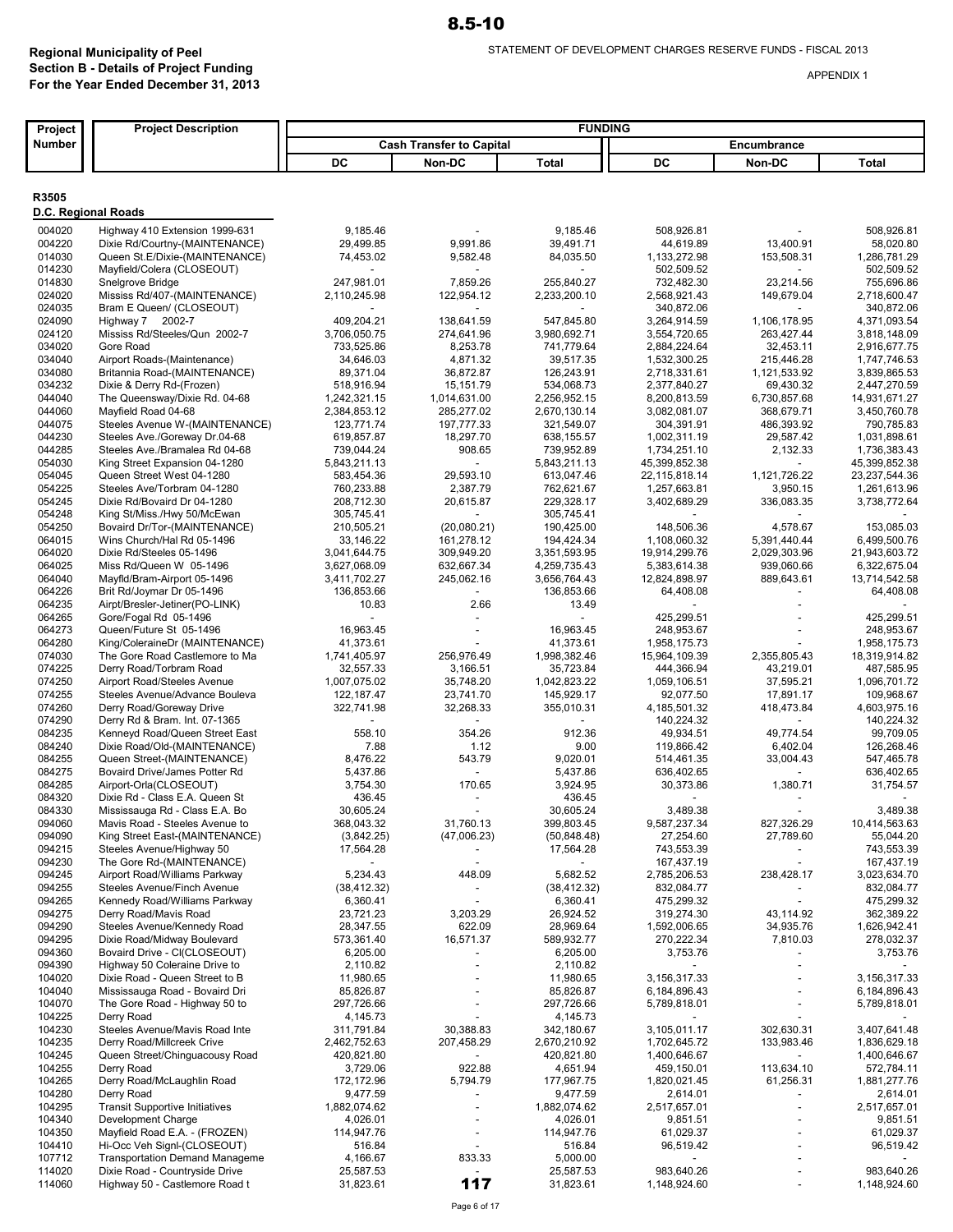| Project          | <b>Project Description</b>                                    | <b>FUNDING</b>           |                                 |                        |                              |                          |                              |
|------------------|---------------------------------------------------------------|--------------------------|---------------------------------|------------------------|------------------------------|--------------------------|------------------------------|
| Number           |                                                               |                          | <b>Cash Transfer to Capital</b> |                        |                              | Encumbrance              |                              |
|                  |                                                               | DC                       | Non-DC                          | <b>Total</b>           | DC                           | Non-DC                   | Total                        |
|                  |                                                               |                          |                                 |                        |                              |                          |                              |
| 114075           | Mayfield Rd-Airport Road T                                    | 5,071,398.48             |                                 | 5,071,398.48           | 6,515,969.79                 |                          | 6,515,969.79                 |
| 114080           | Highway 50 - 600 Metres South                                 | 7,874.91                 |                                 | 7,874.91               | 876.303.34                   |                          | 876,303.34                   |
| 114090           | Old Church Road - East Leg of                                 | 189,140.01               | 62,953.31                       | 252,093.32             | 2,222,015.78                 | 725,619.24               | 2,947,635.02                 |
| 114215           | <b>Bovaird Drive/Brisdale Drive</b>                           | 69,555.91                |                                 | 69,555.91              | 107,832.46                   |                          | 107,832.46                   |
| 114217           | Erin Mills Parkway/Dundas Stre                                | 72,911.35                | 2,626.61                        | 75,537.96              | 3,246,607.66                 | 116,958.16               | 3,363,565.82                 |
| 114220           | The Gore Road/Castlemore Road                                 | 6,022.67                 |                                 | 6,022.67               | 87,834.90                    |                          | 87,834.90                    |
| 114235           | Mayfield Road/New Street East                                 | 1,817.45                 |                                 | 1,817.45               | 592,678.13<br>138.920.48     |                          | 592,678.13                   |
| 114240<br>114245 | Queen Street-(CLOSEOUT)<br>Dixie Road-(MAINTENANCE)           | 984.00<br>3,924.95       |                                 | 984.00<br>3,924.95     |                              |                          | 138,920.48<br>200,412.25     |
| 114246           | <b>Transit Supportive Initiative</b>                          | 979,315.45               |                                 | 979,315.45             | 200,412.25<br>724,571.12     |                          | 724,571.12                   |
| 114250           | Erin Mills Parkway/Burnhamthor                                | 24,150.97                |                                 | 24,150.97              | 312,832.49                   |                          | 312.832.49                   |
| 114275           | Dixie Road-(MAINTENANCE)                                      | 14,872.08                |                                 | 14,872.08              | 40,529.02                    |                          | 40,529.02                    |
| 114295           | Derry Road/Argentia Road                                      | 113,430.36               |                                 | 113,430.36             | 894,724.87                   |                          | 894,724.87                   |
| 114320           | E.A. STUDIES - Allocations for                                | $\overline{\phantom{a}}$ |                                 |                        | 631,713.29                   |                          | 631,713.29                   |
| 114330           | Steeles Avenue E.A.- Winston C                                | 273,651.33               |                                 | 273,651.33             | 74,851.56                    |                          | 74,851.56                    |
| 114350           | Cawthra Road E.A. - QEW to Dun                                | 85,429.56                |                                 | 85,429.56              | 604,968.98                   |                          | 604,968.98                   |
| 117712           | <b>Transportation Demand Manageme</b>                         | 145,578.96               | 29,115.78                       | 174,694.74             | 86,726.30                    | 17,345.28                | 104,071.58                   |
| 124040           | Bovaird Drive - Lake Louise Ro                                | 54,861.54                |                                 | 54,861.54              | 1,688,504.68                 |                          | 1,688,504.68                 |
| 124215           | Embleton Road/Heritage Road                                   | 751.83                   |                                 | 751.83                 | 794,498.81                   |                          | 794,498.81                   |
| 124265           | Derry Road/Bramalea Road                                      | 4,620.49                 |                                 | 4,620.49               | 770,850.28                   |                          | 770,850.28                   |
| 124380           | Airport Road Class E.A. - 1km                                 | 259,446.00               |                                 | 259,446.00             | 469,735.07                   |                          | 469,735.07                   |
| 124390           | EA Study-Mayfield RD fr Ching                                 | 318,025.89               |                                 | 318,025.89             | 389,315.95                   |                          | 389,315.95                   |
| 124405           | Various Signal Phasing Updates                                | 39,015.07                | 39,015.09                       | 78,030.16              |                              |                          |                              |
| 124420           | Traff. Signal Brita                                           | (135, 560.47)            |                                 | (135, 560.47)          |                              |                          |                              |
| 124425           | Trans Supp Initity Steeles Ave                                | 34,200.19                |                                 | 34,200.19              | 671,316.19                   |                          | 671,316.19                   |
| 127712           | <b>Transportation Demand Manageme</b>                         | 5,699.60                 | 1,424.90                        | 7,124.50               | 390,095.26                   | 97,523.82                | 487,619.08                   |
| 127720           | Goods Movement Program                                        | 100,864.26               | 100,864.27                      | 201,728.53             | 71,353.14                    | 71,353.15                | 142,706.29                   |
| 134055           | Mayfield Road - Hurontario Str                                | 49,853.27                |                                 | 49,853.27              | 1,929,719.73                 |                          | 1,929,719.73                 |
| 134065           | Mayfield Road - The Gore Road                                 | 140,664.09               | $\overline{a}$                  | 140,664.09             | 5,286,256.91                 | $\overline{\phantom{a}}$ | 5,286,256.91                 |
| 134100E          | <b>Property Acquisition</b>                                   |                          |                                 |                        | 779,700.00                   |                          | 779,700.00                   |
| 134275           | Queen Street/Drinkwater Road                                  |                          |                                 |                        | 815,499.00                   |                          | 815,499.00                   |
| 134285           | <b>Transit Supportive Initiatives</b>                         | 13,631.84                |                                 | 13,631.84              | 10,529,481.16                |                          | 10,529,481.16                |
| 134300           | Traffc Engineer'g Stdy                                        | 1,380,000.00             |                                 | 1,380,000.00           |                              |                          |                              |
| 134310           | Road Program Plann                                            | 175,000.00               | 175,000.00                      | 350,000.00             |                              |                          |                              |
| 134380           | The Gore Road Class E.A.                                      | 43,572.94                |                                 | 43,572.94              | 824,277.06                   |                          | 824,277.06                   |
| 134405           | Various Signal Phasing Updates                                | 55,709.46                | 55,709.44                       | 111,418.90             | 69,290.54                    | 69,290.56                | 138,581.10                   |
| 134420           | Grow Rel Sig-Miss Rd @ Wanless                                |                          |                                 |                        | 161,450.00                   |                          | 161,450.00                   |
| 134435<br>137702 | Traffic Data Collect(CLOSEOUT)                                | 138,402.49               | 7,284.34<br>8,117.07            | 145,686.83             | 51,597.51<br>51,882.92       | 2,715.66<br>51,882.93    | 54,313.17<br>103,765.85      |
| 137703           | <b>Transportation Surveys</b><br>Cordon Count                 | 8,117.08                 |                                 | 16,234.15              |                              |                          |                              |
| 137711           | <b>Transportation Planning Studie</b>                         | 456.78<br>25,079.43      | 1,011.50<br>34,435.11           | 1,468.28<br>59,514.54  | 53,985.22<br>119,062.57      | 119,546.50<br>163,477.89 | 173,531.72<br>282,540.46     |
| 137712           | <b>Transportation Demand Manageme</b>                         | 180,205.89               | 45,051.47                       | 225,257.36             | 363,794.11                   | 90,948.53                | 454,742.64                   |
| 137720           | Goods Movement Program                                        | 15,965.07                | 11,274.06                       | 27,239.13              | 392,434.93                   | 277,125.94               | 669,560.87                   |
|                  | <b>SUBTOTAL R3505</b>                                         | 51,369,701.14            | 4,705,039.62                    | 56,074,740.76          | 263,255,607.03               | 28,039,953.95            | 291,295,560.98               |
|                  |                                                               |                          |                                 |                        |                              |                          |                              |
| R3506            |                                                               |                          |                                 |                        |                              |                          |                              |
|                  | D.C Reg Roads N_S Arterial Rd                                 |                          |                                 |                        |                              |                          |                              |
|                  |                                                               |                          |                                 |                        |                              |                          |                              |
| 104355           | New North/South 6-lane Road E.<br><b>SUBTOTAL R3506</b>       | 13,609.98<br>13,609.98   |                                 | 13,609.98<br>13,609.98 | 1,986,790.02<br>1,986,790.02 |                          | 1,986,790.02<br>1,986,790.02 |
|                  |                                                               |                          |                                 |                        |                              |                          |                              |
| R3510            |                                                               |                          |                                 |                        |                              |                          |                              |
| D.C. GO Transit  |                                                               |                          |                                 |                        |                              |                          |                              |
|                  |                                                               |                          |                                 |                        |                              |                          |                              |
| 095900           | GO Transit - Unallocated Capit                                | 5,250,000.00             |                                 | 5,250,000.00           |                              |                          |                              |
|                  | <b>SUBTOTAL R3510</b>                                         | 5,250,000.00             |                                 | 5,250,000.00           |                              |                          |                              |
| R3515            |                                                               |                          |                                 |                        |                              |                          |                              |
|                  | D.C. Sth Peel Wastewater                                      |                          |                                 |                        |                              |                          |                              |
|                  |                                                               |                          |                                 |                        |                              |                          |                              |
| 012930           | Credit Val Trk-(MAINTENANCE)                                  |                          |                                 |                        | 138,715.15                   |                          | 138,715.15                   |
| 022924           | Lakeview Dewat Sty 2002-7                                     | 1,120.78                 | 5,677.53                        | 6,798.31               | 296,069.10                   | 1,499,793.53             | 1,795,862.63                 |
| 022925           | Lakeview Hdwks Upg 2002-7                                     | 403.68                   | 7,050.45                        | 7,454.13               | 25,057.42                    | 437,648.07               | 462,705.49                   |
| 022935           | Lakeview Fac Expan 2002-7                                     | 10,392.17                | 42,988.58                       | 53,380.75              | 250,617.22                   | 1,036,711.90             | 1,287,329.12                 |
| 022965           | Clarkson Fac Exp-(CLOSEOUT)                                   | (387.61)                 | (228.39)                        | (616.00)               | 2,981,199.24                 | 1,756,546.36             | 4,737,745.60                 |
| 032941           | LWTF Bioso Expnd/Upgd 03-175<br>McVean Dr Sewag-(MAINTENANCE) | 618,233.63               | 847,577.25                      | 1,465,810.88           | 1,332,982.94                 | 1,827,474.23             | 3,160,457.17                 |
| 032981<br>042250 | Bolton/Bramp-(MAINTENANCE)                                    | (248.46)<br>62,745.83    | $\overline{\phantom{a}}$        | (248.46)<br>62,745.83  | 392,574.12                   |                          | 392,574.12                   |
| 042983           | The Gore Road Pumping 04-68                                   | (0.51)                   | 0.50                            | (0.01)                 |                              |                          |                              |
| 052108           | Mississauga Road 04-1280                                      | 138,833.27               |                                 | 138,833.27             | 239,972.99                   |                          | 239,972.99                   |
| 052220           | New Forcemn JD Pk (MAINTENANCE                                | 400,938.53               | 744,600.21                      | 1,145,538.74           | 390,072.87                   | 724,421.26               | 1,114,494.13                 |
| 052230           | Credit Valley-(MAINTENANCE)                                   | 443,584.05               |                                 | 443,584.05             |                              |                          |                              |
| 052240           | Cooksville-(MAINTENANCE)                                      | 11,266.98                | 2,816.73                        | 14,083.71              |                              |                          |                              |
| 052990           | New Pump Stn JD (MAINTENANCE)                                 | 135,933.14               | 252,447.41                      | 388,380.55             | 82,942.45                    | 154,036.09               | 236,978.54                   |
| 062109           | Dixie Road-(MAINTENANCE)                                      | 83,514.77                |                                 | 83,514.77              | 5,233.05                     |                          | 5,233.05                     |
| 062405           | Port Credit Sew Trunk 05-1496                                 |                          |                                 |                        | 308,602.71                   | 912,178.56               | 1,220,781.27                 |
| 062415           | CPR Interceptor-(MAINTENANCE)                                 | 4,491.00                 | 5,2498                          | 9,714.74               | 26,388.53                    | 33,264.90                | 59,653.43                    |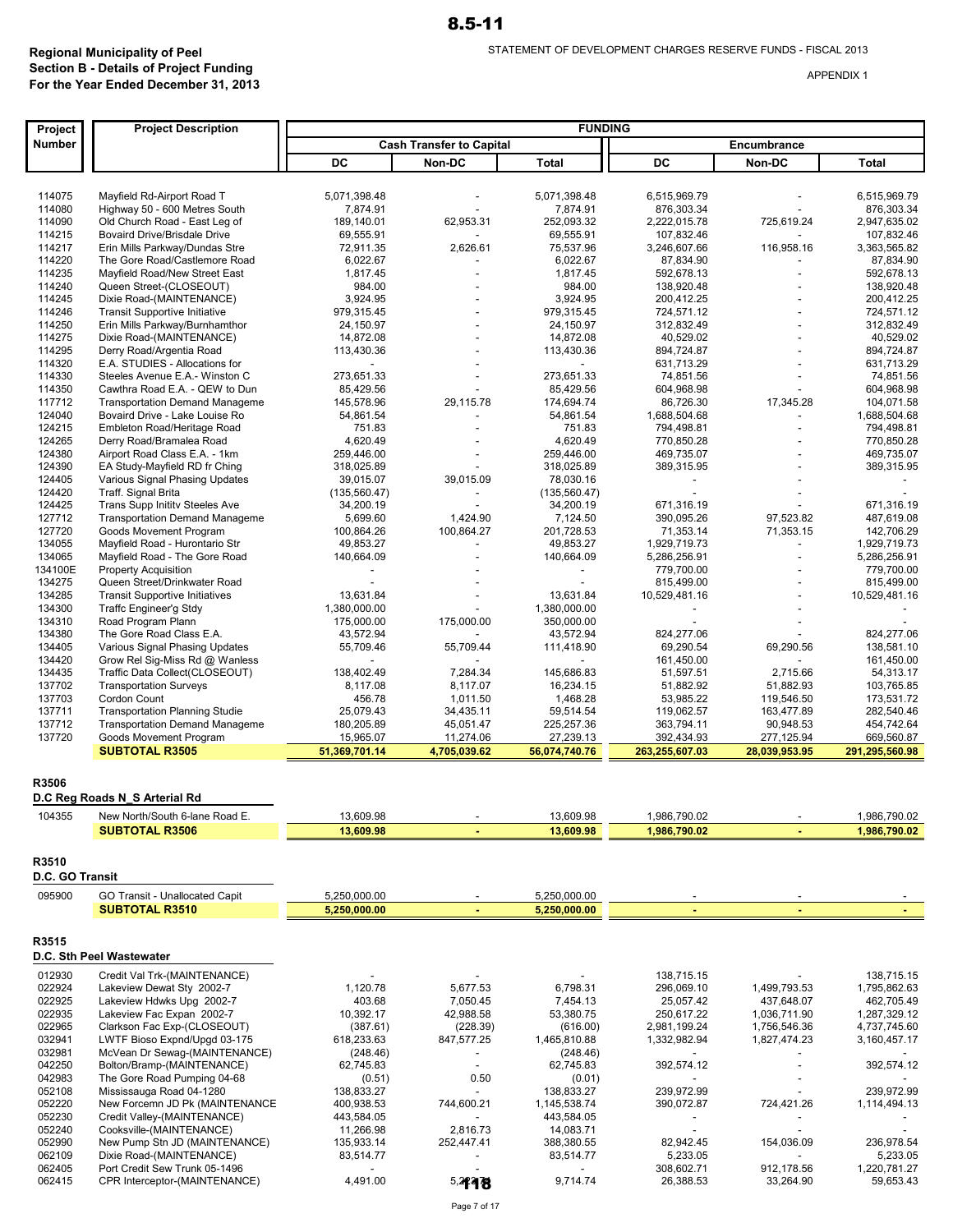| Project             | <b>Project Description</b>                                          |                          |                                 | <b>FUNDING</b>           |                                        |                                          |                                  |
|---------------------|---------------------------------------------------------------------|--------------------------|---------------------------------|--------------------------|----------------------------------------|------------------------------------------|----------------------------------|
| Number              |                                                                     |                          | <b>Cash Transfer to Capital</b> |                          |                                        | Encumbrance                              |                                  |
|                     |                                                                     | DC                       | Non-DC                          | <b>Total</b>             | DC                                     | Non-DC                                   | <b>Total</b>                     |
|                     |                                                                     |                          |                                 |                          |                                        |                                          |                                  |
| 062925              | Clarkson Wstwat Treat 05-1496                                       | 213,468.91               |                                 | 213,468.91               | 3,249,875.51                           |                                          | 3,249,875.51                     |
| 062935              | New PS Port Credit 05-1496                                          | 353,803.44               | 222.912.53                      | 576.715.97               | 15,030,611.57                          | 9,469,980.65                             | 24,500,592.22                    |
| 072210              | Castlemore RD--(MAINTENANCE)                                        | 54,808.74                |                                 | 54,808.74                | 4,337,098.59                           |                                          | 4,337,098.59                     |
| 072215<br>072225    | Steeles Aveune West Trunk Sewe<br>West Trunk Sewer                  | 1,617.63<br>4,532,333.76 |                                 | 1,617.63<br>4,532,333.76 | 628,247.08<br>5, 187, 877.52           |                                          | 628,247.08<br>5, 187, 877.52     |
| 072250              | Mississauga Road Trunk Sewer                                        | 6,956,835.81             |                                 | 6,956,835.81             | 6,915,672.08                           |                                          | 6,915,672.08                     |
| 072960              | Lakeview Wastewater Treatment                                       | 387,686.56               |                                 | 387,686.56               | 2,207,397.90                           |                                          | 2,207,397.90                     |
| 082196              | Dixie Road-(MAINTENANCE)                                            | 18,259.82                |                                 | 18,259.82                | 63.72                                  |                                          | 63.72                            |
| 082205              | West Trunk Sewer Twinning                                           | 8,556,683.65             |                                 | 8,556,683.65             | 185,838,802.28                         |                                          | 185,838,802.28                   |
| 082230              | Etobicoke Creek-(MAINTENANCE)                                       | (34, 967.63)             | (15,705.29)                     | (50,672.92)              |                                        |                                          |                                  |
| 082235              | Bolton/Brampton Trunk Sewer Tw                                      | 299,097.09               |                                 | 299,097.09               | 11,955,839.67                          |                                          | 11,955,839.67                    |
| 082260              | Confederation-(MAINTENANCE)<br><b>Wastewater Servicing Analysis</b> | (3,688.90)               | (323.19)                        | (4,012.09)               |                                        |                                          |                                  |
| 082590<br>082915    | <b>Clarkson Wastewater Treatment</b>                                | 18,958,583.27            |                                 | 18,958,583.27            | 93,418.55<br>40,175,603.99             |                                          | 93,418.55<br>40,175,603.99       |
| 092201              | Burnhamthorpe Road-(CLOSEOUT)                                       | 36,405.31                | 5,132.89                        | 41,538.20                |                                        |                                          |                                  |
| 092202              | City Centre Dr-(MAINTENANCE)                                        | 42.25                    | 159.82                          | 202.07                   | 6,208.99                               | 23,440.48                                | 29,649.47                        |
| 092825              | Alton Village Wastewater Servi                                      | 7,327.67                 | 23,388.11                       | 30,715.78                | 1,092,672.33                           | 3,487,535.50                             | 4,580,207.83                     |
| 102102              | Future Street - Springdale Nei                                      | 83,646.70                | $\overline{a}$                  | 83,646.70                | 916,353.30                             |                                          | 916,353.30                       |
| 102220              | Harold/McLaughlin TS and WM                                         | 913,144.15               | 293,195.62                      | 1,206,339.77             | 3,636,085.79                           | 1,167,487.76                             | 4,803,573.55                     |
| 102425              | Harborn Road Trunk Sewer - Div<br>Lakeview Wastewater Treatment     | 199,873.85               | 199,873.94                      | 399,747.79               | 3,014,813.63                           | 3,014,815.64                             | 6,029,629.27                     |
| 102925<br>112201    | Etobicoke Creek Trunk Sewer Tw                                      | 872,554.86<br>306,555.47 | 28, 134. 73                     | 872,554.86<br>334,690.20 | 11,747,566.05<br>2,905,101.94          | 266,621.50                               | 11,747,566.05<br>3, 171, 723. 44 |
| 112210              | Etobicoke Creek Trunk Sewer Tw                                      | 171,254.57               | 15, 153. 31                     | 186,407.88               | 13,060,385.79                          | 1,155,636.24                             | 14,216,022.03                    |
| 112901              | <b>Odour Control Facilities</b>                                     | 37,390.94                | 196,644.06                      | 234,035.00               | 237,609.06                             | 1,249,618.44                             | 1,487,227.50                     |
| 122210              | Albion-Vaughan Road Trunk Sewe                                      | 282,864.49               |                                 | 282,864.49               | 7,821,227.87                           |                                          | 7,821,227.87                     |
| 132201              | East o West Diversion - Conve                                       | 4,652.05                 |                                 | 4,652.05                 | 1,039,347.95                           |                                          | 1,039,347.95                     |
| 132901              | East o West Diversion Sewage                                        | 1,602.16                 |                                 | 1,602.16                 | 898,397.84                             |                                          | 898,397.84                       |
|                     | <b>SUBTOTAL R3515</b>                                               | 45, 122, 657.87          | 2,876,720.54                    | 47,999,378.41            | 328,466,706.79                         | 28,217,211.11                            | 356,683,917.90                   |
|                     |                                                                     |                          |                                 |                          |                                        |                                          |                                  |
| R3520               |                                                                     |                          |                                 |                          |                                        |                                          |                                  |
| D.C. Sth Peel Water |                                                                     |                          |                                 |                          |                                        |                                          |                                  |
| 001230              | Palgrave New Well (CLOSEOUT)                                        | 71,428.56                | 12,233.08                       | 83,661.64                | 185,903.12                             | 31,838.39                                | 217,741.51                       |
| 001915              | Herridge Pump-(MAINTENANCE)                                         | 72.42                    | (72.42)                         |                          | 953.02                                 |                                          | 953.02                           |
| 001925<br>021850    | Streetsville PS Expand 02-1190                                      |                          |                                 |                          | 143,945.05                             | 4,419.00                                 | 148,364.05                       |
| 021910              | Caledon Vill New Well 02-1190<br>Mayfield Elevate-(CLOSEOUT)        | 101,746.16<br>20,767.19  | 170,946.21<br>2,240.52          | 272,692.37<br>23,007.71  | 960,921.53<br>$\overline{\phantom{a}}$ | 1,614,467.99<br>$\overline{\phantom{a}}$ | 2,575,389.52                     |
| 021916              | NE Bramp-(MAINTENANCE)                                              | (145, 543.04)            |                                 | (145, 543.04)            |                                        |                                          |                                  |
| 021920              | Beckett Sproule (CLOSEOUT)                                          |                          |                                 |                          | 1,179,431.40                           | 119,058.17                               | 1,298,489.57                     |
| 021930              | Meadowvale N.Transmissn 2002-7                                      | 3,650,107.51             |                                 | 3,650,107.51             | 4,302,670.69                           | $\sim$                                   | 4,302,670.69                     |
| 021935              | Mayfield W-(CLOSEOUT)                                               | 38,719.43                |                                 | 38,719.43                | 16,462.96                              |                                          | 16,462.96                        |
| 021945              | Lakeview - Expansion(CLOSEOUT)                                      | 61,218.54                | 17,291.63                       | 78,510.17                | 575,979.28                             | 162,689.71                               | 738,668.99                       |
| 031040              | Study Alton & Caledon 03-1012<br>West Bmpt Transm Main 02-1190      |                          |                                 |                          | 114,186.62                             | 2,199.49                                 | 116,386.11                       |
| 031205<br>031510    | NE Bmp Wat Sup Cls EA 02-1190                                       | 1,345,889.40             |                                 | 1,345,889.40             | 7,162,833.44<br>69,262.46              |                                          | 7,162,833.44<br>69,262.46        |
| 031975              | W Brmpt Resv & PS 02-1190                                           | 19,518.30                |                                 | 19,518.30                | 422,574.64                             |                                          | 422,574.64                       |
| 041205              | East Peel Water Supply 04-68                                        | 5,879,768.46             |                                 | 5,879,768.46             |                                        |                                          |                                  |
| 041222              | Inder/Hei. Dr/V.View Rd04-811                                       | 899,679.53               | 340,938.53                      | 1,240,618.06             | 518,580.84                             | 196,519.09                               | 715,099.93                       |
| 041850              | Caledon Vil. Water Supply04-68                                      |                          |                                 |                          | 1,167,979.36                           |                                          | 1,167,979.36                     |
| 041935              | Tullamore Pump Stn and Rsrvoir                                      | 8,124,327.09             |                                 | 8,124,327.09             | 13,215,980.84                          |                                          | 13,215,980.84                    |
| 041940              | Proposed Alloa Res. (W5) 04-68                                      |                          |                                 |                          | 1,459,047.72                           |                                          | 1,459,047.72                     |
| 041998<br>041999    | Beckett Sproule Trf St 03-1158<br>Hanlan PS Expansion 03-1158       | 203,503.91<br>299,755.77 | 714.75<br>0.24                  | 204,218.66<br>299,756.01 | 1,675,486.15<br>604,663.92             | 5,884.63<br>0.47                         | 1,681,370.78<br>604,664.39       |
| 051570              | Lorne Pk Wat Treat Pln 04-1280                                      | 583.25                   | $\overline{a}$                  | 583.25                   | 153,273.25                             | $\overline{a}$                           | 153,273.25                       |
| 061205              | Herridge Trans Main 05-1496                                         | 677,562.89               | $\overline{\phantom{a}}$        | 677,562.89               | 1,261,347.57                           | $\overline{\phantom{a}}$                 | 1,261,347.57                     |
| 061580              | Caledon E New Well 05-1496                                          | 102,208.18               |                                 | 102,208.18               | 181,748.25                             |                                          | 181,748.25                       |
| 061906              | Lorne Park Wat Treat 05-1496                                        | 4,717,821.77             | 1,263.10                        | 4,719,084.87             | 8,564,242.32                           | 5,261.00                                 | 8,569,503.32                     |
| 061921              | Streetsville Pump Stn 05-1496                                       |                          |                                 |                          | 12,068.85                              | 267,254.18                               | 279,323.03                       |
| 061922              | Streetsville Res& Pump 05-1496                                      | 10,942,134.02            | 253,920.00                      | 11,196,054.02            | 27,529,860.87                          | 638,849.99                               | 28,168,710.86                    |
| 061923<br>071210    | Land for Beckett (CLOSEOUT)                                         | (2,348.00)               |                                 | (2,348.00)<br>61,617.07  | 66,782.66                              |                                          | 66,782.66<br>361,188.37          |
| 071506              | Tullamore Trans-(MAINTENANCE)<br>Zone 6 Water Supply - Class EA     | 61,617.07<br>1,189.04    |                                 | 1,189.04                 | 361,188.37<br>1,672,186.99             |                                          | 1,672,186.99                     |
| 071540              | North Bolton Elevated Tank and                                      |                          |                                 |                          | 29,119.56                              | $\overline{\phantom{a}}$                 | 29,119.56                        |
| 071936              | Lakeview Water Treatment Plant                                      | 12,946,619.11            |                                 | 12,946,619.11            | 24,358,476.06                          |                                          | 24,358,476.06                    |
| 071960              | Airport Road Reservoir and Pum                                      | 2,684,694.31             |                                 | 2,684,694.31             | 4,409,974.07                           | $\overline{a}$                           | 4,409,974.07                     |
| 081210              | Alloa Transmission Main (South                                      | 2,228,297.80             |                                 | 2,228,297.80             | 1,215,835.57                           |                                          | 1,215,835.57                     |
| 081230              | North Bolton Tran(MAINTENANCE)                                      |                          |                                 |                          | 847,945.07                             | 7,591.28                                 | 855,536.35                       |
| 081505              | Zone 7 Storage-(CLOSEOUT)                                           |                          |                                 |                          | 200,000.00                             |                                          | 200,000.00                       |
| 091201<br>091231    | Property Acquisition for South<br>N. Bolton Transmission 08-1146    | 148.56<br>625,116.54     |                                 | 148.56<br>625,116.54     | 397,611.04<br>836,633.22               |                                          | 397,611.04<br>836,633.22         |
| 091232              | North Bolton Transmission Main                                      | 32,533.42                |                                 | 32,533.42                | 610,809.71                             |                                          | 610,809.71                       |
| 091901              | Property Acquisition for South                                      | 4,432.85                 |                                 | 4,432.85                 | 2,864,338.49                           |                                          | 2,864,338.49                     |
| 091937              | Lakeview Water Treatment Plant                                      | 225,561.59               |                                 | 225,561.59               | 13,648,877.34                          | $\overline{a}$                           | 13,648,877.34                    |
| 091970              | North Bolton Elevated Tank                                          | 5,164,970.26             |                                 | 5,164,970.26             | 6,974,959.26                           |                                          | 6,974,959.26                     |
| 091980              | Meadowvale North Pumping Stati                                      | (14,626.00)              |                                 | (14,626.00)              | 962,936.55                             |                                          | 962,936.55                       |
| 091980S             | Meadowvale N-(CLOSEOUT)                                             | (181,700.00)             | (48,300.00)                     | (230,000.00)             | $\overline{\phantom{a}}$               |                                          |                                  |
| 101205              | Hanlan Transmission Main                                            | 5,815,774.92             | 119                             | 5,815,774.92             | 234,440,590.04                         |                                          | 234,440,590.04                   |

Page 8 of 17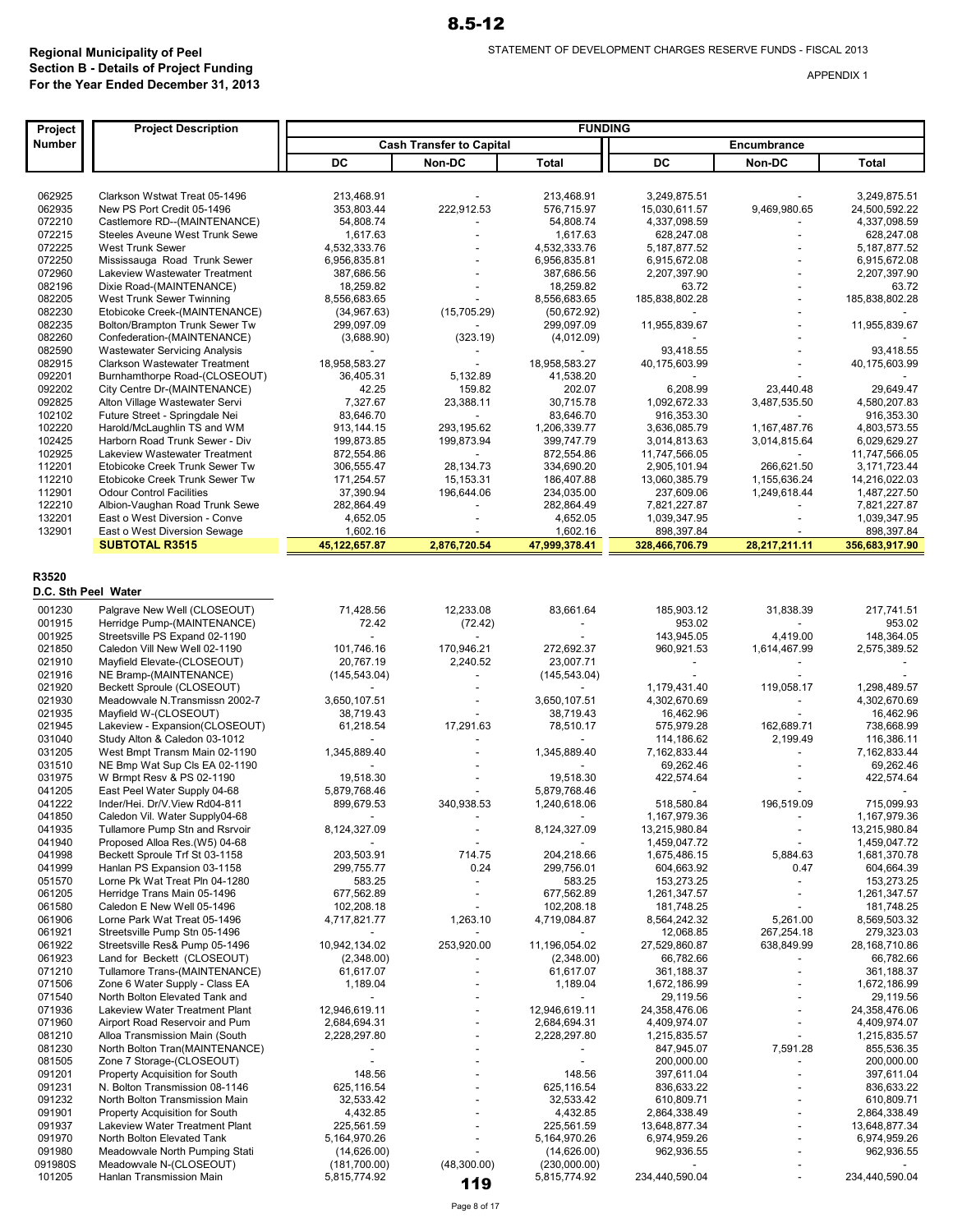| Project           | <b>Project Description</b>                                       | <b>FUNDING</b>                    |                                 |                                      |                             |                          |                                       |
|-------------------|------------------------------------------------------------------|-----------------------------------|---------------------------------|--------------------------------------|-----------------------------|--------------------------|---------------------------------------|
| Number            |                                                                  |                                   | <b>Cash Transfer to Capital</b> |                                      |                             | Encumbrance              |                                       |
|                   |                                                                  | DC                                | Non-DC                          | <b>Total</b>                         | DC                          | Non-DC                   | <b>Total</b>                          |
|                   |                                                                  |                                   |                                 |                                      |                             |                          |                                       |
| 101210            | Zone 6 Transmission Main                                         | 1,206,089.60                      |                                 | 1,206,089.60                         | 6,489,911.86                |                          | 6,489,911.86                          |
| 101215            | Alloa Transmission Main (Phase                                   | 8,918,792.24                      |                                 | 8,918,792.24                         | 28,970,180.07               |                          | 28,970,180.07                         |
| 101504            | Water Servicing Master Plan Up                                   | 170,964.86                        |                                 | 170,964.86                           | 382,147.20                  |                          | 382,147.20                            |
| 101901            | Property Acquisition for South                                   | 75,533.63                         |                                 | 75,533.63                            |                             |                          |                                       |
| 101960            | Alloa Reservoir and Pumping St                                   | 572,451.01                        |                                 | 572,451.01                           | 6,234,624.58                |                          | 6,234,624.58                          |
| 101966            | Zone 6 Reservoir                                                 | 718,648.85                        |                                 | 718,648.85                           | 6,723,091.95                |                          | 6,723,091.95                          |
| 111540<br>121260  | East Brampton Transmission Mai<br>Mayfield Road Sub-Transmission | 504,719.52<br>774,375.93          |                                 | 504,719.52<br>774,375.93             | 664,946.11<br>2,893,133.43  |                          | 664,946.11<br>2,893,133.43            |
| 121261            | Mayfield Road Sub-Transmission                                   | 3,750,993.48                      |                                 | 3,750,993.48                         | 10,765,985.42               |                          | 10,765,985.42                         |
| 121269            | Mayfield Road Sub-Transmission                                   | 578,494.17                        |                                 | 578,494.17                           | 3,217,712.36                |                          | 3,217,712.36                          |
| 121939            | Lorn Park Water Treatment Exp                                    | 261,478.96                        | 582,001.52                      | 843,480.48                           | 2,379,542.73                | 5,296,401.59             | 7,675,944.32                          |
| 991910            | East Brampton Reservo: 1999, 384                                 | (1,454.86)                        | (321.02)                        | (1,775.88)                           |                             |                          |                                       |
|                   | <b>SUBTOTAL R3520</b>                                            | 84, 134, 638. 20                  | 1,332,856.14                    | 85,467,494.34                        | 434,098,943.86              | 8,352,434.98             | 442,451,378.84                        |
|                   |                                                                  |                                   |                                 |                                      |                             |                          |                                       |
| R3525             |                                                                  |                                   |                                 |                                      |                             |                          |                                       |
|                   | D.C. Regional Wastewater                                         |                                   |                                 |                                      |                             |                          |                                       |
| 032810            | Serv/Settle Master Pln 02-1190                                   | 715.48                            | 630.02                          | 1,345.50                             | 25,642.40                   | 22,579.03                | 48,221.43                             |
| 032981            | McVean Dr Sewag-(MAINTENANCE)                                    | 356.26                            |                                 | 356.26                               |                             |                          |                                       |
| 042122            | Future Webb Drive (CLOSEOUT)                                     | (142.25)                          |                                 | (142.25)                             | 59.154.82                   |                          | 59,154.82                             |
| 042159            | Future Thordade Road 04-68                                       |                                   |                                 |                                      | 0.82                        |                          | 0.82                                  |
| 042250            | Bolton/Bramp-(MAINTENANCE)                                       | 1,662.78                          |                                 | 1,662.78                             | 10,334.48                   |                          | 10,334.48                             |
| 042983            | The Gore Road Pumping 04-68                                      | 0.01                              |                                 | 0.01                                 |                             |                          |                                       |
| 052108            | Mississauga Road 04-1280                                         | 21,837.96                         |                                 | 21,837.96                            | 37,746.87                   |                          | 37,746.87                             |
| 052152            | Mullet Creek-(MAINTENANCE)                                       |                                   |                                 |                                      | 190,917.12                  |                          | 190,917.12                            |
| 052215<br>062109  | Steeles W Trunk-(CLOSEOUT)                                       | 15,937.39<br>(22, 686.29)         |                                 | 15,937.39<br>(22,686.29)             | 93,311.45<br>$\overline{a}$ |                          | 93,311.45<br>$\overline{\phantom{a}}$ |
| 062165            | Dixie Road-(MAINTENANCE)<br>Central Pkwy-(CLOSEOUT)              |                                   |                                 |                                      | 243,144.11                  |                          | 243,144.11                            |
| 062198            | Hwy 410 Crossing-(CLOSEOUT)                                      |                                   |                                 |                                      | 202,919.02                  |                          | 202,919.02                            |
| 072165            | The Gore Road North of Castlem                                   | 1,309.28                          |                                 | 1,309.28                             | 123,227.79                  |                          | 123,227.79                            |
| 072182            | Mississauga Road-(CLOSEOUT)                                      | 5,835.30                          |                                 | 5,835.30                             | 117,129.53                  |                          | 117,129.53                            |
| 072190            | Mayfield Road-(CLOSEOUT)                                         |                                   |                                 |                                      | 587,267.94                  |                          | 587,267.94                            |
| 072215            | Steeles Aveune West Trunk Sewe                                   | 221.57                            |                                 | 221.57                               | 86,053.57                   |                          | 86,053.57                             |
| 082101            | Reconstruc-(CLOSEOUT)                                            | 2,506.72                          | 107.20                          | 2,613.92                             | 1,825.71                    | 74.36                    | 1,900.07                              |
| 082109            | The Gore Road - North 07-1525                                    | 78,931.34                         |                                 | 78,931.34                            | 404,468.09                  |                          | 404,468.09                            |
| 082110<br>082145  | Kennedy Rd-(MAINTENANCE)<br>Future Street (Bram West)            | 4,733.91                          |                                 | 4,733.91<br>$\overline{\phantom{a}}$ | 4,009.14<br>1,265,262.00    |                          | 4,009.14<br>1,265,262.00              |
| 082150F           | FEF Springbrook 21384                                            |                                   |                                 |                                      | 5,046.46                    |                          | 5,046.46                              |
| 082165            | Bonnie Brae Dr/James Potter Rd                                   | 97,445.60                         |                                 | 97,445.60                            | 680,593.34                  |                          | 680,593.34                            |
| 082170            | Future Street-(CLOSEOUT)                                         | $\overline{a}$                    |                                 | $\overline{a}$                       | 178,370.09                  |                          | 178,370.09                            |
| 082185            | Countryside Dr-(MAINTENANCE)                                     | 1,013.86                          |                                 | 1,013.86                             | 20,143.85                   |                          | 20,143.85                             |
| 082194            | Countryside W-(MAINTENANCE)                                      | 686.68                            |                                 | 686.68                               | 15,058.48                   |                          | 15,058.48                             |
| 082196            | Dixie Road-(MAINTENANCE)                                         | 124,234.65                        |                                 | 124,234.65                           | 2,423.02                    |                          | 2,423.02                              |
| 082197            | Future Street (Mayfield West)                                    |                                   |                                 |                                      | 248,277.00                  |                          | 248,277.00                            |
| 082198<br>082199  | Countryside-(CLOSEOUT)<br>Countryside-(CLOSEOUT)                 |                                   |                                 |                                      | 109,138.93<br>68,650.13     |                          | 109,138.93<br>68,650.13               |
| 082260            | Confederation-(MAINTENANCE)                                      | 4,182.09                          |                                 | 4,182.09                             |                             |                          |                                       |
| 082500            | Wastewater Program CLOSEOUT                                      | $\overline{\phantom{a}}$          |                                 | $\overline{\phantom{a}}$             | 39.631.05                   | 39,631.05                | 79,262.10                             |
| 092120            | Future Street (Credit Valley)                                    |                                   |                                 |                                      | 691,341.61                  |                          | 691,341.61                            |
| 092125            | Future Street - Bram East                                        | $\overline{\phantom{a}}$          |                                 | $\overline{a}$                       | 1,554,789.88                |                          | 1,554,789.88                          |
| 092140            | Mullet Creek Trunk (CLOSEOUT)                                    | 788,316.82                        |                                 | 788,316.82                           | 86,178.18                   |                          | 86,178.18                             |
| 092201            | Burnhamthorpe Road-(CLOSEOUT)                                    | 1,160.09                          |                                 | 1,160.09                             |                             |                          |                                       |
| 092202<br>092205S | City Centre Dr-(MAINTENANCE)                                     | 24.09<br>154,186.39               |                                 | 24.09                                | 3,540.88                    |                          | 3,540.88                              |
| 092210S           | Clarkway Dr Trunk Sewer<br>McVean Dr Trunk (MAINTENANCE)         | 32,852.54                         |                                 | 154,186.39<br>32,852.54              | 156,637.52<br>296,103.99    |                          | 156,637.52<br>296,103.99              |
| 092500            | Wastewater Program Planning                                      | 107.00                            | 107.00                          | 214.00                               | 15,053.97                   | 15,054.00                | 30,107.97                             |
| 102101            | McVean Drive-(CLOSEOUT)                                          | $\overline{\phantom{a}}$          |                                 | $\overline{\phantom{a}}$             | 2,949,012.73                |                          | 2,949,012.73                          |
| 102102            | Future Street - Springdale Nei                                   | 41,873.54                         |                                 | 41,873.54                            | 458,726.46                  |                          | 458,726.46                            |
| 102104            | Steeles Avenue-(CLOSEOUT)                                        |                                   |                                 |                                      | 6,768.28                    |                          | 6,768.28                              |
| 102108            | Wanless Dr-(PO-LINK)                                             | (2, 294.03)                       |                                 | (2, 294.03)                          | 294.03                      |                          | 294.03                                |
| 102220            | Harold/McLaughlin TS and WM                                      | 414,436.90                        |                                 | 414,436.90                           | 1,650,263.10                | $\overline{\phantom{0}}$ | 1,650,263.10                          |
| 102500<br>102505  | Wastewater Program Planning<br>Development Charges Review        | 79.52<br>$\overline{\phantom{a}}$ | 91.63                           | 171.15<br>$\overline{\phantom{a}}$   | 27,105.87<br>400,000.00     | 31,229.87                | 58,335.74<br>400,000.00               |
| 102520            | Wastewater Servicing Master PI                                   | 203,059.47                        |                                 | 203,059.47                           |                             |                          |                                       |
| 102521            | N Peel WW Servicing Strat                                        | 23,925.11                         | (8,792.85)                      | 15,132.26                            | 117,160.53                  | 59,775.80                | 176,936.33                            |
| 112101            | Dixie Road                                                       |                                   |                                 |                                      | 8,607,000.00                |                          | 8,607,000.00                          |
| 112102            | Future Stree-Bram West                                           |                                   |                                 |                                      | 1,555,000.00                | $\overline{a}$           | 1,555,000.00                          |
| 112103            | <b>Torbram Road</b>                                              | 3,785.48                          |                                 | 3,785.48                             | 237,214.52                  |                          | 237,214.52                            |
| 112104            | Future Street Bram West - Levi                                   |                                   |                                 | $\blacksquare$                       | 2,850,000.00                | $\overline{a}$           | 2,850,000.00                          |
| 112210            | Etobicoke Creek Trunk Sewer Tw                                   | 4,330.56                          |                                 | 4,330.56                             | 330,261.40                  |                          | 330,261.40                            |
| 112500<br>122104  | Wastewater Program Planning<br>Future Sandalwood Parkway (Nor    |                                   |                                 |                                      | 39,198.86<br>959,760.00     | 39,198.92                | 78,397.78<br>959,760.00               |
| 122109            | The Gore Road-North of Castle                                    | 7,219,727.77                      |                                 | 7,219,727.77                         | 7,595,554.99                | $\overline{a}$           | 7,595,554.99                          |
| 122112            | Future Street - Station Road -                                   |                                   |                                 | $\overline{\phantom{a}}$             | 2,330,000.00                |                          | 2,330,000.00                          |
| 122118            | <b>Future Street Bram West</b>                                   |                                   |                                 |                                      | 276,000.00                  |                          | 276,000.00                            |
| 122500            | Wastewater Program Planning                                      | 4,205.92                          | 4,459.60                        | 8,665.52                             | 19,792.86                   | 55,175.54                | 74,968.40                             |
| 122503            | <b>Functional Service Reviews-Cal</b>                            | 11,383.33                         | 8,9426                          | 20,327.37                            | 16,616.67                   | 13,055.96                | 29,672.63                             |
|                   |                                                                  |                                   |                                 |                                      |                             |                          |                                       |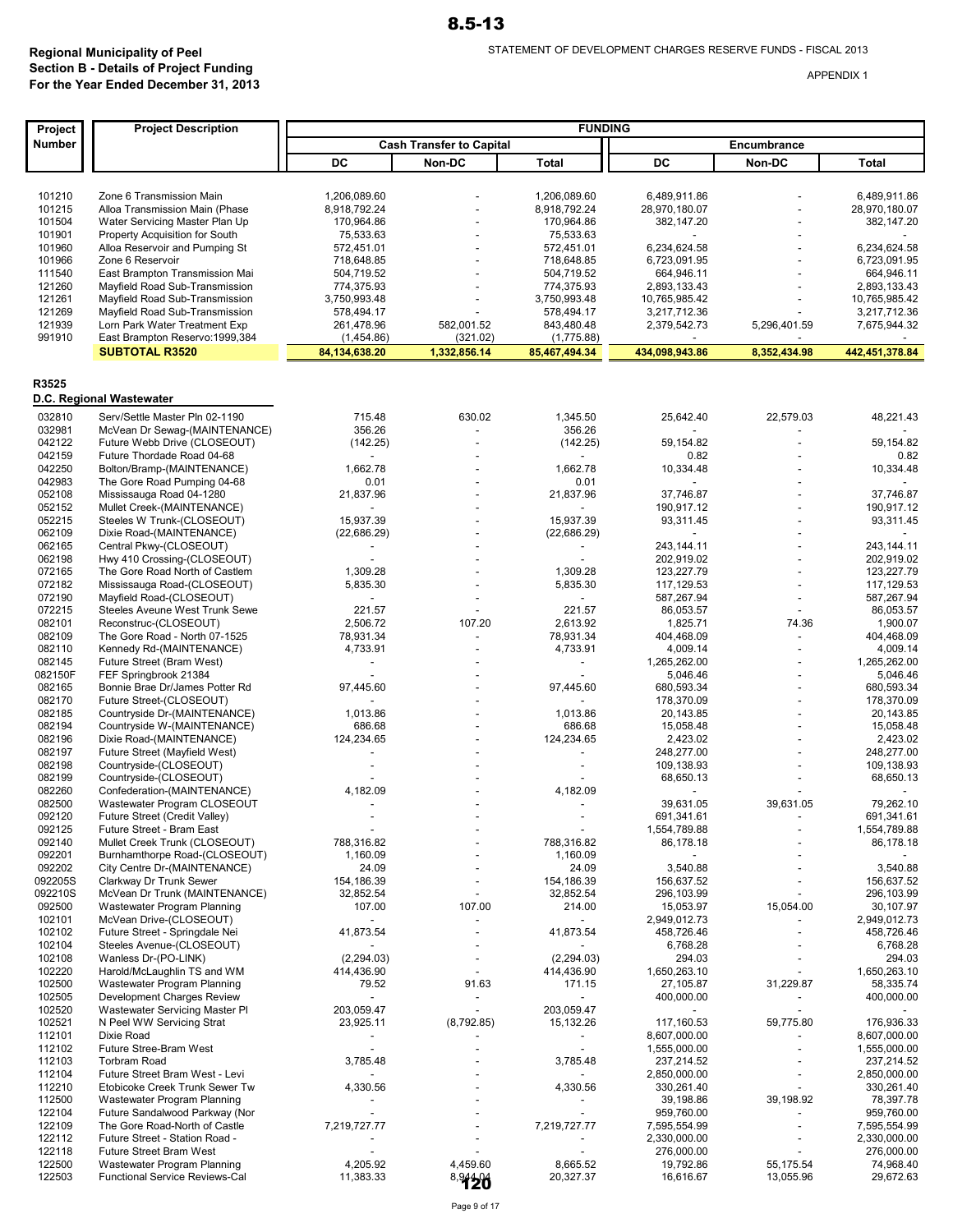|                                                                                                               | <b>FUNDING</b>                                                                                    |
|---------------------------------------------------------------------------------------------------------------|---------------------------------------------------------------------------------------------------|
| <b>Number</b><br><b>Cash Transfer to Capital</b>                                                              | Encumbrance                                                                                       |
| DC<br>Non-DC                                                                                                  | DC<br><b>Total</b><br>Non-DC<br><b>Total</b>                                                      |
|                                                                                                               |                                                                                                   |
| 122504                                                                                                        | 16,124.45                                                                                         |
| Functional Service Revs-Bramp                                                                                 | 46,970.29                                                                                         |
| 9,029.71                                                                                                      | 36,905.26                                                                                         |
| 7,094.74                                                                                                      | 83,875.55                                                                                         |
| 122505                                                                                                        | 15,639.72                                                                                         |
| <b>Functional Service Revs-Miss</b>                                                                           | 47,241.75                                                                                         |
| 8,758.25                                                                                                      | 37,118.53                                                                                         |
| 6,881.47                                                                                                      | 84.360.28                                                                                         |
| 122520                                                                                                        | 66,818.94                                                                                         |
| July 8 2013 Flood Survey                                                                                      | 34,749.58                                                                                         |
| 36,750.42                                                                                                     | 28,431.48                                                                                         |
| 30,068.52                                                                                                     | 63,181.06                                                                                         |
| 132106                                                                                                        | 2,458,882.00                                                                                      |
| FUTURESTREET - N-S Spine Road                                                                                 | 2,458,882.00                                                                                      |
| 132107                                                                                                        | 2,344,320.00                                                                                      |
| Future Streets - Mayfield West                                                                                | 2,344,320.00                                                                                      |
| 132114                                                                                                        | 2,747,785.00                                                                                      |
| Future Street - Countryside Vi                                                                                | 2,747,785.00                                                                                      |
| 132115                                                                                                        | 1,171,670.00                                                                                      |
| Futur Street - Countryside Vi                                                                                 | 1,171,670.00                                                                                      |
| 132116                                                                                                        | 16,658.24                                                                                         |
| Eglinton West sanitary sewer,                                                                                 | 2,675,295.76                                                                                      |
| 16,658.24                                                                                                     | 2,675,295.76                                                                                      |
| 132510                                                                                                        | 24,505.39                                                                                         |
| Wastewater Development Related                                                                                | 225,494.61                                                                                        |
| 24,505.39                                                                                                     | 225,494.61                                                                                        |
| <b>SUBTOTAL R3525</b><br>49,591.37<br>9,335,644.85                                                            | 9,385,236.22<br>49,801,532.53<br>378,229.80<br>50,179,762.33                                      |
|                                                                                                               |                                                                                                   |
| R3526                                                                                                         |                                                                                                   |
| D.C. Social Housing                                                                                           |                                                                                                   |
| 095032                                                                                                        | 241,235.58                                                                                        |
| <b>Creditvale Mills</b>                                                                                       | 444,006.26                                                                                        |
| 317,572.67                                                                                                    | 5,288,091.74                                                                                      |
| 4,970,519.07                                                                                                  | 202,770.68                                                                                        |
| <b>SUBTOTAL R3526</b><br>317,572.67<br>4,970,519.07                                                           | 5,288,091.74<br>241,235.58<br>202,770.68<br>444,006.26                                            |
|                                                                                                               |                                                                                                   |
| R3530                                                                                                         |                                                                                                   |
| D.C. Regional Water                                                                                           |                                                                                                   |
| 031040                                                                                                        | 197,694.71                                                                                        |
| Study Alton & Caledon 03-1012                                                                                 | 197,694.71                                                                                        |
| 031105                                                                                                        | 110,830.83                                                                                        |
| 400MM Queen St E CLOSEOUT                                                                                     | 110,830.83                                                                                        |
| 031115                                                                                                        | 1,640,765.82                                                                                      |
| 400mm Steeles (CLOSEOUT)                                                                                      | 1,640,765.82                                                                                      |
| 031190                                                                                                        | 21,228.50                                                                                         |
| 400mm Future (Under Maintenance                                                                               | 21,228.50                                                                                         |
| 031510                                                                                                        | 4,034.91                                                                                          |
| NE Bmp Wat Sup Cls EA 02-1190                                                                                 | 4,034.91                                                                                          |
| 041112                                                                                                        | 455.88                                                                                            |
| 400MM Fed-(CLOSEOUT)                                                                                          | 455.88                                                                                            |
| 041114                                                                                                        | 762,278.82                                                                                        |
| 900mm Fede-(CLOSEOUT)                                                                                         | 762,278.82                                                                                        |
| 041180                                                                                                        | 1,986.01                                                                                          |
| 400MM Feed.-Highway 50 04-68                                                                                  | 22,624.86                                                                                         |
| 1,986.01                                                                                                      | 22,624.86                                                                                         |
| 041183                                                                                                        | 37,673.85                                                                                         |
| 400MM Feeder. - Fut. Bra 04-68                                                                                | 37,673.85                                                                                         |
| 041185                                                                                                        | 401,328.79                                                                                        |
| 400MM Feed. - Ninth-(CLOSEOUT)                                                                                | 401,328.79                                                                                        |
| 051113                                                                                                        | 1,556,706.64                                                                                      |
| 1200 Fdmain Missga 04-1280                                                                                    | 1,556,706.64                                                                                      |
| 051116<br>Fdmain World Dr/Katesn 04-1280<br>3,463.56<br>051119<br>73,085.16<br>600/750MM Fdmain Mis (PO-LINK) | 240,916.21<br>240,916.21<br>76,548.72<br>$\overline{\phantom{a}}$                                 |
| 051147                                                                                                        | 93,571.17                                                                                         |
| 500MM Fmain Queen St W 04-1280                                                                                | 93,571.17                                                                                         |
| 051182                                                                                                        | 330,200.17                                                                                        |
| 330,200.17                                                                                                    | 212,948.56                                                                                        |
| 400MM Fmain Confed (CLOSEOUT)                                                                                 | 212,948.56                                                                                        |
| 051190                                                                                                        | 107,521.76                                                                                        |
| 400MM Fdmain Kennedy S 04-1280                                                                                | 107,521.76                                                                                        |
| 051199                                                                                                        | 169,048.38                                                                                        |
| 400MM FM Goreway 04-1280                                                                                      | 169,048.38                                                                                        |
| 061185                                                                                                        | 144,032.65                                                                                        |
| Feeder Ninth Line 05-1496                                                                                     | 144,032.65                                                                                        |
| 061580                                                                                                        | 274,816.54                                                                                        |
| 274,816.54                                                                                                    | 488,683.16                                                                                        |
| Caledon E New Well 05-1496                                                                                    | 488,683.16                                                                                        |
| 061810                                                                                                        | 9,353.43                                                                                          |
| Inglewood Resv-(CLOSEOUT)                                                                                     | 48,342.83                                                                                         |
| 9,353.43                                                                                                      | 48,342.83                                                                                         |
| 071116                                                                                                        | 20,458.22                                                                                         |
| 20,458.22                                                                                                     | 272.44                                                                                            |
| 400mm Feeder-(MAINTENANCE)                                                                                    | 272.44                                                                                            |
| 071119<br>400mm Feedermain-(CLOSEOUT)<br>(15, 497.88)                                                         | 112,816.73<br>178.143.41<br>(7,086.28)<br>(22, 584.16)<br>65,326.68                               |
| 071121                                                                                                        | 69,125.04                                                                                         |
| Pre-Installation of Highway 41                                                                                | 69,125.04                                                                                         |
| 071124<br>400mm Feedermain - (PO-LINK)<br>36,801.15                                                           | 36,801.15                                                                                         |
| 071147<br>500mm Feedermain - Queen Stree<br>2,996.54<br>071175<br>600mm Feedermain-(MAINTENANCE)<br>346.51    | 3,476.14<br>479.60<br>2,789,487.75<br>446,464.98<br>3,235,952.73<br>459.30<br>805.81<br>18,087.63 |
| 071506<br>Zone 6 Water Supply - Class EA<br>93.46                                                             | 13,645.12<br>31,732.75<br>93.46<br>131,431.95<br>131,431.95                                       |
| 071540                                                                                                        | 24,387.64                                                                                         |
| North Bolton Elevated Tank and                                                                                | 24,387.64                                                                                         |
| $\overline{\phantom{a}}$                                                                                      | $\overline{\phantom{a}}$                                                                          |
| 555,095.43                                                                                                    | 555,095.43                                                                                        |
| 081106                                                                                                        | 448,302.08                                                                                        |
| 750mm Feedermain - Creditview                                                                                 | 448,302.08                                                                                        |
| 081107                                                                                                        | 63,650.77                                                                                         |
| 600mm Feedermain - Mississauga                                                                                | 63,650.77                                                                                         |
| 081108                                                                                                        | 290.36                                                                                            |
| 900mm Feedermain-(MAINTENANCE)                                                                                | 290.36                                                                                            |
| 081109<br>750mm Feedermain-(CLOSEOUT)<br>311,288.74                                                           | 311,288.74<br>207,897.33<br>207,897.33<br>213,968.75                                              |
| 081125<br>400mm Feedermain-(CLOSEOUT)<br>081126<br>400mm Feedermain CLOSEOUT                                  | 213,968.75<br>1,818,660.00<br>1,818,660.00                                                        |
| 081127                                                                                                        | 1,769,052.00                                                                                      |
| 400mm Feedermain CLOSEOUT                                                                                     | 1,769,052.00                                                                                      |
| 3,527.22                                                                                                      | 3,527.22                                                                                          |
| 081141                                                                                                        | 9,274.97                                                                                          |
| 1050mm FeedeR-(MAINTENANCE)                                                                                   | 9,274.97                                                                                          |
| 081150                                                                                                        | 64,301.00                                                                                         |
| 64,301.00                                                                                                     | 43,650.62                                                                                         |
| 600mm Feeder-(MAINTENANCE)                                                                                    | 43,650.62                                                                                         |
| 081151                                                                                                        | 1,475,799.00                                                                                      |
| 400mm Feedermain - Future Fina                                                                                | 1,475,799.00                                                                                      |
| 86,208.52                                                                                                     | 137,550.05                                                                                        |
| 51,341.53                                                                                                     | 96.27                                                                                             |
| 081152                                                                                                        | 56.92                                                                                             |
| Countryside-(CLOSEOUT)                                                                                        | 153.19                                                                                            |
| 081156<br>400mm Feedermain - Future St(B<br>081175<br>600mm Feedermain - Mississauga<br>3,705,115.73          | 1,221,118.00<br>1,221,118.00<br>$\blacksquare$<br>3,705,115.73<br>2,804,324.13<br>2,804,324.13    |
| 081506                                                                                                        | 888,087.87                                                                                        |
| Alton/Caledon Village - New We                                                                                | 78,731.02                                                                                         |
| 78,731.02                                                                                                     | 888,087.87                                                                                        |
| 081507                                                                                                        | 5,664.18                                                                                          |
| Cheltenham Village - New Well                                                                                 | 815,137.56                                                                                        |
| 5,664.18                                                                                                      | 815,137.56                                                                                        |
| 081590<br>Water Servicing Analysis - Pla<br>(0.40)                                                            | (0.40)                                                                                            |
| 081835<br>Caledon East - New Well                                                                             | 329,996.16<br>329,996.17<br>659,992.33                                                            |
| 091112                                                                                                        | 527.82                                                                                            |
| 527.82                                                                                                        | 1,182.93                                                                                          |
| 400mm Feedermain-(MAINTENANCE)                                                                                | 1,182.93                                                                                          |
| 091115                                                                                                        | 247,724.88                                                                                        |
| 4,483,063.46                                                                                                  | 17,251,773.86                                                                                     |
| 400mm Feedermain - Columbia Wa                                                                                | 4,548,375.33                                                                                      |
| 65,311.87                                                                                                     | 17,004,048.98                                                                                     |
| 091121                                                                                                        | 1,025,200.00                                                                                      |
| 400mm Feedermain - Major Willi                                                                                | 1,025,200.00                                                                                      |
| 091122                                                                                                        | 464,800.00                                                                                        |
| 400mm Feedermain - James Potte                                                                                | 464,800.00                                                                                        |
| $\overline{\phantom{a}}$                                                                                      | $\overline{\phantom{a}}$                                                                          |
| 091130                                                                                                        | 50,478.69                                                                                         |
| 400mm Feedermain - Winston Chu                                                                                | 1,293,716.28                                                                                      |
| 50,478.69                                                                                                     | 1,293,716.28                                                                                      |
| 091140                                                                                                        | 184,875.39                                                                                        |
| 184,875.39                                                                                                    | 4,250,517.23                                                                                      |
| 400mm Feedermain - The Gore Ro                                                                                | 4,250,517.23                                                                                      |
| 091145                                                                                                        | 396,576.66                                                                                        |
| 400mm Feedermain - Chinguacous                                                                                | 396,576.66                                                                                        |
| 091396S                                                                                                       | 73,084.31                                                                                         |
| Palgrave-Caledon-(MAINTENANCE)                                                                                | 255,229.71                                                                                        |
| 73,084.31                                                                                                     | 255,229.71                                                                                        |
| 091510<br>Mississauga CC (CLOSEOUT)<br>83,707.59                                                              | 83,707.59                                                                                         |
| 091801<br>Property Acquisit-(CLOSEOUT)<br>Property Acquisition for Distr<br>101101                            | 550,000.00<br>550,000.00<br>1,293,968.43<br>1,293,968.43<br>$\overline{\phantom{a}}$              |
| 282,161.73                                                                                                    | 282,161.73                                                                                        |
| 101105                                                                                                        | 2,557,598.27                                                                                      |
| 400mm Feedermain - Future Jame                                                                                | 2,557,598.27                                                                                      |
| 101113<br>400mm Feedermain - Future Arge                                                                      | 121<br>1,864,000.00<br>1,864,000.00<br>$\blacksquare$                                             |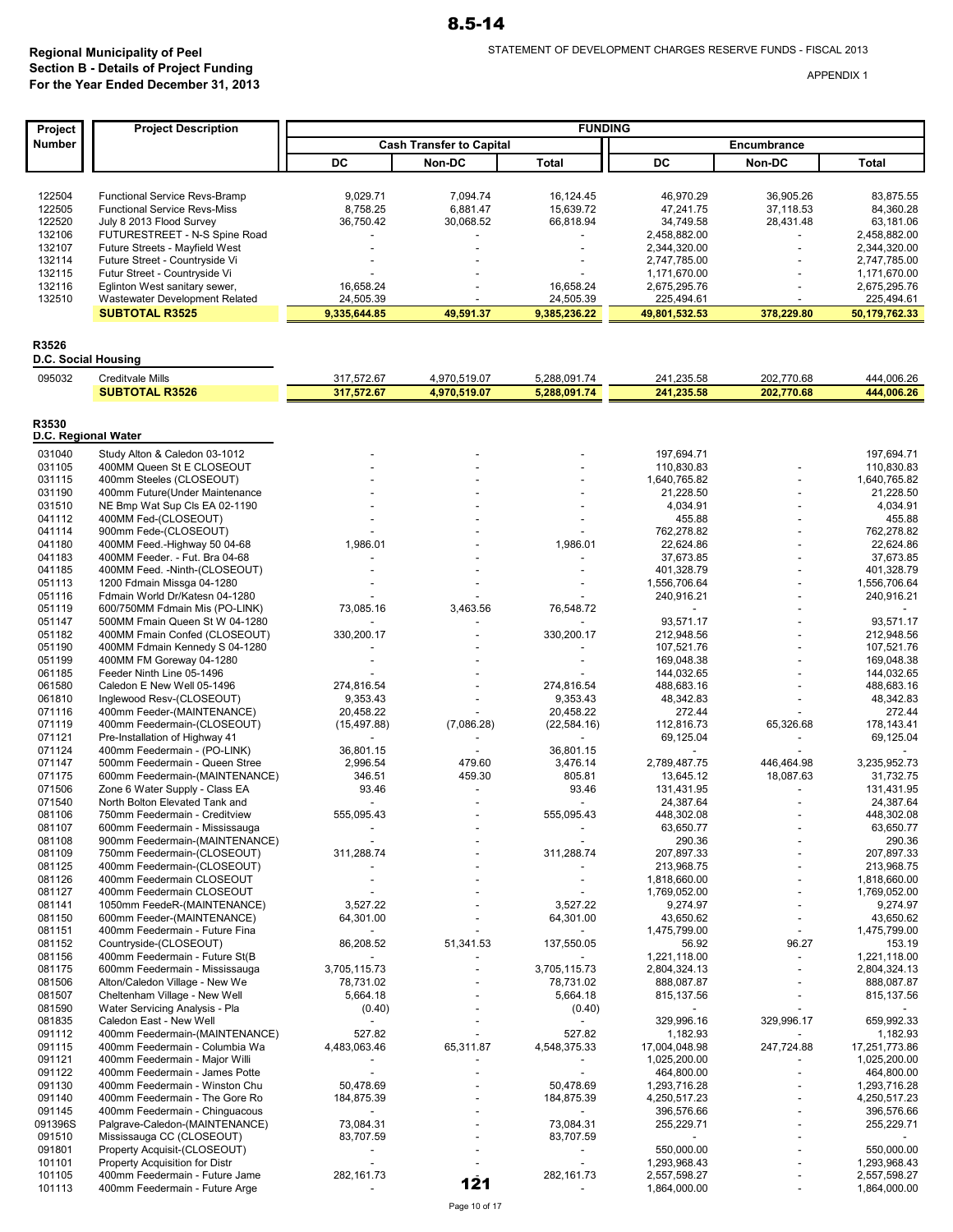| Project                  | <b>Project Description</b>                                       |                          |                                 | <b>FUNDING</b> |                              |                          |                              |
|--------------------------|------------------------------------------------------------------|--------------------------|---------------------------------|----------------|------------------------------|--------------------------|------------------------------|
| Number                   |                                                                  |                          | <b>Cash Transfer to Capital</b> |                |                              | Encumbrance              |                              |
|                          |                                                                  | DC                       | Non-DC                          | Total          | DC                           | Non-DC                   | Total                        |
|                          |                                                                  |                          |                                 |                |                              |                          |                              |
| 101115                   | 750mm Feedermain - Countryside                                   | 29,651.63                |                                 | 29,651.63      | 10,089,626.34                |                          | 10,089,626.34                |
| 101121                   | Mississauga City Centre Feeder                                   | 3,778,507.88             |                                 | 3,778,507.88   | 100,210,749.33               |                          | 100,210,749.33               |
| 101139                   | Mayfld/Miss Rd Design/Contract                                   | 910,321.30               |                                 | 910,321.30     | 8,730,820.72                 |                          | 8,730,820.72                 |
| 101156                   | 600mm Feedermain - Torbram Roa                                   | $\overline{\phantom{a}}$ |                                 |                | 353,020.07                   |                          | 353,020.07                   |
| 101205                   | Hanlan Transmission Main                                         | 29,637.23                |                                 | 29,637.23      |                              |                          |                              |
| 101505                   | Distribution System Master Pla                                   | 797.00                   | 797.72                          | 1,594.72       | 498,755.35                   | 499,202.28               | 997,957.63                   |
| 111107                   | 400mm Feedermain - Dougall Ave                                   | $\overline{a}$           |                                 | $\blacksquare$ | 2,290,200.00                 |                          | 2,290,200.00                 |
| 111122                   | 600mm Feedermain - Eglinton Av                                   | 3,703,621.95             |                                 | 3,703,621.95   | 2,064,777.05                 |                          | 2,064,777.05                 |
| 111135                   | 600mm Feedermain - New Road A<br>600mm Feedermain - New Road A   |                          |                                 |                | 4,089,271.49<br>4,125,000.00 |                          | 4,089,271.49                 |
| 111136<br>111157         | 400mm Feedermain - Future Stre                                   | 124.58                   |                                 | 124.58         | 971,412.43                   |                          | 4,125,000.00<br>971,412.43   |
| 111173                   | 900mm Feedermain (MAINTENANCE)                                   | 55,302.61                | 26,817.71                       | 82,120.32      | 264,958.10                   | 123,190.50               | 388,148.60                   |
| 111190                   | 400mm Feedermain - Old Church                                    | 559,646.73               |                                 | 559,646.73     | 672,468.60                   |                          | 672,468.60                   |
| 111191                   | 400mm Feedermain Hwy 50                                          | 14,078.90                |                                 | 14,078.90      | 67,080.96                    |                          | 67,080.96                    |
| 121116                   | 400mm Feedermain - Hurontario                                    | 78,147.25                |                                 | 78,147.25      | 2,791,188.84                 |                          | 2,791,188.84                 |
| 121140                   | 750mm Feedermain - Creditview                                    | 833,913.48               |                                 | 833,913.48     | 3,260,202.75                 |                          | 3,260,202.75                 |
| 121148                   | 400mm Feedermain - Wanless Dri                                   | 203,687.76               |                                 | 203,687.76     | 1,942,629.16                 |                          | 1,942,629.16                 |
| 121150                   | 400mm Feedermain - North-South                                   | 147,682.22               |                                 | 147,682.22     | 1,964,457.78                 |                          | 1,964,457.78                 |
| 121151                   | 400mm Feedermain - Chinguacous                                   |                          |                                 |                | 408,240.00                   |                          | 408,240.00                   |
| 121181<br>121182         | 400mm Feedermain - Heart Lake                                    |                          |                                 |                | 1,049,760.00                 |                          | 1,049,760.00                 |
| 121183                   | 400mm Feedermain - Future East<br>400mm Feedermain - Dixie Road  |                          |                                 |                | 2,041,200.00                 |                          | 2,041,200.00                 |
| 121185                   | 600mm Feedermain - Mayfield Ro                                   | 749,938.78               |                                 | 749,938.78     | 1,224,720.00<br>1,324,765.98 |                          | 1,224,720.00<br>1,324,765.98 |
| 121186                   | 600mm Feedermain - Mayfield Ro                                   | 4,710,184.84             |                                 | 4,710,184.84   | 10,483,548.51                |                          | 10,483,548.51                |
| 121855                   | Caledon East Reservoir Expansi                                   | 20,963.37                |                                 | 20,963.37      | 473,036.63                   |                          | 473,036.63                   |
| 131117                   | 600mm Feedermain - Erin Mills                                    | 122,548.71               |                                 | 122,548.71     | 573,751.29                   |                          | 573,751.29                   |
| 131118                   | 400mm Feedermain - Eglinton Av                                   | 47,485.52                |                                 | 47,485.52      | 238,014.48                   |                          | 238,014.48                   |
| 131125                   | 1500mm Feedermain - Burnhamtho                                   | 15,984.76                |                                 | 15,984.76      | 8,113,015.24                 |                          | 8,113,015.24                 |
| 131134                   | 600mm Feedermain - Mayfield Ro                                   | 2,268.00                 |                                 | 2,268.00       | 336,582.00                   |                          | 336,582.00                   |
| 131142                   | 400mm eedermain - Future Stre                                    |                          |                                 | $\overline{a}$ | 2,055,780.00                 |                          | 2,055,780.00                 |
| 131147                   | 600mm Feedermain - Future Exte                                   |                          |                                 |                | 2,758,000.00                 |                          | 2,758,000.00                 |
| 131152                   | 400mm Feedermain - Chinguacous                                   |                          |                                 |                | 273,000.00                   |                          | 273,000.00                   |
| 131160<br>131191         | 400mm Feedermain - Future East<br>400mm Feedermain - Airport Roa |                          |                                 |                | 451,980.00<br>467,000.00     |                          | 451,980.00<br>467,000.00     |
| 131506                   | Distribution Feedermain System                                   | 146.16                   |                                 | 146.16         | 749,853.84                   |                          | 749,853.84                   |
| 131530                   | Develpment Water Infrastructu                                    | 307,394.49               |                                 | 307,394.49     | 442,605.51                   |                          | 442,605.51                   |
| 131567                   | West Caledon Elevat (CLOSEOUT)                                   |                          |                                 |                | 1,000,000.00                 | $\overline{\phantom{a}}$ | 1,000,000.00                 |
|                          | <b>SUBTOTAL R3530</b>                                            | 27,024,504.89            | 141,585.01                      | 27,166,089.90  | 231,319,432.46               | 1,730,089.39             | 233,049,521.85               |
| R3540<br>D.C. PRP Police |                                                                  |                          |                                 |                |                              |                          |                              |
| 078323                   | 3rd Flr of E.V. Kolb Cen (C)                                     | 105,603.49               | 20,609.34                       | 126,212.83     |                              |                          |                              |
| 088302                   | 12 & 22 Division Buiding Expan                                   | 117.90                   | 653.27                          | 771.17         | 114,850.92                   | 636,411.64               | 751,262.56                   |
| 128301                   | 11 Division Building Expansion                                   | 21,422.06                | 34,266.30                       | 55,688.36      | 2,363,577.93                 | 3,780,733.70             | 6,144,311.63                 |
| 128601                   | New Staff Communications Equip                                   | 31,345.42                | 13,280.99                       | 44,626.41      |                              |                          |                              |
| 138110                   | New Staff Vehicles (C)                                           | 147,372.42               | $\overline{\phantom{a}}$        | 147,372.42     |                              |                          |                              |
| 138420                   | New Staff Equipment (C)                                          | 79,415.30                |                                 | 79,415.30      |                              |                          |                              |
| 138421                   | New Staff Weapons                                                | 15,785.10                |                                 | 15,785.10      |                              |                          |                              |
| 138601                   | Communication Equipment for Ne                                   | 93,984.58                | 94,736.46                       | 188,721.04     |                              |                          |                              |
|                          | <b>SUBTOTAL R3540</b>                                            | 495,046.27               | 163,546.36                      | 658,592.63     | 2,478,428.85                 | 4,417,145.34             | 6,895,574.19                 |
| R3550<br>D.C. Health     |                                                                  |                          |                                 |                |                              |                          |                              |
| 125308                   | <b>Malton Clinic</b>                                             | 20,522.95                | 5,130.74                        | 25,653.69      | 315,477.04                   | 78,869.26                | 394,346.30                   |
|                          | <b>SUBTOTAL R3550</b>                                            | 20,522.95                | 5,130.74                        | 25,653.69      | 315,477.04                   | 78,869.26                | 394,346.30                   |
| R3565<br>D.C. Transhelp  |                                                                  |                          |                                 |                |                              |                          |                              |
| 110248                   | Transhelp Vehicle Purchase                                       |                          |                                 |                | 80,768.01                    | 583,989.30               | 664,757.31                   |
| 130248                   | TRANSHLP VEHICLE PURCHASE                                        | 16,723.56                | 141,045.87                      | 157,769.43     | 45,816.44                    | 386,414.13               | 432,230.57                   |
|                          | <b>SUBTOTAL R3565</b>                                            | 16,723.56                | 141,045.87                      | 157,769.43     | 126,584.45                   | 970,403.43               | 1,096,987.88                 |
| R3570<br>D.C. Ambulance  |                                                                  |                          |                                 |                |                              |                          |                              |
| 087802                   | Medical Equipment (C)                                            | 122.91                   | 8,017.91                        | 8,140.82       |                              |                          |                              |
| 087811                   | Stn#R1 6825 Tomken Rd.                                           | 15,427.07                | 158,890.13                      | 174,317.20     | 18,420.50                    | 189,720.77               | 208, 141.27                  |
| 087812                   | Stn#R5 Rising Hill                                               | 14,621.42                | 671,850.48                      | 686,471.90     | 74,009.17                    | 3,400,706.49             | 3,474,715.66                 |
| 097813                   | Stn#S17 40 Victoria Crescent                                     | 74,859.39                | 771,141.82                      | 846,001.21     | 18,503.15                    | 190,604.76               | 209,107.91                   |
| 097814                   | Stn#R4 South Mississauga                                         |                          |                                 |                | (0.38)                       | 0.38                     |                              |
| 097815                   | Stn#R6 Fernforest & Bovaird                                      | 701,740.45               | 6,892,686.72                    | 7,594,427.17   | 251,586.55                   | 1,825,625.93             | 2,077,212.48                 |
| 097818                   | Stn#S5 1355 winding Trail                                        | 17,032.99                | 52,956.94                       | 69,989.93      | 5,156.00                     | 16,030.45                | 21,186.45                    |
| 097821                   | Stn#S15 Peel Memorial Hospital                                   | 524.65                   | 25,005.38                       | 25,530.03      | 1,453.51                     | 69,277.21                | 70,730.72                    |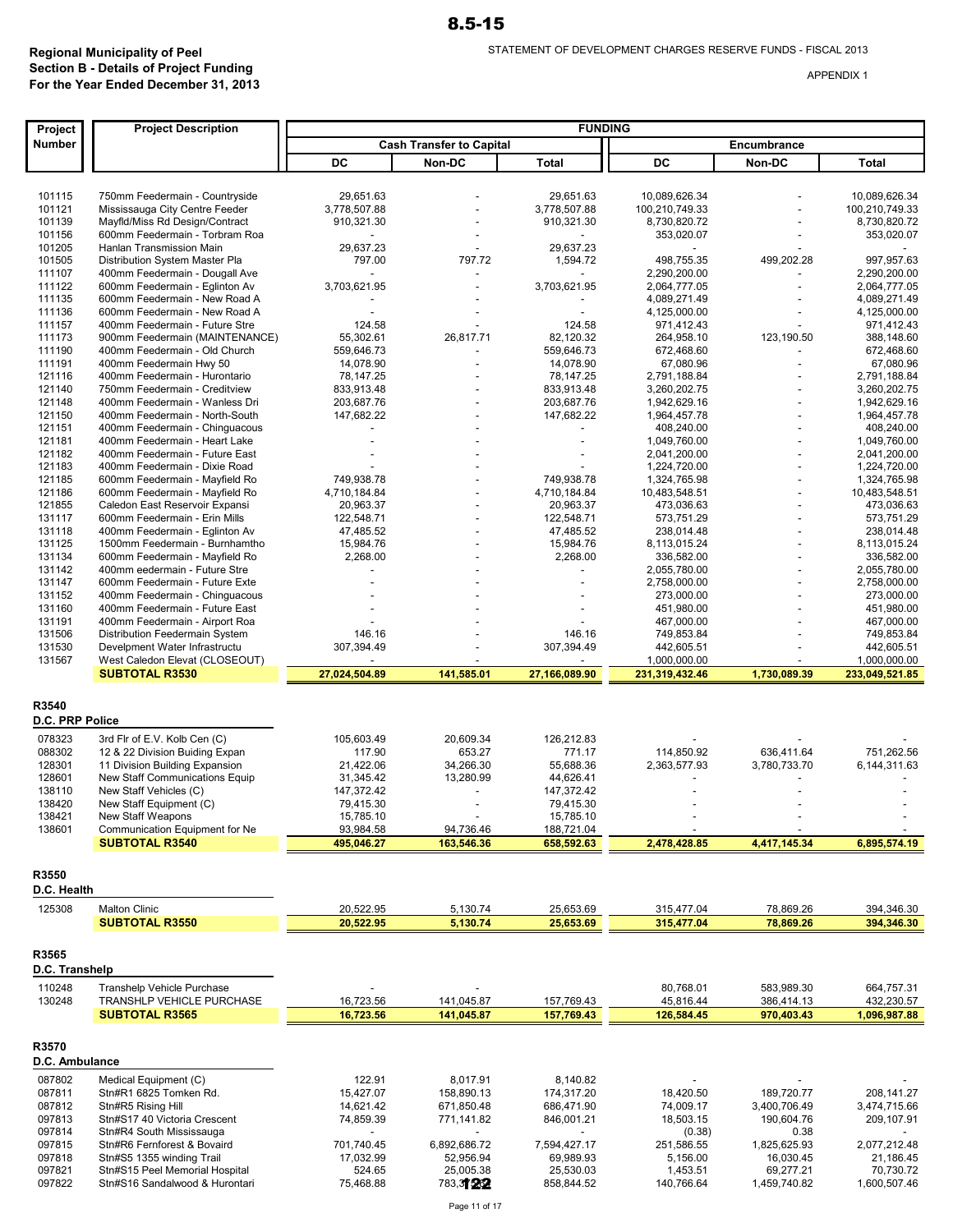| <b>FUNDING</b><br><b>Project Description</b><br>Project<br>Number<br><b>Cash Transfer to Capital</b><br>Encumbrance<br>DC<br>DC<br>Non-DC<br>Total<br>Non-DC<br>Total<br>097823<br>Stn#S19 Gore Rd & Countryside<br>4.974.80<br>235,731.71<br>240,706.51<br>14,726.62<br>697,825.07<br>712,551.69<br>097824<br>Stn#C04 Old Chrurch Rd Caledon<br>455.82<br>95.48<br>4,550.92<br>4,646.40<br>21,725.01<br>22,180.83<br>107801<br>Defibrillators and Medical Equ<br>18,372.01<br>820,547.67<br>838,919.68<br>$\overline{\phantom{a}}$<br>107803<br>Ambulance Fleet and Support(C)<br>950.83<br>23,436.36<br>24,387.19<br>107826<br>Stn#S11 Pearson Airport<br>13,880.01<br>82,504.11<br>96,384.12<br>33,289.41<br>177,232.85<br>210,522.26<br>107827<br>Stn#S20 Bramalea & Queen<br>661.13<br>675.00<br>97,633.26<br>13.87<br>2,006.36<br>95,626.90<br>117800<br><b>Ambulance Facilities</b><br>29,213.25<br>300,911.99<br>330,125.24<br>117828<br>Stn#R3 Erin Mills & Thomas<br>1,538.02<br>73,118.48<br>74,656.50<br>5,414.51<br>257,412.16<br>262,826.67<br>117829<br>Stn#S06 3190 Mavis<br>71.20<br>3,365.05<br>3,436.25<br>1,951.41<br>92,228.90<br>94,180.31<br>117830<br>71,674.94<br>Stn# S18 Exchange Dr.<br>456,625.92<br>528,300.86<br>14,561.44<br>74,683.58<br>89,245.02<br>117831<br>97,372.50<br>New Bolton Satellite Station<br>15.72<br>741.78<br>757.50<br>2,020.48<br>95,352.02<br>127803<br>Ambulance Fleet and Support Ve<br>291,044.80<br>149,777.50<br>440,822.30<br>12,300.34<br>6,330.01<br>18,630.35<br>127832<br>Stn#S02 highway 403 & 10<br>19.04<br>892.21<br>911.25<br>5,200.55<br>243,820.70<br>249,021.25<br>127833<br>Stn#21 Academic Dr.<br>144.19<br>6,874.24<br>7,018.43<br>3,777.81<br>180,088.76<br>183,866.57<br>127834<br>Stn#S13 7120 Hurontario Rd.<br>8,850.00<br>100,000.00<br>91,150.00<br>137800<br><b>Ambulnce Facilit</b><br>55,414.28<br>315,991.59<br>371,405.87<br>125,664.72<br>1,368,820.13<br>1,243,155.41<br>137835<br>350,000.00<br>Stn#S1 Lakeshore and East Ave<br>30,971.00<br>319,029.00<br><b>SUBTOTAL R3570</b><br>1,387,580.54<br>11,856,829.77<br>13,244,410.31<br>770,725.27<br>10.730.193.09<br>11,500,918.36<br>R3575<br><b>D.C. O.P.P</b><br>095620<br>OPP NEW FACILITY<br>52,115.07<br>444,374.68<br>496,489.75<br><b>SUBTOTAL R3575</b><br>52,115.07<br>444,374.68<br>496,489.75<br>R3580<br>D.C. Planning & Growth Study<br>104295<br>100,260.06<br>100,260.06<br><b>Transit Supportive Initiatives</b><br>134,118.18<br>134,118.18<br>117131<br>Development Charge Update<br>6,141.51<br>6,141.51<br>Long Range Studies<br>117709<br>49,276.77<br>49,276.79<br>98,553.56<br>1,761.91<br>1,761.91<br>3,523.82<br>127707<br><b>Official Plan Review</b><br>58,526.80<br>58,526.78<br>117,053.58<br>45,003.20<br>45,003.22<br>90,006.42<br>127708<br>Regional Official Plan Amendme<br>43,075.18<br>43,075.18<br>86,150.36<br>16,257.60<br>16,257.60<br>32,515.20<br>127709<br>Long Range Studies<br>25,705.87<br>25,705.86<br>51,411.73<br>44,844.41<br>44,844.43<br>89,688.84<br>134285<br><b>Transit Supportive Initiatives</b><br>1,480,425.34<br>1,480,425.34<br>1,916.62<br>1,916.62<br>$\overline{a}$<br>$\overline{a}$<br>137131<br>Development Charge Update<br>126,058.72<br>126,058.72<br>195,068.28<br>195,068.28<br>137707<br>Official Plan Review<br>53,272.60<br>53,272.59<br>106,545.19<br>175,727.40<br>351,454.81<br>175,727.41<br>137709<br>Long Range Studies<br>535.50<br>1,071.00<br>78,634.50<br>78,634.50<br>157,269.00<br>535.50<br><b>SUBTOTAL R3580</b><br>464,769.63<br>230,392.70<br>695,162.33<br>2,171,840.82<br>362,229.07<br>2,534,069.89<br>R3615<br>D.C Sth Peel Wastewater-OBL<br>012930<br>Credit Val Trk-(MAINTENANCE)<br>5,375.09<br>5,375.09<br>032941<br>239,021.71<br>515,358.33<br>515,358.33<br>LWTF Bioso Expnd/Upgd 03-175<br>239,021.71<br>042250<br>Bolton/Bramp-(MAINTENANCE)<br>33,797.79<br>33,797.79<br>211,457.65<br>211,457.65<br>052230<br>Credit Valley-(MAINTENANCE)<br>(1,052.00)<br>(1,052.00)<br>062109<br>Dixie Road-(MAINTENANCE)<br>6,575.37<br>4,393.73<br>4,393.73<br>6,575.37<br>062925<br>3,206.25<br>Clarkson Wstwat Treat 05-1496<br>3,206.25<br>48,812.25<br>48,812.25<br>072210<br>Castlemore RD--(MAINTENANCE)<br>4,720.40<br>4,720.40<br>373,533.78<br>373,533.78<br>072225<br>West Trunk Sewer<br>77,158.60<br>77,158.60<br>88,318.58<br>88,318.58<br>072250<br>Mississauga Road Trunk Sewer<br>551,063.63<br>551,063.63<br>547,802.96<br>547,802.96<br>082196<br>Dixie Road-(MAINTENANCE)<br>2,256.84<br>2,256.84<br>8.30<br>8.30<br>082205<br>10,751,974.58<br>10,751,974.58<br>West Trunk Sewer Twinning<br>495,059.41<br>495,059.41<br>082235<br>Bolton/Brampton Trunk Sewer Tw<br>5,522,533.59<br>5,522,533.59<br>138,156.24<br>138,156.24<br>082915<br>Clarkson Wastewater Treatment<br>2,201,819.54<br>2,201,819.54<br>3,775,422.54<br>3,775,422.54<br>092202<br>City Centre Dr-(MAINTENANCE)<br>42.25<br>6,208.99<br>42.25<br>6,208.99<br>102220<br>45,608.29<br>45,608.29<br>181,609.35<br>Harold/McLaughlin TS and WM<br>181,609.35<br>122210<br>Albion-Vaughan Road Trunk Sewe<br>66,700.86<br>66,700.86<br>1,844,285.14<br>1,844,285.14 |  |  |  |  |
|--------------------------------------------------------------------------------------------------------------------------------------------------------------------------------------------------------------------------------------------------------------------------------------------------------------------------------------------------------------------------------------------------------------------------------------------------------------------------------------------------------------------------------------------------------------------------------------------------------------------------------------------------------------------------------------------------------------------------------------------------------------------------------------------------------------------------------------------------------------------------------------------------------------------------------------------------------------------------------------------------------------------------------------------------------------------------------------------------------------------------------------------------------------------------------------------------------------------------------------------------------------------------------------------------------------------------------------------------------------------------------------------------------------------------------------------------------------------------------------------------------------------------------------------------------------------------------------------------------------------------------------------------------------------------------------------------------------------------------------------------------------------------------------------------------------------------------------------------------------------------------------------------------------------------------------------------------------------------------------------------------------------------------------------------------------------------------------------------------------------------------------------------------------------------------------------------------------------------------------------------------------------------------------------------------------------------------------------------------------------------------------------------------------------------------------------------------------------------------------------------------------------------------------------------------------------------------------------------------------------------------------------------------------------------------------------------------------------------------------------------------------------------------------------------------------------------------------------------------------------------------------------------------------------------------------------------------------------------------------------------------------------------------------------------------------------------------------------------------------------------------------------------------------------------------------------------------------------------------------------------------------------------------------------------------------------------------------------------------------------------------------------------------------------------------------------------------------------------------------------------------------------------------------------------------------------------------------------------------------------------------------------------------------------------------------------------------------------------------------------------------------------------------------------------------------------------------------------------------------------------------------------------------------------------------------------------------------------------------------------------------------------------------------------------------------------------------------------------------------------------------------------------------------------------------------------------------------------------------------------------------------------------------------------------------------------------------------------------------------------------------------------------------------------------------------------------------------------------------------------------------------------------------------------------------------------------------------------------------------------------------------------------------------------------------------------------------------------------------------------------------------------------------------------------------------------------------------------------------------------------------------------------------------------------------------------------------------------------------------------------------------------------------------------------------------------------------------------------------------------------------------------------------------------------------------------------|--|--|--|--|
|                                                                                                                                                                                                                                                                                                                                                                                                                                                                                                                                                                                                                                                                                                                                                                                                                                                                                                                                                                                                                                                                                                                                                                                                                                                                                                                                                                                                                                                                                                                                                                                                                                                                                                                                                                                                                                                                                                                                                                                                                                                                                                                                                                                                                                                                                                                                                                                                                                                                                                                                                                                                                                                                                                                                                                                                                                                                                                                                                                                                                                                                                                                                                                                                                                                                                                                                                                                                                                                                                                                                                                                                                                                                                                                                                                                                                                                                                                                                                                                                                                                                                                                                                                                                                                                                                                                                                                                                                                                                                                                                                                                                                                                                                                                                                                                                                                                                                                                                                                                                                                                                                                                                                                                                  |  |  |  |  |
|                                                                                                                                                                                                                                                                                                                                                                                                                                                                                                                                                                                                                                                                                                                                                                                                                                                                                                                                                                                                                                                                                                                                                                                                                                                                                                                                                                                                                                                                                                                                                                                                                                                                                                                                                                                                                                                                                                                                                                                                                                                                                                                                                                                                                                                                                                                                                                                                                                                                                                                                                                                                                                                                                                                                                                                                                                                                                                                                                                                                                                                                                                                                                                                                                                                                                                                                                                                                                                                                                                                                                                                                                                                                                                                                                                                                                                                                                                                                                                                                                                                                                                                                                                                                                                                                                                                                                                                                                                                                                                                                                                                                                                                                                                                                                                                                                                                                                                                                                                                                                                                                                                                                                                                                  |  |  |  |  |
|                                                                                                                                                                                                                                                                                                                                                                                                                                                                                                                                                                                                                                                                                                                                                                                                                                                                                                                                                                                                                                                                                                                                                                                                                                                                                                                                                                                                                                                                                                                                                                                                                                                                                                                                                                                                                                                                                                                                                                                                                                                                                                                                                                                                                                                                                                                                                                                                                                                                                                                                                                                                                                                                                                                                                                                                                                                                                                                                                                                                                                                                                                                                                                                                                                                                                                                                                                                                                                                                                                                                                                                                                                                                                                                                                                                                                                                                                                                                                                                                                                                                                                                                                                                                                                                                                                                                                                                                                                                                                                                                                                                                                                                                                                                                                                                                                                                                                                                                                                                                                                                                                                                                                                                                  |  |  |  |  |
|                                                                                                                                                                                                                                                                                                                                                                                                                                                                                                                                                                                                                                                                                                                                                                                                                                                                                                                                                                                                                                                                                                                                                                                                                                                                                                                                                                                                                                                                                                                                                                                                                                                                                                                                                                                                                                                                                                                                                                                                                                                                                                                                                                                                                                                                                                                                                                                                                                                                                                                                                                                                                                                                                                                                                                                                                                                                                                                                                                                                                                                                                                                                                                                                                                                                                                                                                                                                                                                                                                                                                                                                                                                                                                                                                                                                                                                                                                                                                                                                                                                                                                                                                                                                                                                                                                                                                                                                                                                                                                                                                                                                                                                                                                                                                                                                                                                                                                                                                                                                                                                                                                                                                                                                  |  |  |  |  |
|                                                                                                                                                                                                                                                                                                                                                                                                                                                                                                                                                                                                                                                                                                                                                                                                                                                                                                                                                                                                                                                                                                                                                                                                                                                                                                                                                                                                                                                                                                                                                                                                                                                                                                                                                                                                                                                                                                                                                                                                                                                                                                                                                                                                                                                                                                                                                                                                                                                                                                                                                                                                                                                                                                                                                                                                                                                                                                                                                                                                                                                                                                                                                                                                                                                                                                                                                                                                                                                                                                                                                                                                                                                                                                                                                                                                                                                                                                                                                                                                                                                                                                                                                                                                                                                                                                                                                                                                                                                                                                                                                                                                                                                                                                                                                                                                                                                                                                                                                                                                                                                                                                                                                                                                  |  |  |  |  |
|                                                                                                                                                                                                                                                                                                                                                                                                                                                                                                                                                                                                                                                                                                                                                                                                                                                                                                                                                                                                                                                                                                                                                                                                                                                                                                                                                                                                                                                                                                                                                                                                                                                                                                                                                                                                                                                                                                                                                                                                                                                                                                                                                                                                                                                                                                                                                                                                                                                                                                                                                                                                                                                                                                                                                                                                                                                                                                                                                                                                                                                                                                                                                                                                                                                                                                                                                                                                                                                                                                                                                                                                                                                                                                                                                                                                                                                                                                                                                                                                                                                                                                                                                                                                                                                                                                                                                                                                                                                                                                                                                                                                                                                                                                                                                                                                                                                                                                                                                                                                                                                                                                                                                                                                  |  |  |  |  |
|                                                                                                                                                                                                                                                                                                                                                                                                                                                                                                                                                                                                                                                                                                                                                                                                                                                                                                                                                                                                                                                                                                                                                                                                                                                                                                                                                                                                                                                                                                                                                                                                                                                                                                                                                                                                                                                                                                                                                                                                                                                                                                                                                                                                                                                                                                                                                                                                                                                                                                                                                                                                                                                                                                                                                                                                                                                                                                                                                                                                                                                                                                                                                                                                                                                                                                                                                                                                                                                                                                                                                                                                                                                                                                                                                                                                                                                                                                                                                                                                                                                                                                                                                                                                                                                                                                                                                                                                                                                                                                                                                                                                                                                                                                                                                                                                                                                                                                                                                                                                                                                                                                                                                                                                  |  |  |  |  |
|                                                                                                                                                                                                                                                                                                                                                                                                                                                                                                                                                                                                                                                                                                                                                                                                                                                                                                                                                                                                                                                                                                                                                                                                                                                                                                                                                                                                                                                                                                                                                                                                                                                                                                                                                                                                                                                                                                                                                                                                                                                                                                                                                                                                                                                                                                                                                                                                                                                                                                                                                                                                                                                                                                                                                                                                                                                                                                                                                                                                                                                                                                                                                                                                                                                                                                                                                                                                                                                                                                                                                                                                                                                                                                                                                                                                                                                                                                                                                                                                                                                                                                                                                                                                                                                                                                                                                                                                                                                                                                                                                                                                                                                                                                                                                                                                                                                                                                                                                                                                                                                                                                                                                                                                  |  |  |  |  |
|                                                                                                                                                                                                                                                                                                                                                                                                                                                                                                                                                                                                                                                                                                                                                                                                                                                                                                                                                                                                                                                                                                                                                                                                                                                                                                                                                                                                                                                                                                                                                                                                                                                                                                                                                                                                                                                                                                                                                                                                                                                                                                                                                                                                                                                                                                                                                                                                                                                                                                                                                                                                                                                                                                                                                                                                                                                                                                                                                                                                                                                                                                                                                                                                                                                                                                                                                                                                                                                                                                                                                                                                                                                                                                                                                                                                                                                                                                                                                                                                                                                                                                                                                                                                                                                                                                                                                                                                                                                                                                                                                                                                                                                                                                                                                                                                                                                                                                                                                                                                                                                                                                                                                                                                  |  |  |  |  |
|                                                                                                                                                                                                                                                                                                                                                                                                                                                                                                                                                                                                                                                                                                                                                                                                                                                                                                                                                                                                                                                                                                                                                                                                                                                                                                                                                                                                                                                                                                                                                                                                                                                                                                                                                                                                                                                                                                                                                                                                                                                                                                                                                                                                                                                                                                                                                                                                                                                                                                                                                                                                                                                                                                                                                                                                                                                                                                                                                                                                                                                                                                                                                                                                                                                                                                                                                                                                                                                                                                                                                                                                                                                                                                                                                                                                                                                                                                                                                                                                                                                                                                                                                                                                                                                                                                                                                                                                                                                                                                                                                                                                                                                                                                                                                                                                                                                                                                                                                                                                                                                                                                                                                                                                  |  |  |  |  |
|                                                                                                                                                                                                                                                                                                                                                                                                                                                                                                                                                                                                                                                                                                                                                                                                                                                                                                                                                                                                                                                                                                                                                                                                                                                                                                                                                                                                                                                                                                                                                                                                                                                                                                                                                                                                                                                                                                                                                                                                                                                                                                                                                                                                                                                                                                                                                                                                                                                                                                                                                                                                                                                                                                                                                                                                                                                                                                                                                                                                                                                                                                                                                                                                                                                                                                                                                                                                                                                                                                                                                                                                                                                                                                                                                                                                                                                                                                                                                                                                                                                                                                                                                                                                                                                                                                                                                                                                                                                                                                                                                                                                                                                                                                                                                                                                                                                                                                                                                                                                                                                                                                                                                                                                  |  |  |  |  |
|                                                                                                                                                                                                                                                                                                                                                                                                                                                                                                                                                                                                                                                                                                                                                                                                                                                                                                                                                                                                                                                                                                                                                                                                                                                                                                                                                                                                                                                                                                                                                                                                                                                                                                                                                                                                                                                                                                                                                                                                                                                                                                                                                                                                                                                                                                                                                                                                                                                                                                                                                                                                                                                                                                                                                                                                                                                                                                                                                                                                                                                                                                                                                                                                                                                                                                                                                                                                                                                                                                                                                                                                                                                                                                                                                                                                                                                                                                                                                                                                                                                                                                                                                                                                                                                                                                                                                                                                                                                                                                                                                                                                                                                                                                                                                                                                                                                                                                                                                                                                                                                                                                                                                                                                  |  |  |  |  |
|                                                                                                                                                                                                                                                                                                                                                                                                                                                                                                                                                                                                                                                                                                                                                                                                                                                                                                                                                                                                                                                                                                                                                                                                                                                                                                                                                                                                                                                                                                                                                                                                                                                                                                                                                                                                                                                                                                                                                                                                                                                                                                                                                                                                                                                                                                                                                                                                                                                                                                                                                                                                                                                                                                                                                                                                                                                                                                                                                                                                                                                                                                                                                                                                                                                                                                                                                                                                                                                                                                                                                                                                                                                                                                                                                                                                                                                                                                                                                                                                                                                                                                                                                                                                                                                                                                                                                                                                                                                                                                                                                                                                                                                                                                                                                                                                                                                                                                                                                                                                                                                                                                                                                                                                  |  |  |  |  |
|                                                                                                                                                                                                                                                                                                                                                                                                                                                                                                                                                                                                                                                                                                                                                                                                                                                                                                                                                                                                                                                                                                                                                                                                                                                                                                                                                                                                                                                                                                                                                                                                                                                                                                                                                                                                                                                                                                                                                                                                                                                                                                                                                                                                                                                                                                                                                                                                                                                                                                                                                                                                                                                                                                                                                                                                                                                                                                                                                                                                                                                                                                                                                                                                                                                                                                                                                                                                                                                                                                                                                                                                                                                                                                                                                                                                                                                                                                                                                                                                                                                                                                                                                                                                                                                                                                                                                                                                                                                                                                                                                                                                                                                                                                                                                                                                                                                                                                                                                                                                                                                                                                                                                                                                  |  |  |  |  |
|                                                                                                                                                                                                                                                                                                                                                                                                                                                                                                                                                                                                                                                                                                                                                                                                                                                                                                                                                                                                                                                                                                                                                                                                                                                                                                                                                                                                                                                                                                                                                                                                                                                                                                                                                                                                                                                                                                                                                                                                                                                                                                                                                                                                                                                                                                                                                                                                                                                                                                                                                                                                                                                                                                                                                                                                                                                                                                                                                                                                                                                                                                                                                                                                                                                                                                                                                                                                                                                                                                                                                                                                                                                                                                                                                                                                                                                                                                                                                                                                                                                                                                                                                                                                                                                                                                                                                                                                                                                                                                                                                                                                                                                                                                                                                                                                                                                                                                                                                                                                                                                                                                                                                                                                  |  |  |  |  |
|                                                                                                                                                                                                                                                                                                                                                                                                                                                                                                                                                                                                                                                                                                                                                                                                                                                                                                                                                                                                                                                                                                                                                                                                                                                                                                                                                                                                                                                                                                                                                                                                                                                                                                                                                                                                                                                                                                                                                                                                                                                                                                                                                                                                                                                                                                                                                                                                                                                                                                                                                                                                                                                                                                                                                                                                                                                                                                                                                                                                                                                                                                                                                                                                                                                                                                                                                                                                                                                                                                                                                                                                                                                                                                                                                                                                                                                                                                                                                                                                                                                                                                                                                                                                                                                                                                                                                                                                                                                                                                                                                                                                                                                                                                                                                                                                                                                                                                                                                                                                                                                                                                                                                                                                  |  |  |  |  |
|                                                                                                                                                                                                                                                                                                                                                                                                                                                                                                                                                                                                                                                                                                                                                                                                                                                                                                                                                                                                                                                                                                                                                                                                                                                                                                                                                                                                                                                                                                                                                                                                                                                                                                                                                                                                                                                                                                                                                                                                                                                                                                                                                                                                                                                                                                                                                                                                                                                                                                                                                                                                                                                                                                                                                                                                                                                                                                                                                                                                                                                                                                                                                                                                                                                                                                                                                                                                                                                                                                                                                                                                                                                                                                                                                                                                                                                                                                                                                                                                                                                                                                                                                                                                                                                                                                                                                                                                                                                                                                                                                                                                                                                                                                                                                                                                                                                                                                                                                                                                                                                                                                                                                                                                  |  |  |  |  |
|                                                                                                                                                                                                                                                                                                                                                                                                                                                                                                                                                                                                                                                                                                                                                                                                                                                                                                                                                                                                                                                                                                                                                                                                                                                                                                                                                                                                                                                                                                                                                                                                                                                                                                                                                                                                                                                                                                                                                                                                                                                                                                                                                                                                                                                                                                                                                                                                                                                                                                                                                                                                                                                                                                                                                                                                                                                                                                                                                                                                                                                                                                                                                                                                                                                                                                                                                                                                                                                                                                                                                                                                                                                                                                                                                                                                                                                                                                                                                                                                                                                                                                                                                                                                                                                                                                                                                                                                                                                                                                                                                                                                                                                                                                                                                                                                                                                                                                                                                                                                                                                                                                                                                                                                  |  |  |  |  |
|                                                                                                                                                                                                                                                                                                                                                                                                                                                                                                                                                                                                                                                                                                                                                                                                                                                                                                                                                                                                                                                                                                                                                                                                                                                                                                                                                                                                                                                                                                                                                                                                                                                                                                                                                                                                                                                                                                                                                                                                                                                                                                                                                                                                                                                                                                                                                                                                                                                                                                                                                                                                                                                                                                                                                                                                                                                                                                                                                                                                                                                                                                                                                                                                                                                                                                                                                                                                                                                                                                                                                                                                                                                                                                                                                                                                                                                                                                                                                                                                                                                                                                                                                                                                                                                                                                                                                                                                                                                                                                                                                                                                                                                                                                                                                                                                                                                                                                                                                                                                                                                                                                                                                                                                  |  |  |  |  |
|                                                                                                                                                                                                                                                                                                                                                                                                                                                                                                                                                                                                                                                                                                                                                                                                                                                                                                                                                                                                                                                                                                                                                                                                                                                                                                                                                                                                                                                                                                                                                                                                                                                                                                                                                                                                                                                                                                                                                                                                                                                                                                                                                                                                                                                                                                                                                                                                                                                                                                                                                                                                                                                                                                                                                                                                                                                                                                                                                                                                                                                                                                                                                                                                                                                                                                                                                                                                                                                                                                                                                                                                                                                                                                                                                                                                                                                                                                                                                                                                                                                                                                                                                                                                                                                                                                                                                                                                                                                                                                                                                                                                                                                                                                                                                                                                                                                                                                                                                                                                                                                                                                                                                                                                  |  |  |  |  |
|                                                                                                                                                                                                                                                                                                                                                                                                                                                                                                                                                                                                                                                                                                                                                                                                                                                                                                                                                                                                                                                                                                                                                                                                                                                                                                                                                                                                                                                                                                                                                                                                                                                                                                                                                                                                                                                                                                                                                                                                                                                                                                                                                                                                                                                                                                                                                                                                                                                                                                                                                                                                                                                                                                                                                                                                                                                                                                                                                                                                                                                                                                                                                                                                                                                                                                                                                                                                                                                                                                                                                                                                                                                                                                                                                                                                                                                                                                                                                                                                                                                                                                                                                                                                                                                                                                                                                                                                                                                                                                                                                                                                                                                                                                                                                                                                                                                                                                                                                                                                                                                                                                                                                                                                  |  |  |  |  |
|                                                                                                                                                                                                                                                                                                                                                                                                                                                                                                                                                                                                                                                                                                                                                                                                                                                                                                                                                                                                                                                                                                                                                                                                                                                                                                                                                                                                                                                                                                                                                                                                                                                                                                                                                                                                                                                                                                                                                                                                                                                                                                                                                                                                                                                                                                                                                                                                                                                                                                                                                                                                                                                                                                                                                                                                                                                                                                                                                                                                                                                                                                                                                                                                                                                                                                                                                                                                                                                                                                                                                                                                                                                                                                                                                                                                                                                                                                                                                                                                                                                                                                                                                                                                                                                                                                                                                                                                                                                                                                                                                                                                                                                                                                                                                                                                                                                                                                                                                                                                                                                                                                                                                                                                  |  |  |  |  |
|                                                                                                                                                                                                                                                                                                                                                                                                                                                                                                                                                                                                                                                                                                                                                                                                                                                                                                                                                                                                                                                                                                                                                                                                                                                                                                                                                                                                                                                                                                                                                                                                                                                                                                                                                                                                                                                                                                                                                                                                                                                                                                                                                                                                                                                                                                                                                                                                                                                                                                                                                                                                                                                                                                                                                                                                                                                                                                                                                                                                                                                                                                                                                                                                                                                                                                                                                                                                                                                                                                                                                                                                                                                                                                                                                                                                                                                                                                                                                                                                                                                                                                                                                                                                                                                                                                                                                                                                                                                                                                                                                                                                                                                                                                                                                                                                                                                                                                                                                                                                                                                                                                                                                                                                  |  |  |  |  |
|                                                                                                                                                                                                                                                                                                                                                                                                                                                                                                                                                                                                                                                                                                                                                                                                                                                                                                                                                                                                                                                                                                                                                                                                                                                                                                                                                                                                                                                                                                                                                                                                                                                                                                                                                                                                                                                                                                                                                                                                                                                                                                                                                                                                                                                                                                                                                                                                                                                                                                                                                                                                                                                                                                                                                                                                                                                                                                                                                                                                                                                                                                                                                                                                                                                                                                                                                                                                                                                                                                                                                                                                                                                                                                                                                                                                                                                                                                                                                                                                                                                                                                                                                                                                                                                                                                                                                                                                                                                                                                                                                                                                                                                                                                                                                                                                                                                                                                                                                                                                                                                                                                                                                                                                  |  |  |  |  |
|                                                                                                                                                                                                                                                                                                                                                                                                                                                                                                                                                                                                                                                                                                                                                                                                                                                                                                                                                                                                                                                                                                                                                                                                                                                                                                                                                                                                                                                                                                                                                                                                                                                                                                                                                                                                                                                                                                                                                                                                                                                                                                                                                                                                                                                                                                                                                                                                                                                                                                                                                                                                                                                                                                                                                                                                                                                                                                                                                                                                                                                                                                                                                                                                                                                                                                                                                                                                                                                                                                                                                                                                                                                                                                                                                                                                                                                                                                                                                                                                                                                                                                                                                                                                                                                                                                                                                                                                                                                                                                                                                                                                                                                                                                                                                                                                                                                                                                                                                                                                                                                                                                                                                                                                  |  |  |  |  |
|                                                                                                                                                                                                                                                                                                                                                                                                                                                                                                                                                                                                                                                                                                                                                                                                                                                                                                                                                                                                                                                                                                                                                                                                                                                                                                                                                                                                                                                                                                                                                                                                                                                                                                                                                                                                                                                                                                                                                                                                                                                                                                                                                                                                                                                                                                                                                                                                                                                                                                                                                                                                                                                                                                                                                                                                                                                                                                                                                                                                                                                                                                                                                                                                                                                                                                                                                                                                                                                                                                                                                                                                                                                                                                                                                                                                                                                                                                                                                                                                                                                                                                                                                                                                                                                                                                                                                                                                                                                                                                                                                                                                                                                                                                                                                                                                                                                                                                                                                                                                                                                                                                                                                                                                  |  |  |  |  |
|                                                                                                                                                                                                                                                                                                                                                                                                                                                                                                                                                                                                                                                                                                                                                                                                                                                                                                                                                                                                                                                                                                                                                                                                                                                                                                                                                                                                                                                                                                                                                                                                                                                                                                                                                                                                                                                                                                                                                                                                                                                                                                                                                                                                                                                                                                                                                                                                                                                                                                                                                                                                                                                                                                                                                                                                                                                                                                                                                                                                                                                                                                                                                                                                                                                                                                                                                                                                                                                                                                                                                                                                                                                                                                                                                                                                                                                                                                                                                                                                                                                                                                                                                                                                                                                                                                                                                                                                                                                                                                                                                                                                                                                                                                                                                                                                                                                                                                                                                                                                                                                                                                                                                                                                  |  |  |  |  |
|                                                                                                                                                                                                                                                                                                                                                                                                                                                                                                                                                                                                                                                                                                                                                                                                                                                                                                                                                                                                                                                                                                                                                                                                                                                                                                                                                                                                                                                                                                                                                                                                                                                                                                                                                                                                                                                                                                                                                                                                                                                                                                                                                                                                                                                                                                                                                                                                                                                                                                                                                                                                                                                                                                                                                                                                                                                                                                                                                                                                                                                                                                                                                                                                                                                                                                                                                                                                                                                                                                                                                                                                                                                                                                                                                                                                                                                                                                                                                                                                                                                                                                                                                                                                                                                                                                                                                                                                                                                                                                                                                                                                                                                                                                                                                                                                                                                                                                                                                                                                                                                                                                                                                                                                  |  |  |  |  |
|                                                                                                                                                                                                                                                                                                                                                                                                                                                                                                                                                                                                                                                                                                                                                                                                                                                                                                                                                                                                                                                                                                                                                                                                                                                                                                                                                                                                                                                                                                                                                                                                                                                                                                                                                                                                                                                                                                                                                                                                                                                                                                                                                                                                                                                                                                                                                                                                                                                                                                                                                                                                                                                                                                                                                                                                                                                                                                                                                                                                                                                                                                                                                                                                                                                                                                                                                                                                                                                                                                                                                                                                                                                                                                                                                                                                                                                                                                                                                                                                                                                                                                                                                                                                                                                                                                                                                                                                                                                                                                                                                                                                                                                                                                                                                                                                                                                                                                                                                                                                                                                                                                                                                                                                  |  |  |  |  |
|                                                                                                                                                                                                                                                                                                                                                                                                                                                                                                                                                                                                                                                                                                                                                                                                                                                                                                                                                                                                                                                                                                                                                                                                                                                                                                                                                                                                                                                                                                                                                                                                                                                                                                                                                                                                                                                                                                                                                                                                                                                                                                                                                                                                                                                                                                                                                                                                                                                                                                                                                                                                                                                                                                                                                                                                                                                                                                                                                                                                                                                                                                                                                                                                                                                                                                                                                                                                                                                                                                                                                                                                                                                                                                                                                                                                                                                                                                                                                                                                                                                                                                                                                                                                                                                                                                                                                                                                                                                                                                                                                                                                                                                                                                                                                                                                                                                                                                                                                                                                                                                                                                                                                                                                  |  |  |  |  |
|                                                                                                                                                                                                                                                                                                                                                                                                                                                                                                                                                                                                                                                                                                                                                                                                                                                                                                                                                                                                                                                                                                                                                                                                                                                                                                                                                                                                                                                                                                                                                                                                                                                                                                                                                                                                                                                                                                                                                                                                                                                                                                                                                                                                                                                                                                                                                                                                                                                                                                                                                                                                                                                                                                                                                                                                                                                                                                                                                                                                                                                                                                                                                                                                                                                                                                                                                                                                                                                                                                                                                                                                                                                                                                                                                                                                                                                                                                                                                                                                                                                                                                                                                                                                                                                                                                                                                                                                                                                                                                                                                                                                                                                                                                                                                                                                                                                                                                                                                                                                                                                                                                                                                                                                  |  |  |  |  |
|                                                                                                                                                                                                                                                                                                                                                                                                                                                                                                                                                                                                                                                                                                                                                                                                                                                                                                                                                                                                                                                                                                                                                                                                                                                                                                                                                                                                                                                                                                                                                                                                                                                                                                                                                                                                                                                                                                                                                                                                                                                                                                                                                                                                                                                                                                                                                                                                                                                                                                                                                                                                                                                                                                                                                                                                                                                                                                                                                                                                                                                                                                                                                                                                                                                                                                                                                                                                                                                                                                                                                                                                                                                                                                                                                                                                                                                                                                                                                                                                                                                                                                                                                                                                                                                                                                                                                                                                                                                                                                                                                                                                                                                                                                                                                                                                                                                                                                                                                                                                                                                                                                                                                                                                  |  |  |  |  |
|                                                                                                                                                                                                                                                                                                                                                                                                                                                                                                                                                                                                                                                                                                                                                                                                                                                                                                                                                                                                                                                                                                                                                                                                                                                                                                                                                                                                                                                                                                                                                                                                                                                                                                                                                                                                                                                                                                                                                                                                                                                                                                                                                                                                                                                                                                                                                                                                                                                                                                                                                                                                                                                                                                                                                                                                                                                                                                                                                                                                                                                                                                                                                                                                                                                                                                                                                                                                                                                                                                                                                                                                                                                                                                                                                                                                                                                                                                                                                                                                                                                                                                                                                                                                                                                                                                                                                                                                                                                                                                                                                                                                                                                                                                                                                                                                                                                                                                                                                                                                                                                                                                                                                                                                  |  |  |  |  |
|                                                                                                                                                                                                                                                                                                                                                                                                                                                                                                                                                                                                                                                                                                                                                                                                                                                                                                                                                                                                                                                                                                                                                                                                                                                                                                                                                                                                                                                                                                                                                                                                                                                                                                                                                                                                                                                                                                                                                                                                                                                                                                                                                                                                                                                                                                                                                                                                                                                                                                                                                                                                                                                                                                                                                                                                                                                                                                                                                                                                                                                                                                                                                                                                                                                                                                                                                                                                                                                                                                                                                                                                                                                                                                                                                                                                                                                                                                                                                                                                                                                                                                                                                                                                                                                                                                                                                                                                                                                                                                                                                                                                                                                                                                                                                                                                                                                                                                                                                                                                                                                                                                                                                                                                  |  |  |  |  |
|                                                                                                                                                                                                                                                                                                                                                                                                                                                                                                                                                                                                                                                                                                                                                                                                                                                                                                                                                                                                                                                                                                                                                                                                                                                                                                                                                                                                                                                                                                                                                                                                                                                                                                                                                                                                                                                                                                                                                                                                                                                                                                                                                                                                                                                                                                                                                                                                                                                                                                                                                                                                                                                                                                                                                                                                                                                                                                                                                                                                                                                                                                                                                                                                                                                                                                                                                                                                                                                                                                                                                                                                                                                                                                                                                                                                                                                                                                                                                                                                                                                                                                                                                                                                                                                                                                                                                                                                                                                                                                                                                                                                                                                                                                                                                                                                                                                                                                                                                                                                                                                                                                                                                                                                  |  |  |  |  |
|                                                                                                                                                                                                                                                                                                                                                                                                                                                                                                                                                                                                                                                                                                                                                                                                                                                                                                                                                                                                                                                                                                                                                                                                                                                                                                                                                                                                                                                                                                                                                                                                                                                                                                                                                                                                                                                                                                                                                                                                                                                                                                                                                                                                                                                                                                                                                                                                                                                                                                                                                                                                                                                                                                                                                                                                                                                                                                                                                                                                                                                                                                                                                                                                                                                                                                                                                                                                                                                                                                                                                                                                                                                                                                                                                                                                                                                                                                                                                                                                                                                                                                                                                                                                                                                                                                                                                                                                                                                                                                                                                                                                                                                                                                                                                                                                                                                                                                                                                                                                                                                                                                                                                                                                  |  |  |  |  |
|                                                                                                                                                                                                                                                                                                                                                                                                                                                                                                                                                                                                                                                                                                                                                                                                                                                                                                                                                                                                                                                                                                                                                                                                                                                                                                                                                                                                                                                                                                                                                                                                                                                                                                                                                                                                                                                                                                                                                                                                                                                                                                                                                                                                                                                                                                                                                                                                                                                                                                                                                                                                                                                                                                                                                                                                                                                                                                                                                                                                                                                                                                                                                                                                                                                                                                                                                                                                                                                                                                                                                                                                                                                                                                                                                                                                                                                                                                                                                                                                                                                                                                                                                                                                                                                                                                                                                                                                                                                                                                                                                                                                                                                                                                                                                                                                                                                                                                                                                                                                                                                                                                                                                                                                  |  |  |  |  |
|                                                                                                                                                                                                                                                                                                                                                                                                                                                                                                                                                                                                                                                                                                                                                                                                                                                                                                                                                                                                                                                                                                                                                                                                                                                                                                                                                                                                                                                                                                                                                                                                                                                                                                                                                                                                                                                                                                                                                                                                                                                                                                                                                                                                                                                                                                                                                                                                                                                                                                                                                                                                                                                                                                                                                                                                                                                                                                                                                                                                                                                                                                                                                                                                                                                                                                                                                                                                                                                                                                                                                                                                                                                                                                                                                                                                                                                                                                                                                                                                                                                                                                                                                                                                                                                                                                                                                                                                                                                                                                                                                                                                                                                                                                                                                                                                                                                                                                                                                                                                                                                                                                                                                                                                  |  |  |  |  |
|                                                                                                                                                                                                                                                                                                                                                                                                                                                                                                                                                                                                                                                                                                                                                                                                                                                                                                                                                                                                                                                                                                                                                                                                                                                                                                                                                                                                                                                                                                                                                                                                                                                                                                                                                                                                                                                                                                                                                                                                                                                                                                                                                                                                                                                                                                                                                                                                                                                                                                                                                                                                                                                                                                                                                                                                                                                                                                                                                                                                                                                                                                                                                                                                                                                                                                                                                                                                                                                                                                                                                                                                                                                                                                                                                                                                                                                                                                                                                                                                                                                                                                                                                                                                                                                                                                                                                                                                                                                                                                                                                                                                                                                                                                                                                                                                                                                                                                                                                                                                                                                                                                                                                                                                  |  |  |  |  |
|                                                                                                                                                                                                                                                                                                                                                                                                                                                                                                                                                                                                                                                                                                                                                                                                                                                                                                                                                                                                                                                                                                                                                                                                                                                                                                                                                                                                                                                                                                                                                                                                                                                                                                                                                                                                                                                                                                                                                                                                                                                                                                                                                                                                                                                                                                                                                                                                                                                                                                                                                                                                                                                                                                                                                                                                                                                                                                                                                                                                                                                                                                                                                                                                                                                                                                                                                                                                                                                                                                                                                                                                                                                                                                                                                                                                                                                                                                                                                                                                                                                                                                                                                                                                                                                                                                                                                                                                                                                                                                                                                                                                                                                                                                                                                                                                                                                                                                                                                                                                                                                                                                                                                                                                  |  |  |  |  |
|                                                                                                                                                                                                                                                                                                                                                                                                                                                                                                                                                                                                                                                                                                                                                                                                                                                                                                                                                                                                                                                                                                                                                                                                                                                                                                                                                                                                                                                                                                                                                                                                                                                                                                                                                                                                                                                                                                                                                                                                                                                                                                                                                                                                                                                                                                                                                                                                                                                                                                                                                                                                                                                                                                                                                                                                                                                                                                                                                                                                                                                                                                                                                                                                                                                                                                                                                                                                                                                                                                                                                                                                                                                                                                                                                                                                                                                                                                                                                                                                                                                                                                                                                                                                                                                                                                                                                                                                                                                                                                                                                                                                                                                                                                                                                                                                                                                                                                                                                                                                                                                                                                                                                                                                  |  |  |  |  |
|                                                                                                                                                                                                                                                                                                                                                                                                                                                                                                                                                                                                                                                                                                                                                                                                                                                                                                                                                                                                                                                                                                                                                                                                                                                                                                                                                                                                                                                                                                                                                                                                                                                                                                                                                                                                                                                                                                                                                                                                                                                                                                                                                                                                                                                                                                                                                                                                                                                                                                                                                                                                                                                                                                                                                                                                                                                                                                                                                                                                                                                                                                                                                                                                                                                                                                                                                                                                                                                                                                                                                                                                                                                                                                                                                                                                                                                                                                                                                                                                                                                                                                                                                                                                                                                                                                                                                                                                                                                                                                                                                                                                                                                                                                                                                                                                                                                                                                                                                                                                                                                                                                                                                                                                  |  |  |  |  |
|                                                                                                                                                                                                                                                                                                                                                                                                                                                                                                                                                                                                                                                                                                                                                                                                                                                                                                                                                                                                                                                                                                                                                                                                                                                                                                                                                                                                                                                                                                                                                                                                                                                                                                                                                                                                                                                                                                                                                                                                                                                                                                                                                                                                                                                                                                                                                                                                                                                                                                                                                                                                                                                                                                                                                                                                                                                                                                                                                                                                                                                                                                                                                                                                                                                                                                                                                                                                                                                                                                                                                                                                                                                                                                                                                                                                                                                                                                                                                                                                                                                                                                                                                                                                                                                                                                                                                                                                                                                                                                                                                                                                                                                                                                                                                                                                                                                                                                                                                                                                                                                                                                                                                                                                  |  |  |  |  |
|                                                                                                                                                                                                                                                                                                                                                                                                                                                                                                                                                                                                                                                                                                                                                                                                                                                                                                                                                                                                                                                                                                                                                                                                                                                                                                                                                                                                                                                                                                                                                                                                                                                                                                                                                                                                                                                                                                                                                                                                                                                                                                                                                                                                                                                                                                                                                                                                                                                                                                                                                                                                                                                                                                                                                                                                                                                                                                                                                                                                                                                                                                                                                                                                                                                                                                                                                                                                                                                                                                                                                                                                                                                                                                                                                                                                                                                                                                                                                                                                                                                                                                                                                                                                                                                                                                                                                                                                                                                                                                                                                                                                                                                                                                                                                                                                                                                                                                                                                                                                                                                                                                                                                                                                  |  |  |  |  |
|                                                                                                                                                                                                                                                                                                                                                                                                                                                                                                                                                                                                                                                                                                                                                                                                                                                                                                                                                                                                                                                                                                                                                                                                                                                                                                                                                                                                                                                                                                                                                                                                                                                                                                                                                                                                                                                                                                                                                                                                                                                                                                                                                                                                                                                                                                                                                                                                                                                                                                                                                                                                                                                                                                                                                                                                                                                                                                                                                                                                                                                                                                                                                                                                                                                                                                                                                                                                                                                                                                                                                                                                                                                                                                                                                                                                                                                                                                                                                                                                                                                                                                                                                                                                                                                                                                                                                                                                                                                                                                                                                                                                                                                                                                                                                                                                                                                                                                                                                                                                                                                                                                                                                                                                  |  |  |  |  |
|                                                                                                                                                                                                                                                                                                                                                                                                                                                                                                                                                                                                                                                                                                                                                                                                                                                                                                                                                                                                                                                                                                                                                                                                                                                                                                                                                                                                                                                                                                                                                                                                                                                                                                                                                                                                                                                                                                                                                                                                                                                                                                                                                                                                                                                                                                                                                                                                                                                                                                                                                                                                                                                                                                                                                                                                                                                                                                                                                                                                                                                                                                                                                                                                                                                                                                                                                                                                                                                                                                                                                                                                                                                                                                                                                                                                                                                                                                                                                                                                                                                                                                                                                                                                                                                                                                                                                                                                                                                                                                                                                                                                                                                                                                                                                                                                                                                                                                                                                                                                                                                                                                                                                                                                  |  |  |  |  |
|                                                                                                                                                                                                                                                                                                                                                                                                                                                                                                                                                                                                                                                                                                                                                                                                                                                                                                                                                                                                                                                                                                                                                                                                                                                                                                                                                                                                                                                                                                                                                                                                                                                                                                                                                                                                                                                                                                                                                                                                                                                                                                                                                                                                                                                                                                                                                                                                                                                                                                                                                                                                                                                                                                                                                                                                                                                                                                                                                                                                                                                                                                                                                                                                                                                                                                                                                                                                                                                                                                                                                                                                                                                                                                                                                                                                                                                                                                                                                                                                                                                                                                                                                                                                                                                                                                                                                                                                                                                                                                                                                                                                                                                                                                                                                                                                                                                                                                                                                                                                                                                                                                                                                                                                  |  |  |  |  |
|                                                                                                                                                                                                                                                                                                                                                                                                                                                                                                                                                                                                                                                                                                                                                                                                                                                                                                                                                                                                                                                                                                                                                                                                                                                                                                                                                                                                                                                                                                                                                                                                                                                                                                                                                                                                                                                                                                                                                                                                                                                                                                                                                                                                                                                                                                                                                                                                                                                                                                                                                                                                                                                                                                                                                                                                                                                                                                                                                                                                                                                                                                                                                                                                                                                                                                                                                                                                                                                                                                                                                                                                                                                                                                                                                                                                                                                                                                                                                                                                                                                                                                                                                                                                                                                                                                                                                                                                                                                                                                                                                                                                                                                                                                                                                                                                                                                                                                                                                                                                                                                                                                                                                                                                  |  |  |  |  |
|                                                                                                                                                                                                                                                                                                                                                                                                                                                                                                                                                                                                                                                                                                                                                                                                                                                                                                                                                                                                                                                                                                                                                                                                                                                                                                                                                                                                                                                                                                                                                                                                                                                                                                                                                                                                                                                                                                                                                                                                                                                                                                                                                                                                                                                                                                                                                                                                                                                                                                                                                                                                                                                                                                                                                                                                                                                                                                                                                                                                                                                                                                                                                                                                                                                                                                                                                                                                                                                                                                                                                                                                                                                                                                                                                                                                                                                                                                                                                                                                                                                                                                                                                                                                                                                                                                                                                                                                                                                                                                                                                                                                                                                                                                                                                                                                                                                                                                                                                                                                                                                                                                                                                                                                  |  |  |  |  |
|                                                                                                                                                                                                                                                                                                                                                                                                                                                                                                                                                                                                                                                                                                                                                                                                                                                                                                                                                                                                                                                                                                                                                                                                                                                                                                                                                                                                                                                                                                                                                                                                                                                                                                                                                                                                                                                                                                                                                                                                                                                                                                                                                                                                                                                                                                                                                                                                                                                                                                                                                                                                                                                                                                                                                                                                                                                                                                                                                                                                                                                                                                                                                                                                                                                                                                                                                                                                                                                                                                                                                                                                                                                                                                                                                                                                                                                                                                                                                                                                                                                                                                                                                                                                                                                                                                                                                                                                                                                                                                                                                                                                                                                                                                                                                                                                                                                                                                                                                                                                                                                                                                                                                                                                  |  |  |  |  |
|                                                                                                                                                                                                                                                                                                                                                                                                                                                                                                                                                                                                                                                                                                                                                                                                                                                                                                                                                                                                                                                                                                                                                                                                                                                                                                                                                                                                                                                                                                                                                                                                                                                                                                                                                                                                                                                                                                                                                                                                                                                                                                                                                                                                                                                                                                                                                                                                                                                                                                                                                                                                                                                                                                                                                                                                                                                                                                                                                                                                                                                                                                                                                                                                                                                                                                                                                                                                                                                                                                                                                                                                                                                                                                                                                                                                                                                                                                                                                                                                                                                                                                                                                                                                                                                                                                                                                                                                                                                                                                                                                                                                                                                                                                                                                                                                                                                                                                                                                                                                                                                                                                                                                                                                  |  |  |  |  |
|                                                                                                                                                                                                                                                                                                                                                                                                                                                                                                                                                                                                                                                                                                                                                                                                                                                                                                                                                                                                                                                                                                                                                                                                                                                                                                                                                                                                                                                                                                                                                                                                                                                                                                                                                                                                                                                                                                                                                                                                                                                                                                                                                                                                                                                                                                                                                                                                                                                                                                                                                                                                                                                                                                                                                                                                                                                                                                                                                                                                                                                                                                                                                                                                                                                                                                                                                                                                                                                                                                                                                                                                                                                                                                                                                                                                                                                                                                                                                                                                                                                                                                                                                                                                                                                                                                                                                                                                                                                                                                                                                                                                                                                                                                                                                                                                                                                                                                                                                                                                                                                                                                                                                                                                  |  |  |  |  |
|                                                                                                                                                                                                                                                                                                                                                                                                                                                                                                                                                                                                                                                                                                                                                                                                                                                                                                                                                                                                                                                                                                                                                                                                                                                                                                                                                                                                                                                                                                                                                                                                                                                                                                                                                                                                                                                                                                                                                                                                                                                                                                                                                                                                                                                                                                                                                                                                                                                                                                                                                                                                                                                                                                                                                                                                                                                                                                                                                                                                                                                                                                                                                                                                                                                                                                                                                                                                                                                                                                                                                                                                                                                                                                                                                                                                                                                                                                                                                                                                                                                                                                                                                                                                                                                                                                                                                                                                                                                                                                                                                                                                                                                                                                                                                                                                                                                                                                                                                                                                                                                                                                                                                                                                  |  |  |  |  |
|                                                                                                                                                                                                                                                                                                                                                                                                                                                                                                                                                                                                                                                                                                                                                                                                                                                                                                                                                                                                                                                                                                                                                                                                                                                                                                                                                                                                                                                                                                                                                                                                                                                                                                                                                                                                                                                                                                                                                                                                                                                                                                                                                                                                                                                                                                                                                                                                                                                                                                                                                                                                                                                                                                                                                                                                                                                                                                                                                                                                                                                                                                                                                                                                                                                                                                                                                                                                                                                                                                                                                                                                                                                                                                                                                                                                                                                                                                                                                                                                                                                                                                                                                                                                                                                                                                                                                                                                                                                                                                                                                                                                                                                                                                                                                                                                                                                                                                                                                                                                                                                                                                                                                                                                  |  |  |  |  |
|                                                                                                                                                                                                                                                                                                                                                                                                                                                                                                                                                                                                                                                                                                                                                                                                                                                                                                                                                                                                                                                                                                                                                                                                                                                                                                                                                                                                                                                                                                                                                                                                                                                                                                                                                                                                                                                                                                                                                                                                                                                                                                                                                                                                                                                                                                                                                                                                                                                                                                                                                                                                                                                                                                                                                                                                                                                                                                                                                                                                                                                                                                                                                                                                                                                                                                                                                                                                                                                                                                                                                                                                                                                                                                                                                                                                                                                                                                                                                                                                                                                                                                                                                                                                                                                                                                                                                                                                                                                                                                                                                                                                                                                                                                                                                                                                                                                                                                                                                                                                                                                                                                                                                                                                  |  |  |  |  |
|                                                                                                                                                                                                                                                                                                                                                                                                                                                                                                                                                                                                                                                                                                                                                                                                                                                                                                                                                                                                                                                                                                                                                                                                                                                                                                                                                                                                                                                                                                                                                                                                                                                                                                                                                                                                                                                                                                                                                                                                                                                                                                                                                                                                                                                                                                                                                                                                                                                                                                                                                                                                                                                                                                                                                                                                                                                                                                                                                                                                                                                                                                                                                                                                                                                                                                                                                                                                                                                                                                                                                                                                                                                                                                                                                                                                                                                                                                                                                                                                                                                                                                                                                                                                                                                                                                                                                                                                                                                                                                                                                                                                                                                                                                                                                                                                                                                                                                                                                                                                                                                                                                                                                                                                  |  |  |  |  |

**R3620 D.C Sth Peel Water -OBL**

| 001955 | Hanlan Pump Stn                | 36.330.27     |     | 36.330.27     |  |  |
|--------|--------------------------------|---------------|-----|---------------|--|--|
| 001965 | Beckett Sproule P Stn CLOSEOUT | 24.730.45     |     | 24.730.45     |  |  |
| 021916 | NE Bramp-(MAINTENANCE)         | 2.748.563.51  |     | 2.748.563.51  |  |  |
| 021920 | Beckett Sproule (CLOSEOUT)     | 519.568.64    |     | 519.568.64    |  |  |
| 021945 | Lakeview - Expansion(CLOSEOUT) | 5.823.177.34  |     | 5.823.177.34  |  |  |
| 021950 | Lakeview New Reservoir 2002-7  | 228.555.76    |     | 228.555.76    |  |  |
| 021970 | NE Bramp Transmi CLOSEOUT      | 4.239.824.68  |     | 4.239.824.68  |  |  |
| 031570 | York Water Sup Cls EA 02-1190  | 50.640.93     |     | 50.640.93     |  |  |
| 031980 | Hanlan Pump Stn Expand 02-1190 | 626.525.99    |     | 626.525.99    |  |  |
| 031985 | Lakview Treat New 02-1190 (C)  | 1.963.886.60  |     | 1.963.886.60  |  |  |
| 041205 | East Peel Water Supply 04-68   | 11.976.026.51 | 123 | 11.976.026.51 |  |  |
|        |                                |               |     |               |  |  |

 East o West Diversion - Conve 516.89 - 516.89 115,483.11 - 115,483.11 132901 East o West Diversion Sewage 178.04 - 178.04 - 178.04 - 178.04 - 178.04 - 99,821.96 - 99,821.96 - 99,821.96<br>132901 East o West Diversion Sewage - 178.04 - 178.04 - 178.04 - 178.04 - 99,821.96 - 99,821.96 - 99,821.9

**SUBTOTAL R3615**<br>**3,864,830.11**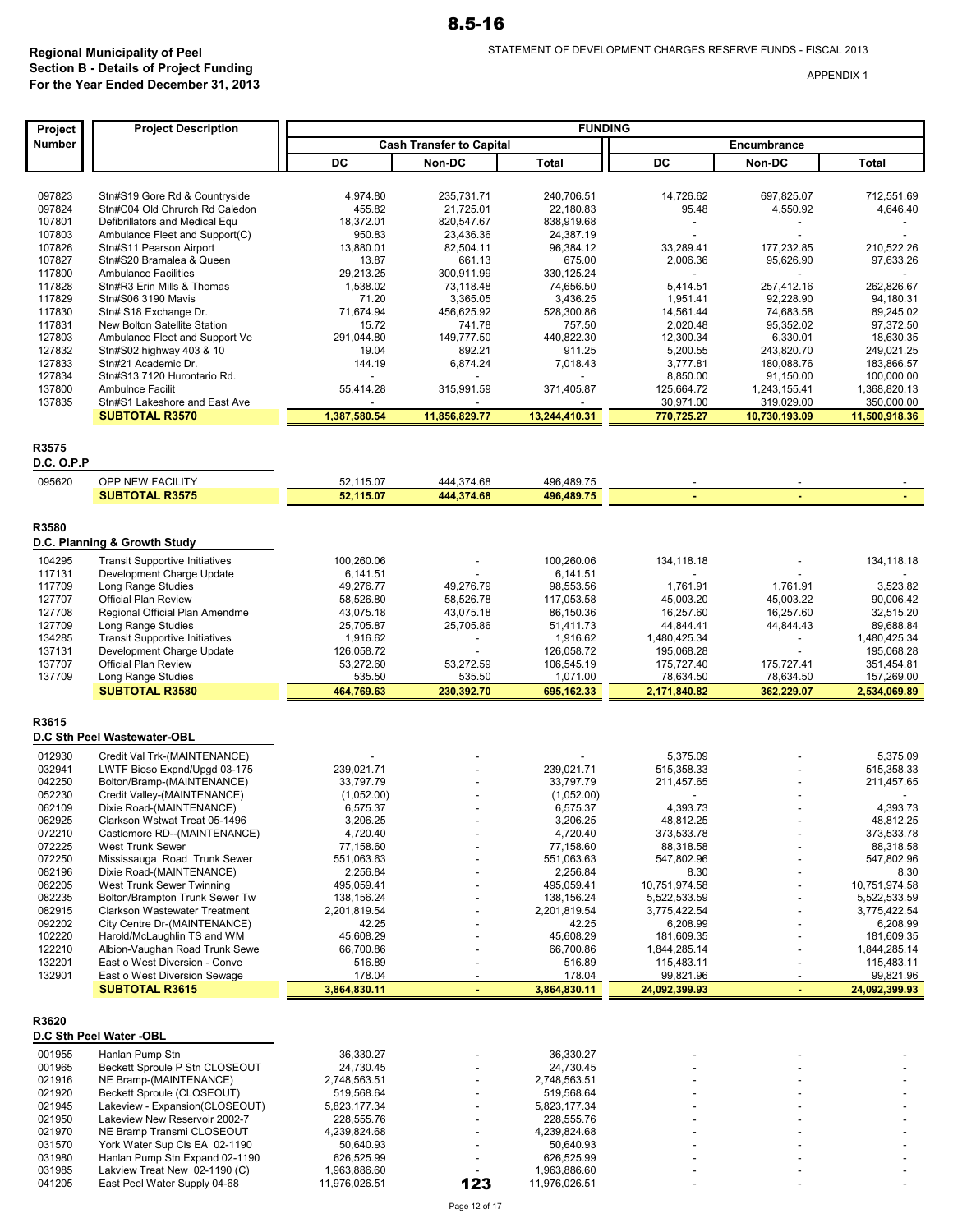| Project          | <b>Project Description</b>                                            | <b>FUNDING</b>                |                                 |                               |                          |               |                          |
|------------------|-----------------------------------------------------------------------|-------------------------------|---------------------------------|-------------------------------|--------------------------|---------------|--------------------------|
| Number           |                                                                       |                               | <b>Cash Transfer to Capital</b> |                               |                          | Encumbrance   |                          |
|                  |                                                                       | DC                            | Non-DC                          | <b>Total</b>                  | DC                       | Non-DC        | <b>Total</b>             |
|                  |                                                                       |                               |                                 |                               |                          |               |                          |
| 041997           | Beckett Sproule New Rs 03-1158                                        | 695.866.63                    |                                 | 695.866.63                    |                          |               |                          |
| 041998           | Beckett Sproule Trf St 03-1158                                        | 5,562,976.53                  |                                 | 5,562,976.53                  |                          |               |                          |
| 041999           | Hanlan PS Expansion 03-1158                                           | 3,795,545.66                  |                                 | 3,795,545.66                  |                          |               |                          |
| 051570           | Lorne Pk Wat Treat Pln 04-1280                                        | 15,606.27                     |                                 | 15,606.27                     |                          |               |                          |
| 061205           | Herridge Trans Main 05-1496                                           | 42,127.07                     |                                 | 42,127.07                     | 78,423.50                |               | 78,423.50                |
| 061906<br>071936 | Lorne Park Wat Treat 05-1496<br><b>Lakeview Water Treatment Plant</b> | 5,325,798.25<br>22,611,359.86 |                                 | 5,325,798.25<br>22,611,359.86 |                          |               |                          |
| 071960           | Airport Road Reservoir and Pum                                        | 2,495,175.93                  |                                 | 2,495,175.93                  |                          |               |                          |
| 081210           | Alloa Transmission Main (South                                        | 483,517.55                    |                                 | 483,517.55                    | 263,823.72               |               | 263,823.72               |
| 091201           | Property Acquisition for South                                        | 22.44                         |                                 | 22.44                         | 60,044.36                |               | 60,044.36                |
| 101205           | Hanlan Transmission Main                                              | 2,574,073.32                  |                                 | 2,574,073.32                  | 25, 164, 146.68          |               | 25, 164, 146.68          |
| 101210           | Zone 6 Transmission Main                                              | 106,567.50                    |                                 | 106,567.50                    | 573,434.62               |               | 573,434.62               |
| 101215           | Alloa Transmission Main (Phase                                        | 128,078.89                    |                                 | 128,078.89                    | 416,024.45               |               | 416,024.45               |
| 121991           | South Peel Land Acquisition                                           | 5,965,659.86                  |                                 | 5,965,659.86                  | 521,779.96               |               | 521,779.96               |
| 971906           | NE Brampton Supply:97,198                                             | 218,182.13                    |                                 | 218,182.13                    |                          |               |                          |
|                  | <b>SUBTOTAL R3620</b>                                                 | 78,258,388.57                 | ÷                               | 78,258,388.57                 | 27,077,677.29            | ÷             | 27,077,677.29            |
|                  |                                                                       |                               |                                 |                               |                          |               |                          |
| R3625            |                                                                       |                               |                                 |                               |                          |               |                          |
|                  | D.C Regional Wastewater-OBL                                           |                               |                                 |                               |                          |               |                          |
| 042250           | Bolton/Bramp-(MAINTENANCE)                                            | 895.31                        |                                 | 895.31                        | 5,564.43                 |               | 5.564.43                 |
| 072165           | The Gore Road North of Castlem                                        | 161.82                        |                                 | 161.82                        | 15,230.40                |               | 15,230.40                |
| 072190           | Mayfield Road-(CLOSEOUT)                                              |                               |                                 |                               | 15,745.87                |               | 15,745.87                |
| 082109           | The Gore Road - North 07-1525                                         | 3,798.65                      |                                 | 3,798.65                      | 19.465.41                |               | 19.465.41                |
| 082110           | Kennedy Rd-(MAINTENANCE)                                              | 707.37                        |                                 | 707.37                        | 598.91                   |               | 598.91                   |
| 082185           | Countryside Dr-(MAINTENANCE)                                          | 103.85                        |                                 | 103.85                        | 2,240.91                 |               | 2,240.91                 |
| 082196           | Dixie Road-(MAINTENANCE)                                              | 15,354.85                     |                                 | 15,354.85                     | 299.05                   |               | 299.05                   |
| 082197           | Future Street (Mayfield West)                                         |                               |                                 |                               | 5,067.00                 |               | 5,067.00                 |
| 082198           | Countryside-(CLOSEOUT)                                                |                               |                                 |                               | 142,597.27               |               | 142,597.27               |
| 082915           | Clarkson Wastewater Treatment                                         | 36,775.56                     |                                 | 36,775.56                     | 77,969.16                |               | 77.969.16                |
| 092202           | City Centre Dr-(MAINTENANCE)                                          | 24.09                         |                                 | 24.09                         | 3,540.88                 |               | 3,540.88                 |
| 102101           | McVean Drive-(CLOSEOUT)                                               | $\overline{a}$                |                                 | $\overline{\phantom{a}}$      | 291,660.99               |               | 291,660.99               |
| 112101           | Dixie Road                                                            |                               |                                 |                               | 453,000.00               |               | 453,000.00               |
| 122109<br>132115 | The Gore Road-North of Castle<br>Futur Street - Countryside Vi        | 750,466.98                    |                                 | 750,466.98                    | 789,533.02<br>130,186.00 |               | 789,533.02<br>130,186.00 |
|                  | <b>SUBTOTAL R3625</b>                                                 | 808,288.48                    |                                 | 808,288.48                    | 1,952,699.30             |               | 1,952,699.30             |
|                  |                                                                       |                               |                                 |                               |                          |               |                          |
| R3630            |                                                                       |                               |                                 |                               |                          |               |                          |
|                  | D.C Regional Water -OBL                                               |                               |                                 |                               |                          |               |                          |
| 041522           | Beckett Sproule (CLOSEOUT)                                            | 30,118.76                     |                                 | 30,118.76                     |                          |               |                          |
|                  | <b>SUBTOTAL R3630</b>                                                 | 30,118.76                     |                                 | 30,118.76                     |                          |               |                          |
|                  |                                                                       |                               |                                 |                               |                          |               |                          |
| R3640            |                                                                       |                               |                                 |                               |                          |               |                          |
|                  | D.C PRP Police -OBL                                                   |                               |                                 |                               |                          |               |                          |
| 128301           | 11 Division Building Expansion                                        | 15,248.77                     |                                 | 15,248.77                     | 3,384,751.23             |               | 3,384,751.23             |
|                  | <b>SUBTOTAL R3640</b>                                                 | 15,248.77                     |                                 | 15,248.77                     | 3,384,751.23             |               | 3,384,751.23             |
|                  |                                                                       |                               |                                 |                               |                          |               |                          |
|                  | <b>TOTAL DC RELATED PROJECT ACTIVITY</b>                              | 307.981.962.31                | 26.917.631.87                   | 334.899.594.18                | 1.371.540.832.45         | 83.479.530.10 | 1.455.020.362.55         |
|                  |                                                                       |                               |                                 |                               |                          |               |                          |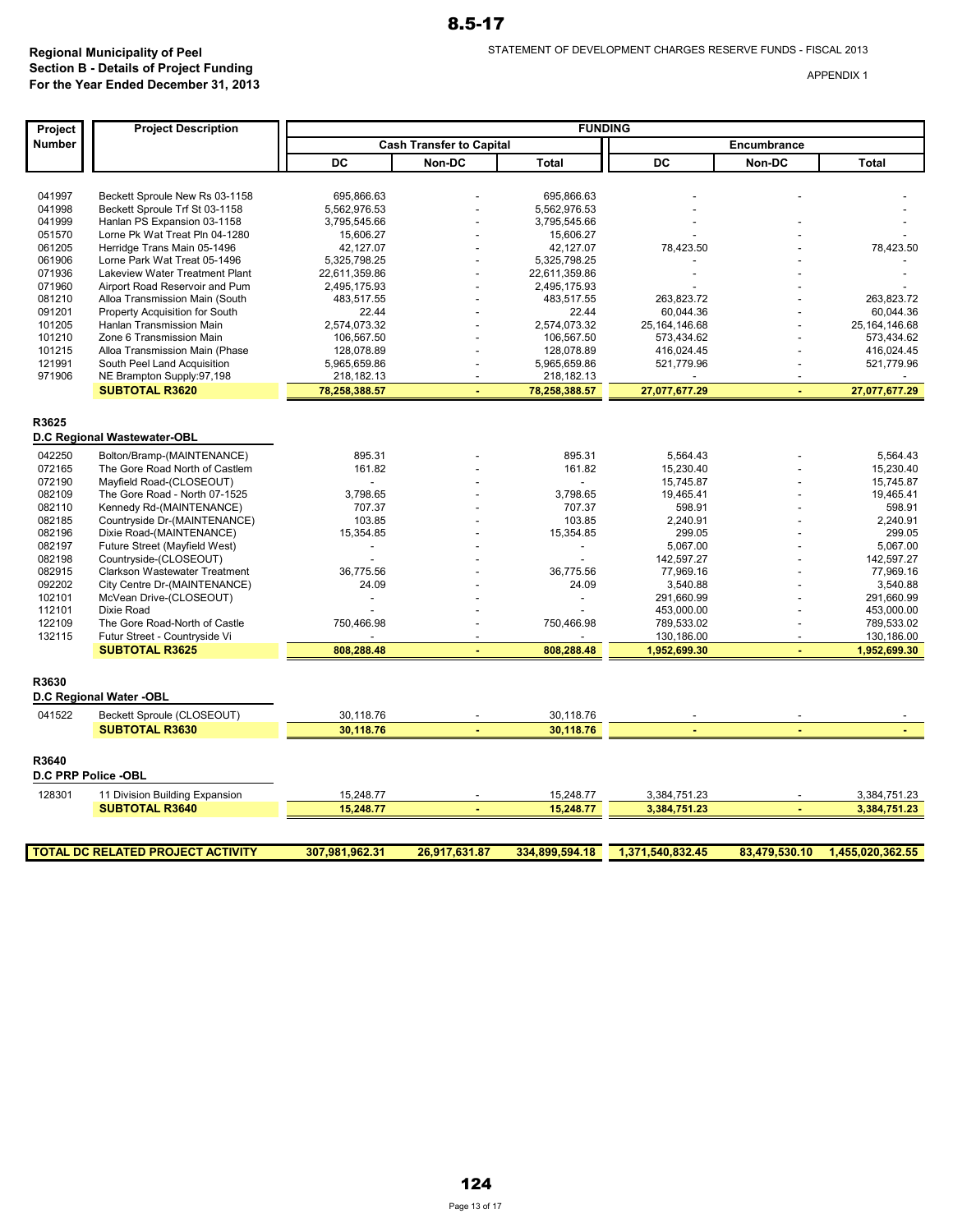### **STATEMENT OF DEVELOPMENT CHARGES RESERVE FUNDS – FISCAL 2013**

**APPENDIX 1**

# **SECTION C**

# **SECTION 14 CREDIT HOLDERS**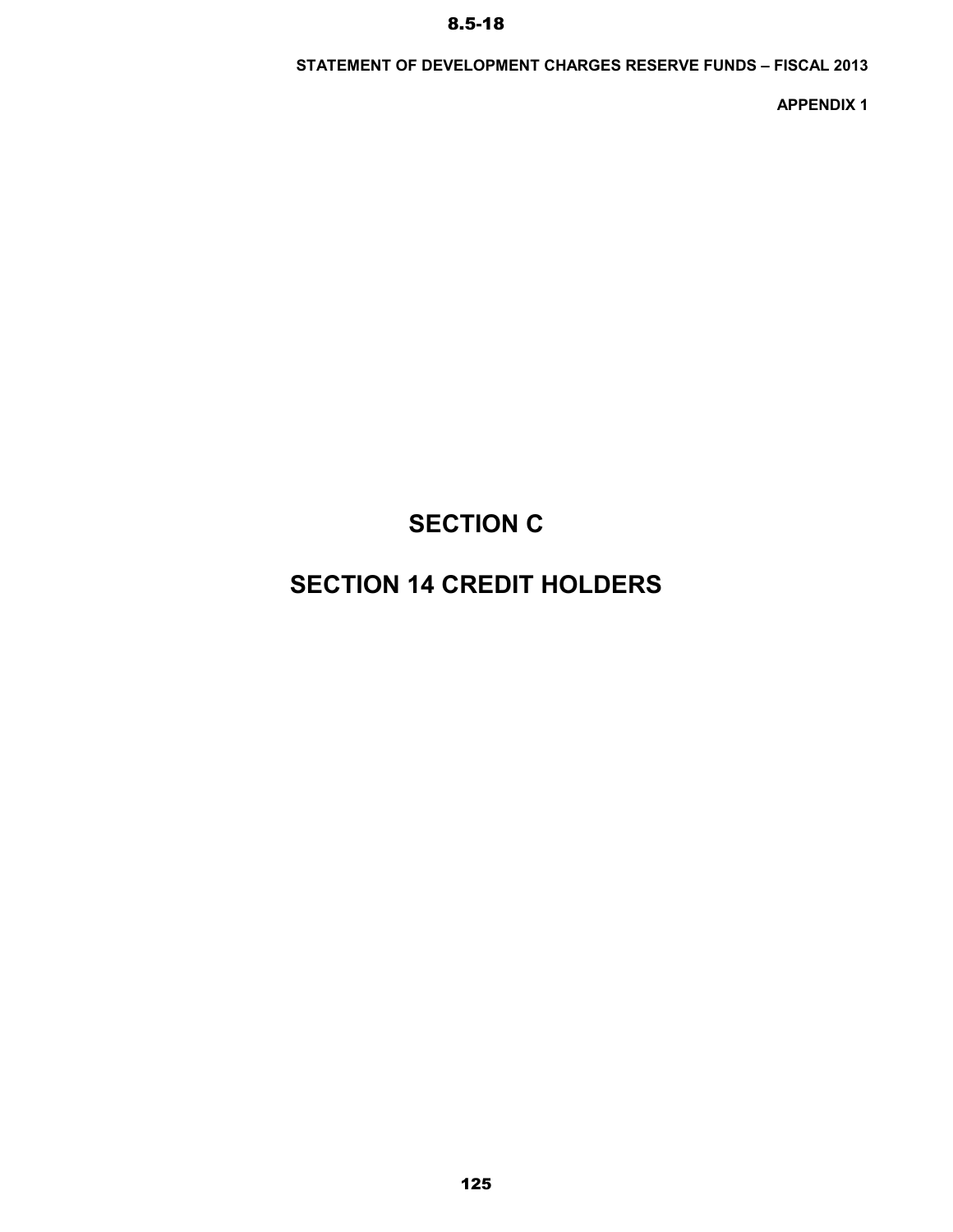**APPENDIX 1**

# **Regional Municipality of Peel Section C - Section 14 Credit Holders As at December 31, 2013**

| <b>Current Credit Holder</b>                   | 2012 Balance | 2013 Balance |
|------------------------------------------------|--------------|--------------|
| 1029629 Ontario Inc.                           | 103,306.30   | 103,306.30   |
| 1181482 Ontario Ltd.                           | 107,890.11   | 107,890.11   |
| 1215918 Ontario Limited/ Karshel Holdings Inc. | 34,515.26    | 34,515.26    |
| 1234778 Ontario Inc. and 835702 Ontario Inc.   | 66,629.19    | 66,629.19    |
| 1236236 Ontario Inc.                           | 33,457.00    | 33,457.00    |
| 1238010 Ontario Inc.                           | 91,467.00    | 91,467.00    |
| 1280980 Ontario Inc.                           | 107,471.26   | 107,471.26   |
| 744817 Ontario Ltd.                            | 53,932.00    | 53,932.00    |
| 768726 Ontario Inc.                            | 22,379.06    | 22,379.06    |
| 778334 Ontario Inc.                            | 49,838.94    | 49,838.94    |
| 982098 Ontario Limited                         | 12,355.64    | 12,355.64    |
| Annovator Investments Inc.                     | 265,084.00   | 265,084.00   |
| <b>Atir Investments Limited</b>                | 565,141.68   | 565,141.68   |
| Austin Steel Group Inc.                        | 1,809.63     | 1,809.63     |
| <b>Bayview Hospitality</b>                     | 56,928.00    | 56,928.00    |
| Bohler-Uddeholm Thermo Tech Inc.               | 438,617.00   | 438,617.00   |
| Boldco Group Inc.                              | 218,714.00   | 218,714.00   |
| C.M. Capital Leasing                           | 102,591.00   | 102,591.00   |
| Canada Life Assurance Company                  | 135,343.82   | 135,343.82   |
| Courtney Square Ltd.                           | 219,410.96   | 219,410.96   |
| Dariusz Krowiak                                | 4,665.33     | 4,665.33     |
| Davpart Inc.                                   | 15,342.12    | 15,342.12    |
| <b>Eric George Robbins</b>                     | 6,679.00     | 6,679.00     |
| F&A Alfonso Developments Ltd.                  | 79,878.25    | 79,878.25    |
| Giffels Enterprises Inc.                       | 149,251.00   | 149,251.00   |
| <b>Griffcan Properties Limited</b>             | 1,150.00     | 1,150.00     |
| Impulse Technologies Ltd.                      | 10,048.11    | 10,048.11    |
| <b>JMAR Developments Limited</b>               | 0.00         | 37,612.88    |
| Loreta Homes Ltd.                              | 37,612.88    | 0.00         |
| <b>Marcel Czarnik</b>                          | 13,806.45    | 13,806.45    |
| <b>Menkes Industrial Parks Ltd</b>             | 172,106.00   | 172,106.00   |
| Metropolitan Industrial & Commercial Masonry   | 42,607.00    | 42,607.00    |
| <b>Contractors Association Inc.</b>            |              |              |
| Mid-Airport Developments Ltd.                  | 117,166.38   | 117,166.38   |
| Muzzo Brothers Group Inc.                      | 33,388.58    | 33,388.58    |
| <b>OMERS Realty Management Corporation</b>     | 51,318.00    | 51,318.00    |
| Royal Canadian Steel Inc.                      | 15,105.54    | 15,105.54    |
| Slough Estates Canada                          | 220,094.77   | 220,094.77   |
| Stellarbridge Management Inc.                  | 16,298.03    | 16,298.03    |
| <b>Vensil Construction Limited</b>             | 6,679.00     | 6,679.00     |

**Total: 3,680,078.28 3,680,078.28**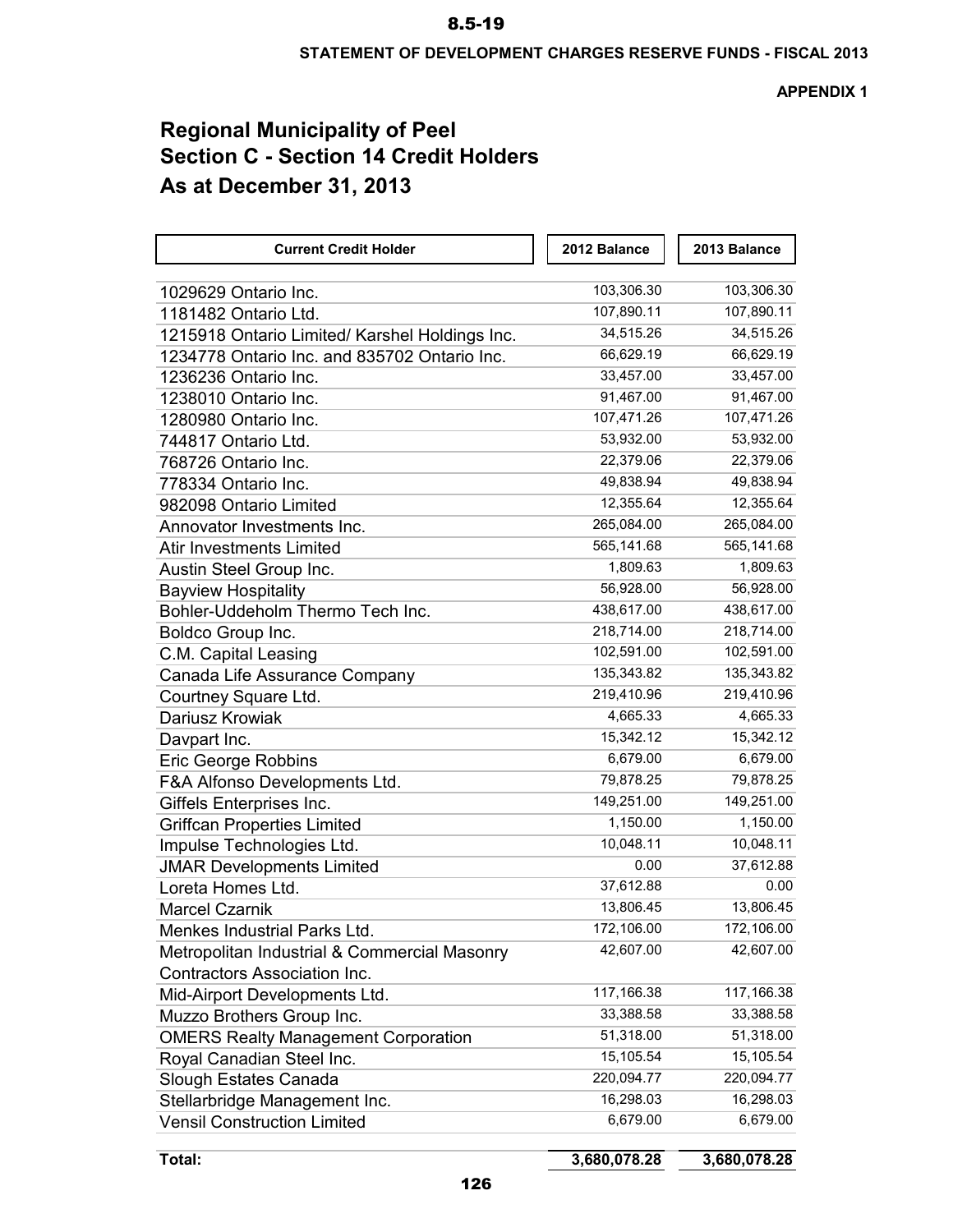## **STATEMENT OF DEVELOPMENT CHARGES RESERVE FUNDS – FISCAL 2013**

**APPENDIX 1**

# **SECTION D**

# **GLOSSARY OF TERMS**